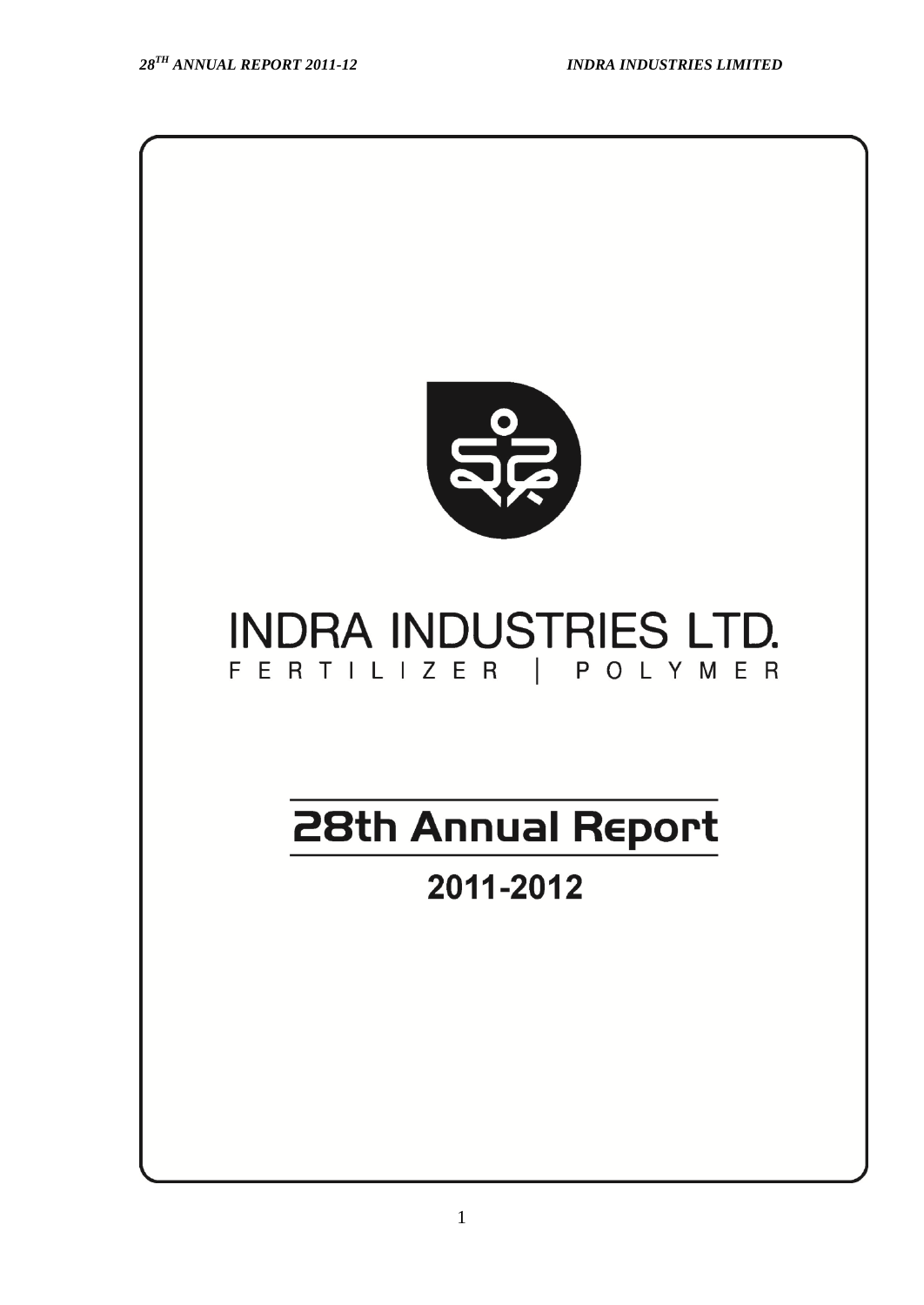#### **CONTENTS**

| Notice                                    | $\overline{2}$ |
|-------------------------------------------|----------------|
| Directors' Report                         | 5              |
| Management Discussion ans Analysis Report | 9              |
| Corporate Governance Report               | 11             |
| CEO/CFO Certification                     | 20             |
| Auditors' Report                          | 22             |
| <b>Balance Sheet</b>                      | 25             |
| Profit & Loss $A/c$ .                     | 26             |
| Notes to Accounts                         | 32             |
| Cash Flow Statement                       | 36             |
| Attendance Slip & Proxy Form              | 37             |

#### **BOARD OF DIRECTORS**

| Mr. Virendra Kumar Jain | <b>Managing Director</b>           |
|-------------------------|------------------------------------|
| Smt. Astha Devi Jain    | Director                           |
| Shri Shantilal Gupta    | Independent Non Executive Director |
| Shri Shashikant Jain    | Independent Non Executive Director |

#### **REGISTERED OFFICE**

406, Airen Heights, Opp. Orbit Mall, Scheme No. 54, Vijaynagar, A.B.Road, Indore – 452010

## **FACTORIES:**

- 1 .Village Sandla, Tehsil Badnawar, Dist. Dhar, Madhya Pradesh
- 2. Plot No. 17-A, 18- B, Industrial Area No. 1, A.B.Road, Dewas, Madhya Pradesh

## **AUDITORS**

P.K.Shishodiya & Co. Chartered Accountants, Indore

## **REGISTRARS & SHARE TRANSFER AGENTS:**

Purva Sharegistry (I) Pvt. Ltd. 9 Shiv Shakti Ind. Estt., J R Boricha Marg, Lower Parel (E), Mumbai - 400011

## **BANKERS:**

Union Bank of India Diamond Colony, SSI Branch, Indore, Madhya Pradesh

**SHARES LISTED AT:** Madhya Pradesh Stock Exchange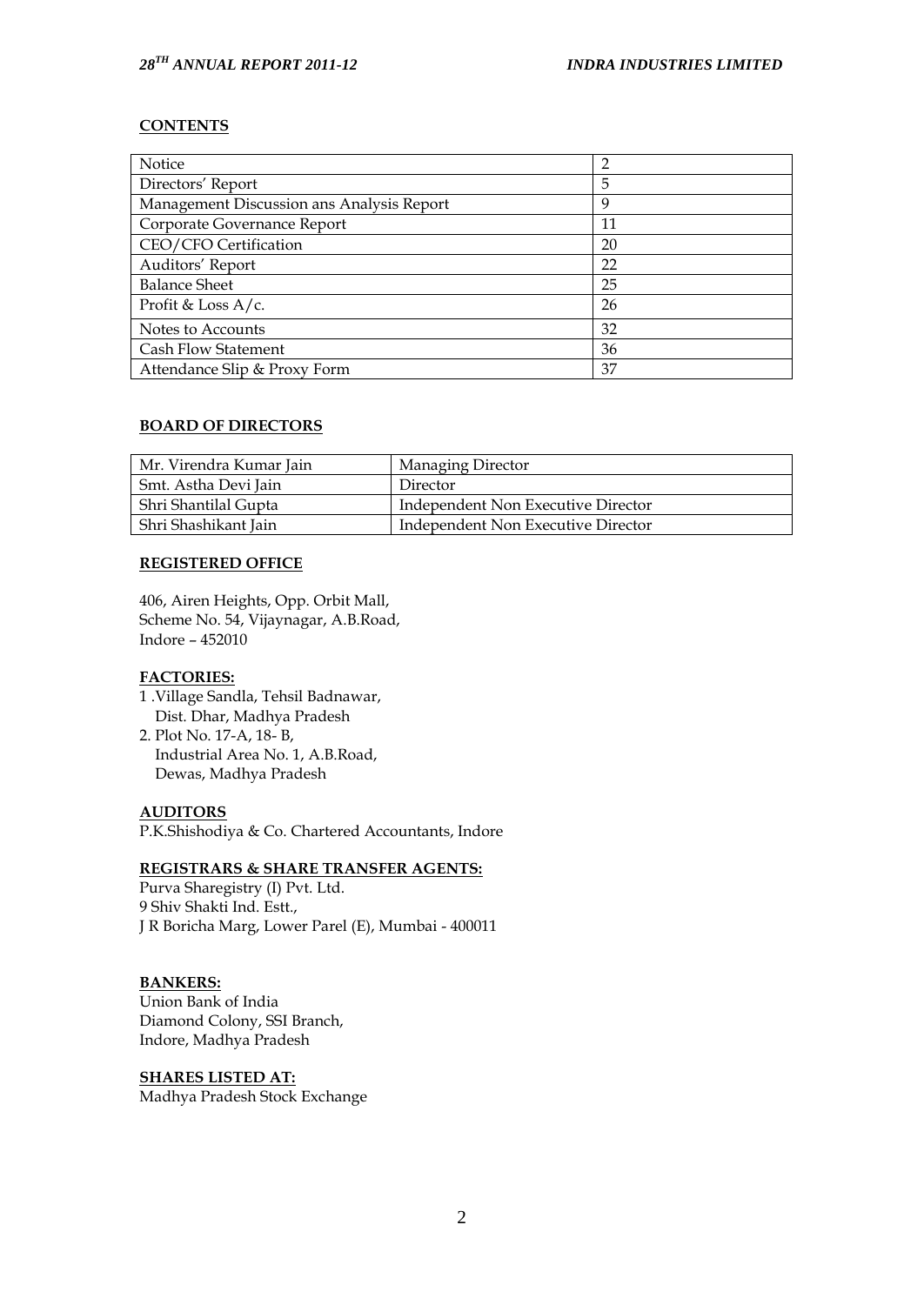## **NOTICE OF ANNUAL GENERAL MEETING**

NOTICE is hereby given that the 28<sup>th</sup> Annual General Meeting of the members of INDRA INDUSTRIES LIMITED will be held on Friday, the 28th September, 2012 At 3.00 P.M. at 406, Airen Heights , Scheme No. 54, A. B. Road, Indore M.P. 452010 .

## **ORDINARY BUSINESSES:**

- 1. To receive, consider and adopt the Audited Balance Sheet as at 31<sup>st</sup> March 2012 and the profit & Loss Account for the year ended on same date and the Reports of Board of Directors & Auditors thereon.
- 2. To appoint Directors in place of Shri Shanti Lal Gupta, who retires by rotation and being eligible offer himself for reappointment.
- 3. To appoint Auditors of the Company and to fix their remuneration.

## **SPECIAL BUSINESS:**

4. **To Consider and if, thought fit, to pass with or without modification(s) the following resolution as an ordinary resolution:**

**"RESOLVED THAT** pursuant to the provisions of Section 198, 269, 309 and other applicable provisions, if any, and in terms of Schedule XIII of the Companies Act, 1956 as amended up to date, Shri Virendra Jain, be and is hereby reappointed as Managing Director of the Company for a period of five years with effect from 1st April, 2012 to 31st March, 2017 on the following terms, conditions, salary and perquisites:

a) Salary: Rs.125000/- (Rupees One Lacs Twenty Five Thousand only) per month.

b) Perquisites :In addition to the above salary Shri Virendra Jain, Managing Director shall also be entitled to the perquisites (evaluated as per Income Tax Rule wherever applicable and at actual cost to the Company in other cases) like benefits of furnished accommodation/House Rent Allowance with gardener and security guard, gas, electricity, water and furnishings, chauffeur driven car and telephone at residence, medical reimbursement, personal accident insurance, leave and leave travel concession, club fees, provident fund, Superannuation fund, exgratia & gratuity in accordance with the scheme(s) and rule(s) applicable to the members of the staff or any modification(s) that may be made in any scheme/rule for the aforesaid benefits. However, perquisites shall be restricted to 40% of annual salary per annum."

**"RESOLVED FURTHER THAT** for the purpose of giving effect to this resolution, the Board of Directors be and is hereby authorized, to intimate the shareholders of the Company pursuant to section 302 of the Companies Act ,1956 and do all such acts, deeds, matters and things as they may in their absolute discretion deem necessary, expedient, usual and proper."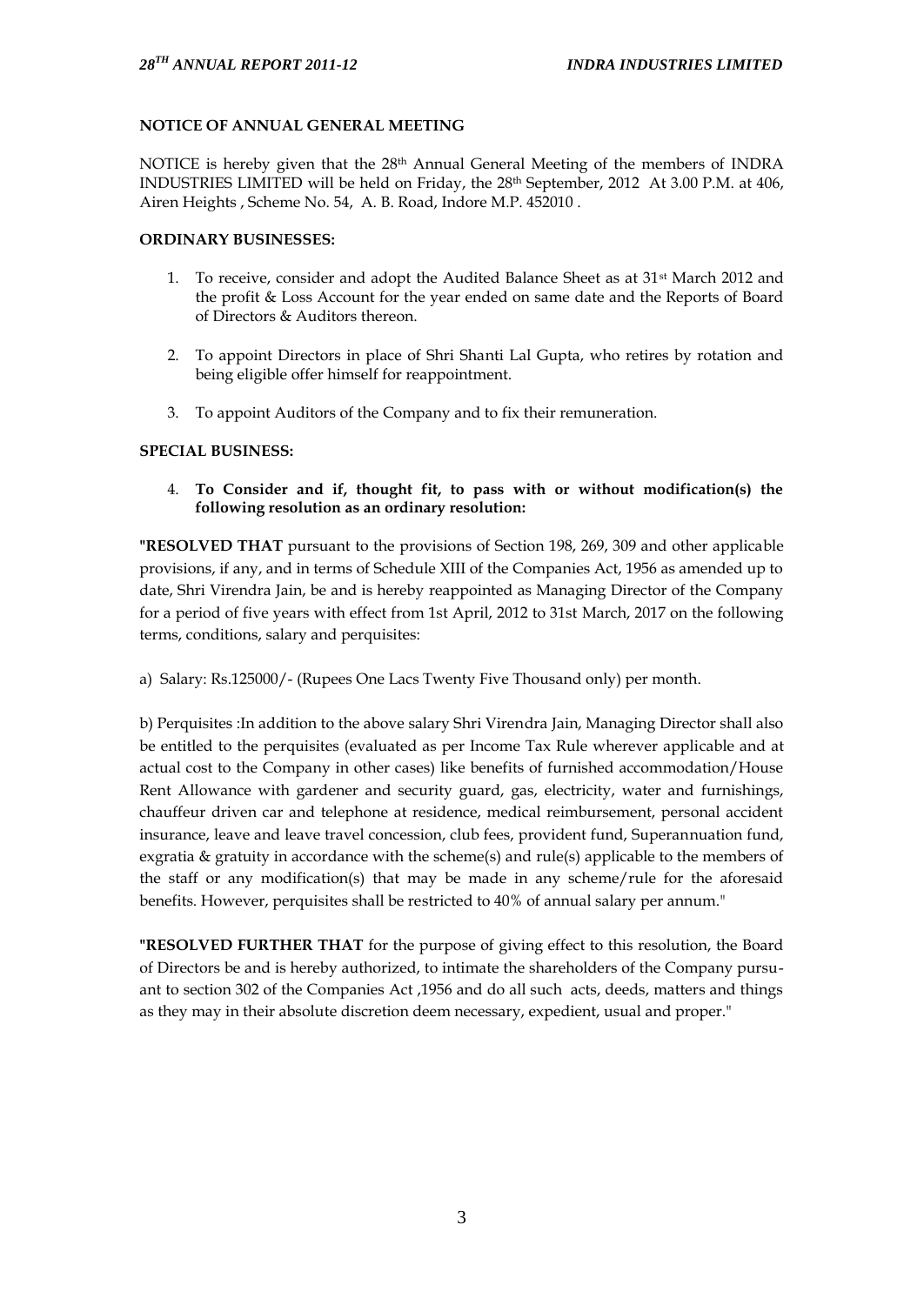**"RESOLVED FURTHER THAT** Mr. Virendra Jain, Managing Director of the Company be and is hereby authorized to file the requisite forms with Registrar of Companies, M.P."

Place : Indore By Order of the Board. Date : 20/08/2012 For **Indra Industries Limited**

**Regd Office:** 406, Airen Heights, Opp. Orbit Mall Virendra Jain Scheme No. 54, Vijaynagar, A.B.Road, Managing Director Indore - 452010

## **NOTES:**

- **A MEMBER ENTITLED TO ATTEND AND VOTE AT THE MEETING IS ENTITLED TO APPOINT A PROXY TO ATTEND AND VOTE INSTEAD OF HIMSELF AND SUCH A PROXY NEED NOT BE A MEMBER OF THE COMPANY. THE PROXIES IN ORDER TO VALID MUST BE DEPOSITED AT THE REGISTERED OFFICE OF THE COMPANY NOT LESS THAT 48 HOURS BEFORE THE COMMENCEMENT OF THE MEETING**.
- \* In case of joint holders attending the Meeting, only such joint holder who is higher in the order of names will be entitled to vote.
- Corporate Members are requested to forward a Certified Copy of Board Resolution authorizing their representatives to attend and vote at the Annual General Meeting.
- \* The relative Explanatory Statement Pursuant to Section 173 (2) of the Companies Act, 1956 in respect of Special Business as set out above is annexed hereto.
- Register of the members and share transfer books of the company will be remain closed from Saturday, the 22nd Day of September, 2012 to Friday, 28th Day of September, 2012 (both days inclusive) in terms of section 154 of the Companies Act, 1956.
- $\bullet$  Members are requested to send their queries, if any at least 7 days in advance so that the information can be made available at the meeting and to bring their copies of the Annual Report at the time of attending the Annual General Meeting.
- \* The Company has designated an exclusive email ID [shriindra@gmail.com,](mailto:shriindra@gmail.com) which would enable the members to post their grievances and monitor its redressed. Any member having any grievance may post the same to the said Email address for its quick redressal.
- Members are requested to contact the Registrar and Share Transfer Agent for all matter connected with Company"s shares at Purva Sharegistry (India) Private Limited, 9, Shiv Shakti Industrial Estate, J.R.Boricha Marg, Lower Parel(East), Mumbai M.H.
- SEBI have made it mandatory for every participant in the securities/ capital market to furnish the detail of Income Tax Permanent Account Number (PAN). Accordingly, all shareholders holding shares in the physical form are requested to submit details of PAN along with a photocopy of both the sides of the PAN Card, duly attested, to the Registrar and Share Transfer Agent.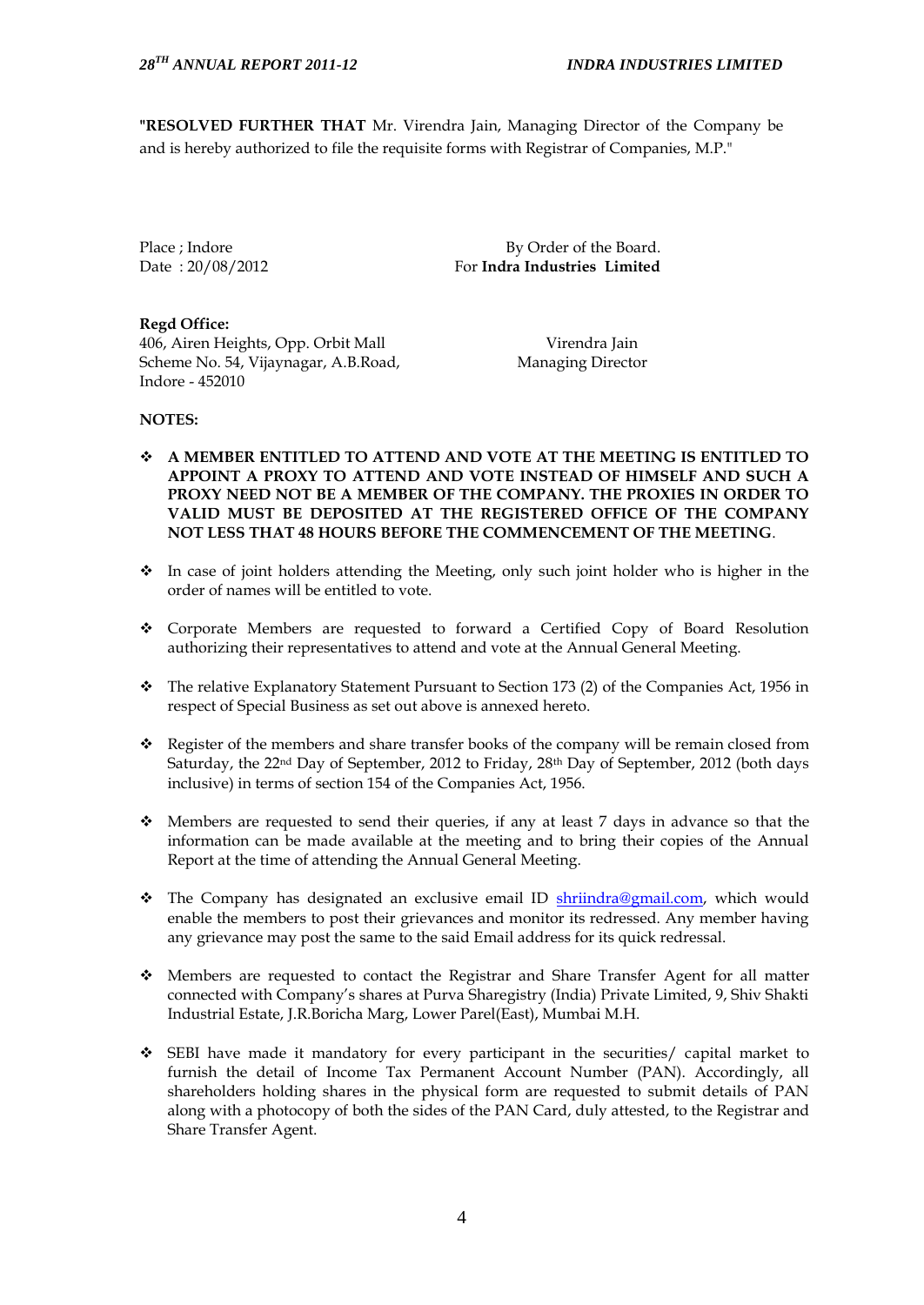- Pursuant to Section 109A of the Companies Act, 1956, shareholders are entitled to make nomination in respect of shares held by them in physical form Shareholders desirous of making nominations are requested to fill and send form 2B (Copy of which will be made available on request).
- In all correspondence with the Company, members are requested to quote their Account/Folio numbers and in case their shares are held in dematerialized form, they must quote their client ID number and their DP ID number.
- $\cdot$  Members who wish to dematerialize the shares or seek any information regarding transfer of shares are requested to contact the Company Registrar and Share Transfer Agent.
- Details under clause 49 of the Listing Agreement with the Stock Exchange in respect of Directors seeking re-appointment at the Annual General Meeting is given in corporate governance report forming part of this annual report.

## **Explanatory Statement**

Pursuant to section 173(2) of the Companies Act, 1956.

## **Item No.4**

Mr. Virendra Jain, who is founder of the Company and associated since from incorporation, having rich and diversified experience and keeping in view the contribution made by him in all round progress of the Company since incorporation it is proposed to reappoint him as Managing Director from 1st April, 2012 to 31st March, 2017 on a remuneration as detailed in the resolution. The Proposed remuneration will be in the limits prescribed for the Managerial person in Schedule XIII of the Companies Act, 1956.

The contents of the resolution along with the explanatory statement shall be deemed to be and abstract of terms and conditions of appointment of Mr. Virendra Jain under section 302 of the Companies Act, 1956, and the Memorandum of interest in that behalf.

Yours Board of Directors feels that his continuation on the Board will be highly beneficial to the company and recommend the adoption of the resolution proposed under this item.

None of the Directors of the Company is concerned or interested in the proposed Resolution except proposed appointee Mr. Virendra Jain and Mrs . Astha Jain .

Place: Indore By Order of the Board. Date: 20/08/2012 **For Indra Industries Limited**

> Virendra Jain Managing Director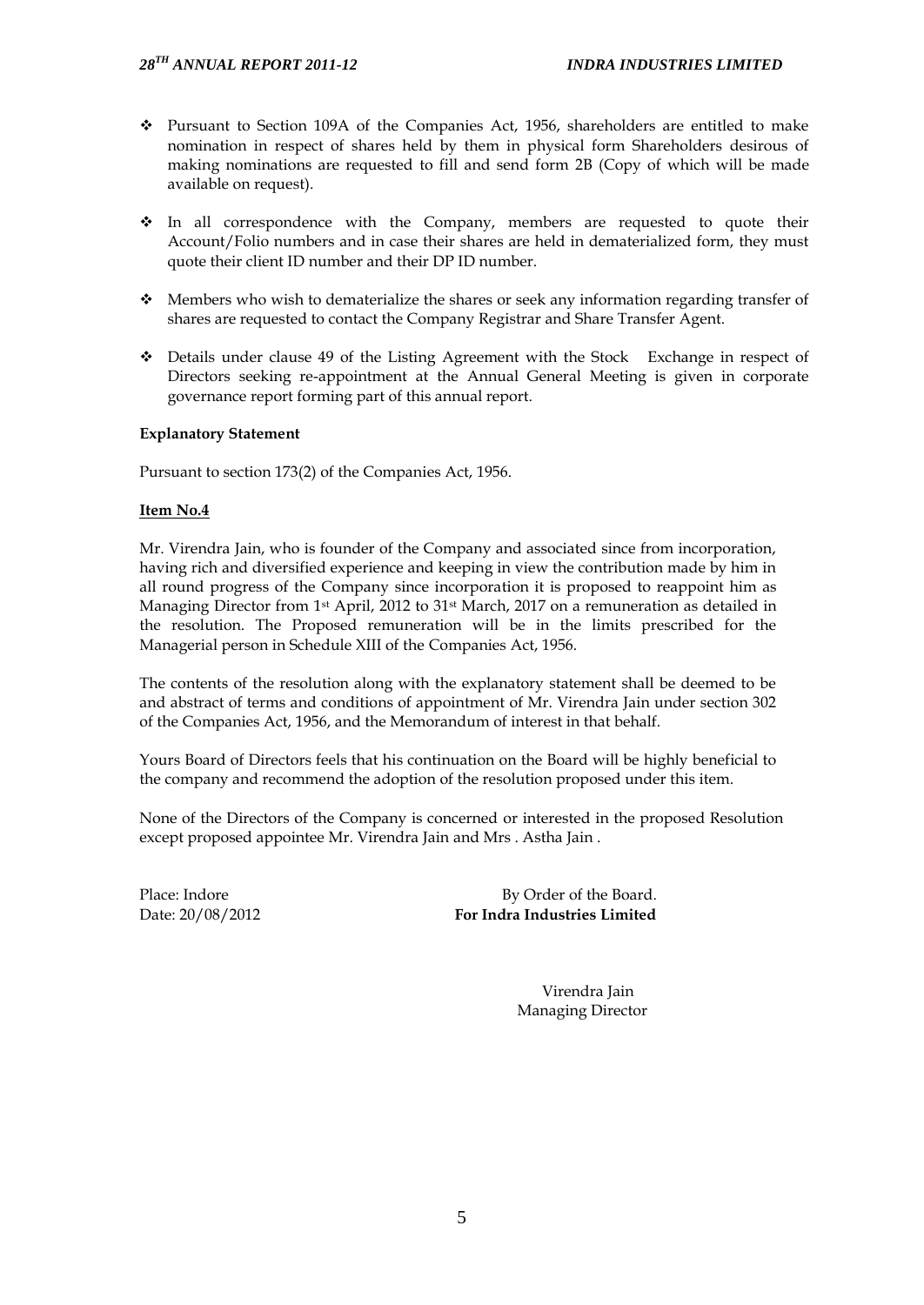## **DIRECTOR'S REPORT**

Dear Members,

Your Directors hereby present the  $28<sup>th</sup>$  Annual Report of the Company together with the Audited Accounts for the year ended 31st March, 2012.

## **FINANCIAL PERFORMANCE & REVIEW:**

|                                                     |            | In lacs.          |
|-----------------------------------------------------|------------|-------------------|
|                                                     | Year ended | <b>Year Ended</b> |
|                                                     | 31/3/2012  | 31/3/2011         |
|                                                     |            |                   |
| Income from Operation                               | 4289.87    | 2902.25           |
| Total Expenditure                                   | 4224.00    | 2864.32           |
| Profit or loss before exceptional and extraordinary | 65.87      | 37.92             |
| item                                                |            |                   |
| <b>Exceptional Items</b>                            | 1.12       | 0.00              |
| Profit or Loss before extraordinary items and tax   | 64.75      | 37.92             |
|                                                     |            |                   |
| <b>Extraordinary Items</b>                          |            |                   |
| Profit or Loss before tax                           | 64.75      | 37.92             |
| Tax expense                                         |            |                   |
| 1.current tax                                       | 13.63      | 7.04              |
| 2. deferred tax                                     | 28.67      | 12.71             |
|                                                     |            |                   |
| Profit/(Loss) after tax                             | 22.45      | 18.17             |
| Earning per share                                   |            |                   |
| 1. Basic                                            | 0.33       | 0.32              |
| 2.Diluted                                           | 0.33       | 0.32              |

During the year under review your Company has achieved total income of Rs. 42.89 Crores in comparison to previous financial year"s Rs 29.02 Crores which has been increased by 47.80%. Further during the year Company has earned net profit of Rs. 22.44 lacs and in comparison to previous years net profit of Rs. 18.17 Lacs which has been increased by 23.50%.

## **DIVIDEND**

To provide more strength to the Company, Your Directors have not recommended any dividend for the year under review.

#### **PUBLIC DEPOSIT**

During the period the company did not invite public deposits within the meaning of section 58A of the companies Act, 1956 and rules made thereunder.

#### **DIRECTORS**

During the year Shri Shanti Lal Gupta, retires by rotation at the forthcoming Annual General Meeting, and being eligible, offer himself for re-appointment.

#### **DIRECTOR'S RESPONSIBILITIES STATEMENT.**

Pursuant to the requirement under Section 217(2AA) of the Companies Act, 1956, with respect to Director's Responsibility statement, it is hereby confirmed: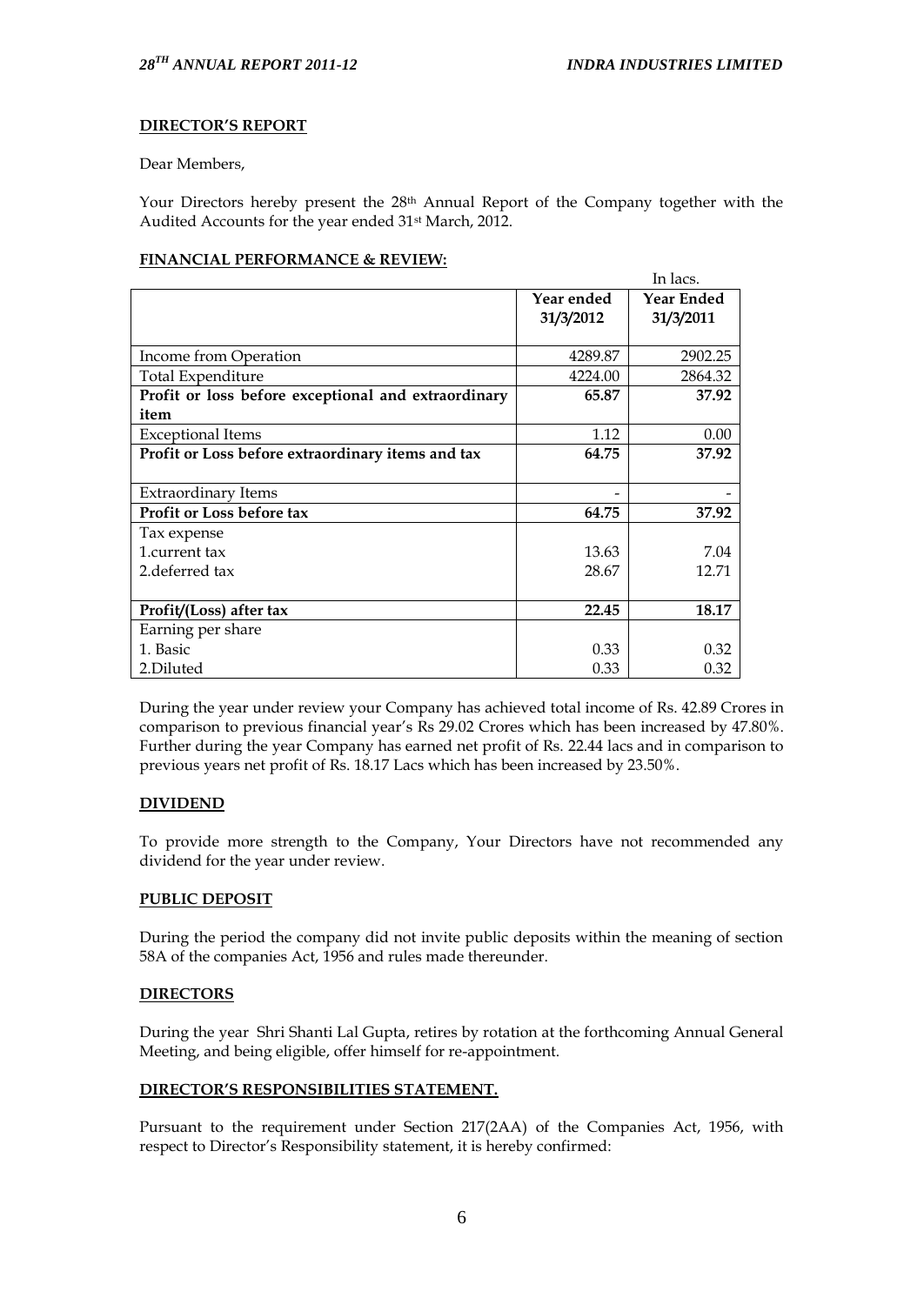i) that in the preparation of the annual accounts for financial year ended  $31$ <sup>st</sup> March 2012 the applicable accounting standards have been followed along with proper explanation relating to material departure;

ii) that the Directors have selected such accounting policies and applied them consistently and made judgments and estimates that are reasonable and prudent so as to give a true and fair view of the state of affairs of the Company at the end of financial year and of the Profit of the Company for the year and review.

iii) that the Directors have taken proper and sufficient care of the maintenance of adequate accounting records in accordance with the provisions of this Act for safeguarding the assets of the Company and for preventing and detecting fraud and other irregularities;

iv) that the Directors have prepared the annual accounts on a going concern basis

## **AUDITORS**

The Auditors P.K. Shishodiya & Company, Chartered Accountants, Statutory Auditors of the company, retires and being eligible, offer themselves for re-appointment.

## **AUDITOR'S REPORT**

The Auditors in their report have referred to the notes forming part of the Accounts which are self-explanatory and do not require any explanation.

## **COST AUDITORS**

As per the requirements of the Central Government and pursuant to the provisions of Section 233B of the Companies Act, 1956 the audit of the Cost Accounting record maintained by the company for product and services covered under MCA cost Audit orders for the year 2012. The Company has appointed Ms. M.P.Turakhia & Associates, Cost Auditor, Indore to audit the cost accounts for the year 2011-12 commencing from 1st April, 2011 to 31st March, 2012 for which approval from the Central Government is pending. The Cost Audit Report in respect of financial year 2011-12 will be filled on or before the due date .

## **PARTICULARS OF CONSERVATION OF ENERGY TECHNOLOGY ABSORPTION AND FOREIGN EXCHANGE EARNING AND OUTGOING**

A statement giving details of Conservation of Energy, Technology Absorption, Export and Foreign Exchange Earning and Outgoing, in accordance with the Companies Act 1956. The particulars prescribe under clause (e) of subsection (1) of Sec. 217 of the companies. (Disclosure of Particulars in Report of Board of Directors) Rules, 1988 are given in annexure "A" of this report

## **PARTICULARS OF THE EMPLOYEE**

The Company did not have any employee, during the year drawing remuneration attracting the provision of section 217 (2A) of the Companies Act, 1956 read with the Companies (particulars of employees) Rule 1975.The company continued to have cordial and harmonious relations with employees. In totality our employees have shown a high degree of maturity and responsibility in responding to the changing environment, economic and the market condition.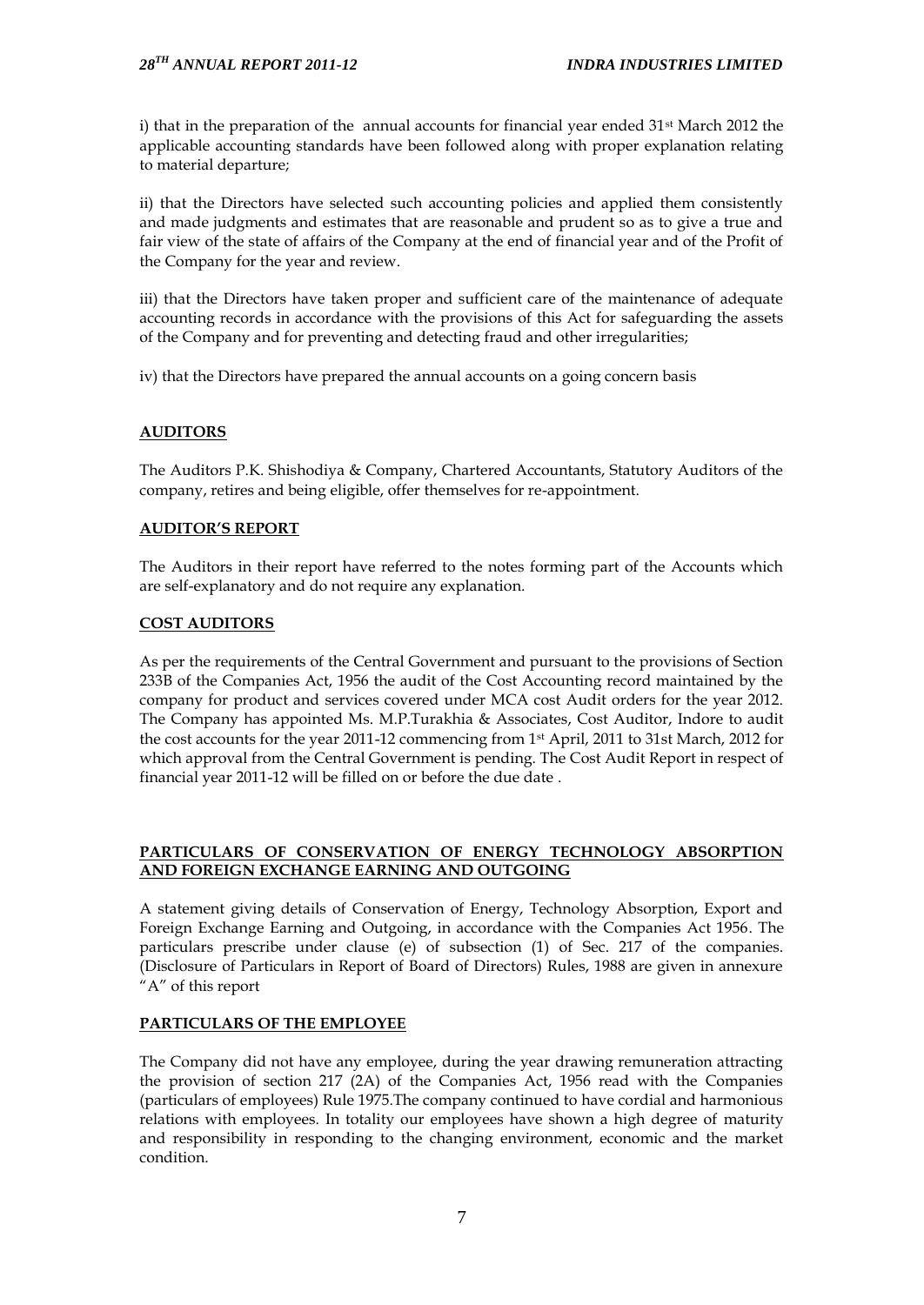## **CORPORATE GOVERNANCE**

A separate section titled "Corporate Governance" including a certificate from the Auditors of the Company confirming compliance of the conditions of the Corporate Governance as stipulated under clause 49 of the Listing Agreement and also the Management Discussion and Analysis Report and CEO certification are annexed hereto and form part of the report.

## **INSURANCE**

The Company's assets are adequately insured against the loss of fire and other risk, as considered necessary by the Management from time to time .The Company has made necessary arrangements for adequately insuring its insurable interests.

#### **AUDIT COMMITTEE**

Under the provisions of Companies Act, 1956 and Listing Agreement with the Stock Exchanges a Audit Committee Comprises of Shri Shashikant Jain, Smt. Astha Jain and Shri Shanti Lal Gupta.

## **CODE OF CONDUCT**

The Company has laid down a code of conduct for all Board members and senior management of the Company. All the Board members and senior management personnel have affirmed compliance with the code of conduct.

## **LISTING OF THE SHARES**

Equity shares of the company are listed on Madhya Pradesh Stock Exchange Ltd., Indore.

#### **ACKNOWLEDGEMENTS**

Your Directors take this opportunity to thank and place on record their appreciation for all the employees at all levels for their hard work and dedication during the year. Your Directors sincerely convey their appreciation to customers, shareholders, vendors, bankers, business associates, regulatory and government authorities for their consistent support.

Place: Indore By Order of the Board. Date: 15/06/2012 For Indra Industries Limited

> Virendra Jain Astha Jain Managing Director Director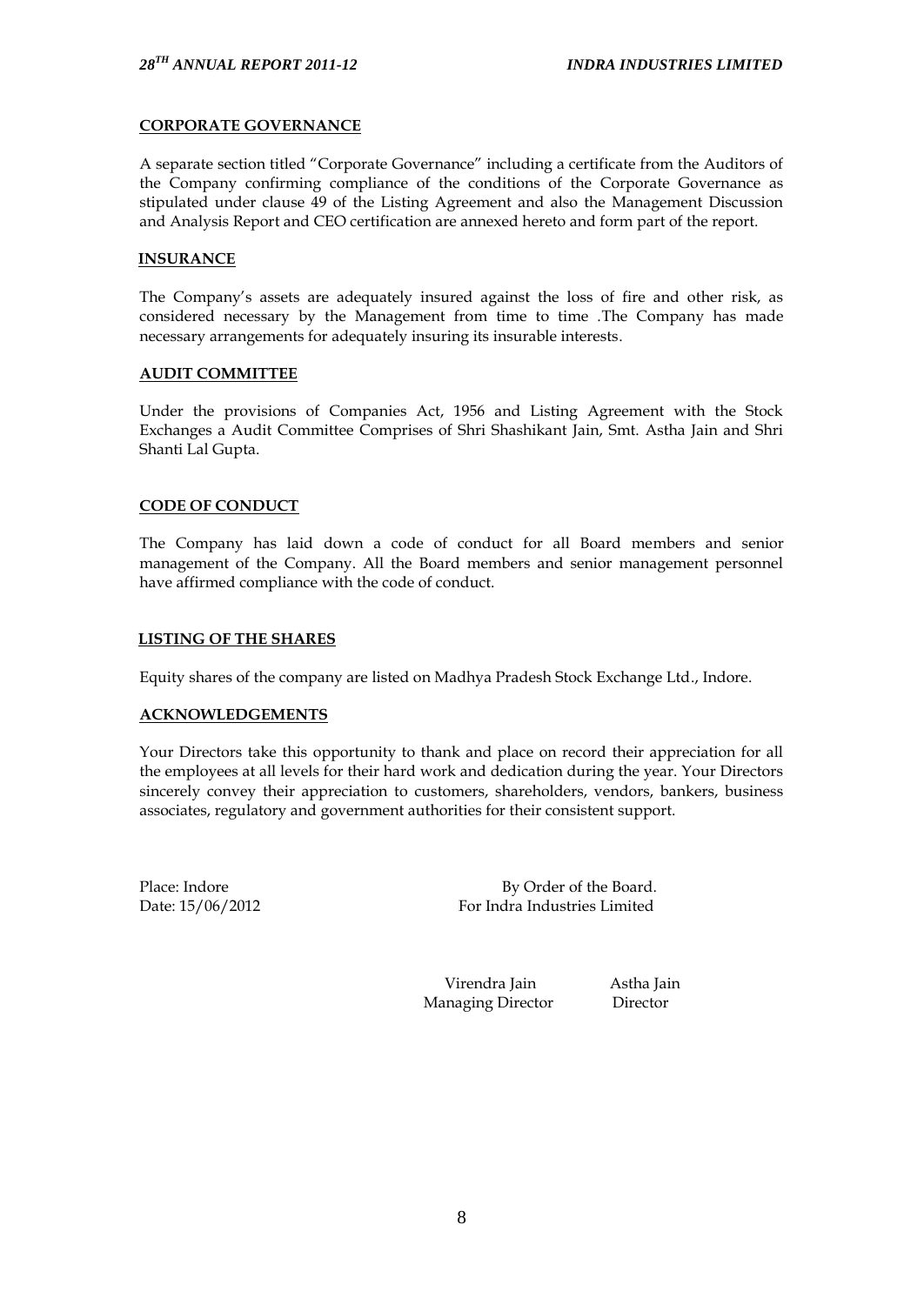## **STATEMENT PERTAINING PARTICULARS PURSUANT TO COMPANIES (DISCLOSURE OF PARTICULARS IN THE REPORT OF THE BOARD OF DIRECTORS) RULES 1988, AND PERFORMING PART OF DIRECTORS REPORT**

## **A. Conservation of Energy**

Energy Conservation measures taken and proposals for saving of energy in future, efforts are continuing towards reduction in energy consumption by undertaking preventive maintenance, up gradation of various machines and review of manufacturing process.

## **FORM – A**

Form for Discloser of Particulars of Conservation of Energy

## **A. POWER AND FUEL CONSUMPTION**

| Particulars                      | <b>Current Year</b><br>$11 - 12$ | <b>Previous Year</b><br>$10-11$ |
|----------------------------------|----------------------------------|---------------------------------|
| 1. Electricity                   |                                  |                                 |
| Purchased (Unit in KWH)          | 16,17,250                        | 3,55,093                        |
| Amount (In Rs.)                  | 1,06,64,276.00                   | 30,45,520.00                    |
| Average Rate (Per Unit) (In Rs.) | 6.59                             | 8.57                            |
| II) Furnace (Oil/LDO)/Gas)       |                                  |                                 |
| Gas Purchased (In KG's)          | 0.00                             | 0.00                            |
| Amount (In Rs.)                  | 0.00                             | 0.00                            |
| Average Rate (Per KG's) (In Rs.) | 0.00                             | 0.00                            |
| Diesel Purchased (In Ltr)        | 39,817.00                        | 53,841.00                       |
| Amount (In Rs.)                  | 17,79,380.00                     | 21,83,438.00                    |
| Average Rate (Per Ltr. (In Rs.)  | 44.69                            | 40.55                           |
|                                  |                                  |                                 |

## **B. TECHNOLOGY ABSORPTION**

The Company has not made any substantial expenses or investment towards the technology absorption or development

## **C. FOREIGN EXCHANGE EARNING AND OUTGOING**

During the year under review the company did not earn any foreign currency as there was no direct export.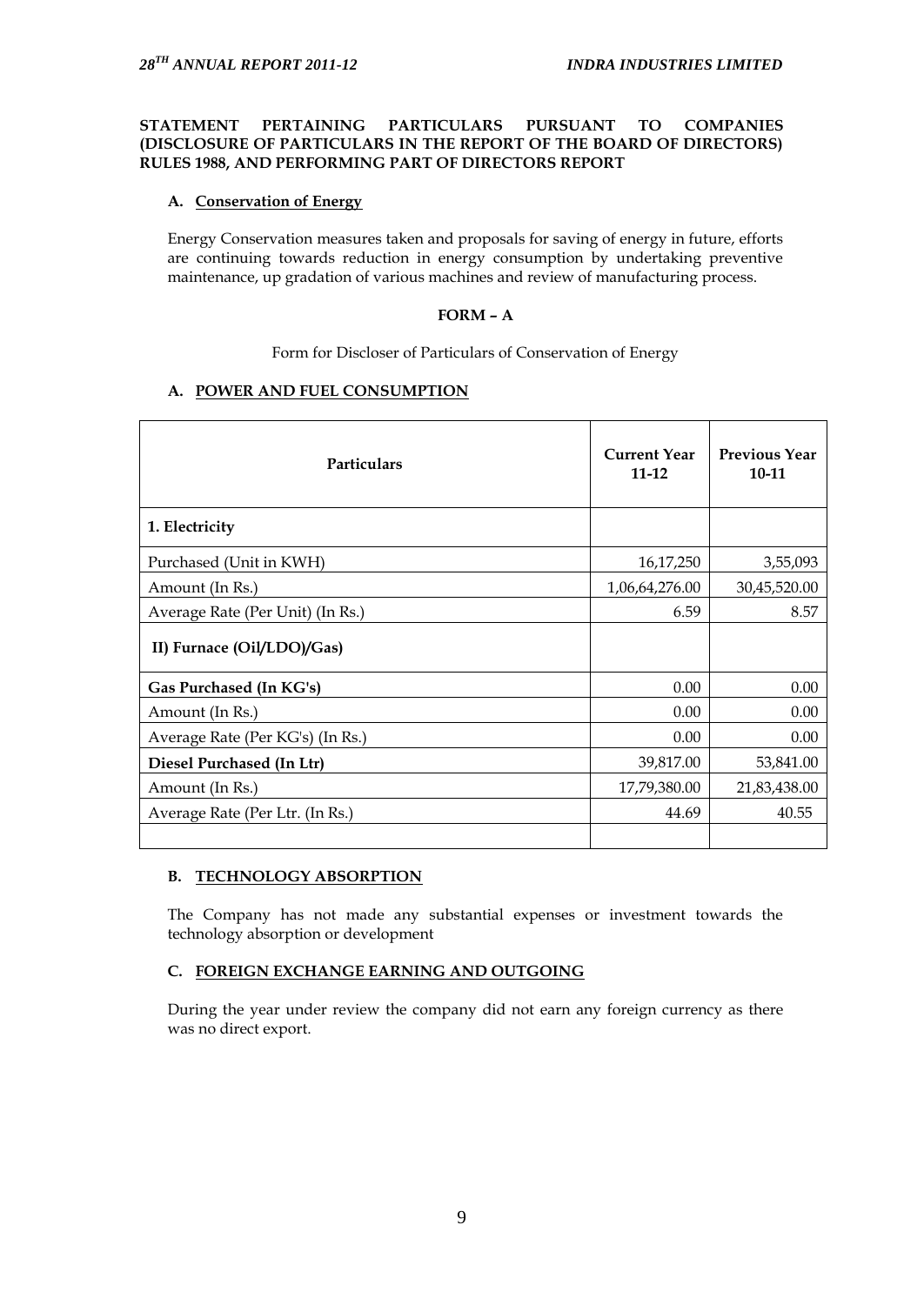## **MANAGEMENT DISCUSSION & ANALYSIS AND CORPORATE GOVERNANCE FORMING PART OF ANNUAL REPORT FOR THE YEAR ENDED ON 31ST MARCH 2012.**

## **ECONOMIC SCENARIO**

The year under review was challenging on many fronts. Inflationary pressures continued unabated and the depreciation of Indian rupee added to input costs. Liquidity conditions were tight with persistent hardening of interest rates. From the economy perspective, the year saw a mixed scenario of growth. The Indian economy growth is estimated at 6.9% in 2011- 2012 compared with 8.4% in the preceding two years on account of a weakening global economy, lower industrial growth and reforms slowdown. In India, the slowdown is likely to extend even as the World Bank has projected GDP growth at 7-7.5% in 2012-2013.

#### **INDUSTRY STRUCTURE**

Growth and development of agriculture in India derives a significant stimulus from the fertilizer Industry. The Indian Fertilizer Industry has helped in the growth of the Indian economy by enhancing the agricultural productivity and providing a major support to the farmers. Fertilizer industry has also played a pivotal role in India's food security. The main objective of fertilizer industry in India is to make sure that there is a proper supply of primary and secondary nutrients to farmers in adequate quantities. There has been a surge in the demand for fertilizers in India in the past few years and the robust growth in consumption propensity has not been met with the required surge in fertilizer production. This has led to an increase in dependence of the country on import of fertilizers. For raw materials also the Industry has to depend on import. Today, the Indian fertilizer industry is developing fast in terms of using the latest world-class technology. Indian manufacturers of fertilizers are now adopting some of the most advanced manufacturing processes to prepare innovative new products to supplement the Indian agriculture.

The non-availability of sufficient quantity of feed stock and raw material in international market and the volatability in price are the biggest challenges being faced by Fertilizer Industry in India.

#### **COMPANY OVERVIEW**

Your Board of Directors has diversified its business activities and under this strategy company established a New Project of HDPE Bag plant at Dewas (M.P.), has started the production in full swing. Board of Directors of the Company are hopeful that turnover would be increased of Rs. 100 crores during the coming fiscal Year. Further it is noted that last year company has already made expansion in its existing plant of SSP, which is likely to be completed in this year. Company is also proposing GSSP Plant in next year looking to Government mediatory Policy to produce GSSP. Company also proposes to put up a Zink Plant in Madhya Pradesh. As the company has marketing arrangement with Shri Ram Fertilizers and chemicals limited, so the company has tremendous scope to increase sales. The Company has a plant at Badnawar Location near Ratlam in Madhya Pradesh makes distribution of sales in Madhya Pradesh easily and overall reduces transportation cost.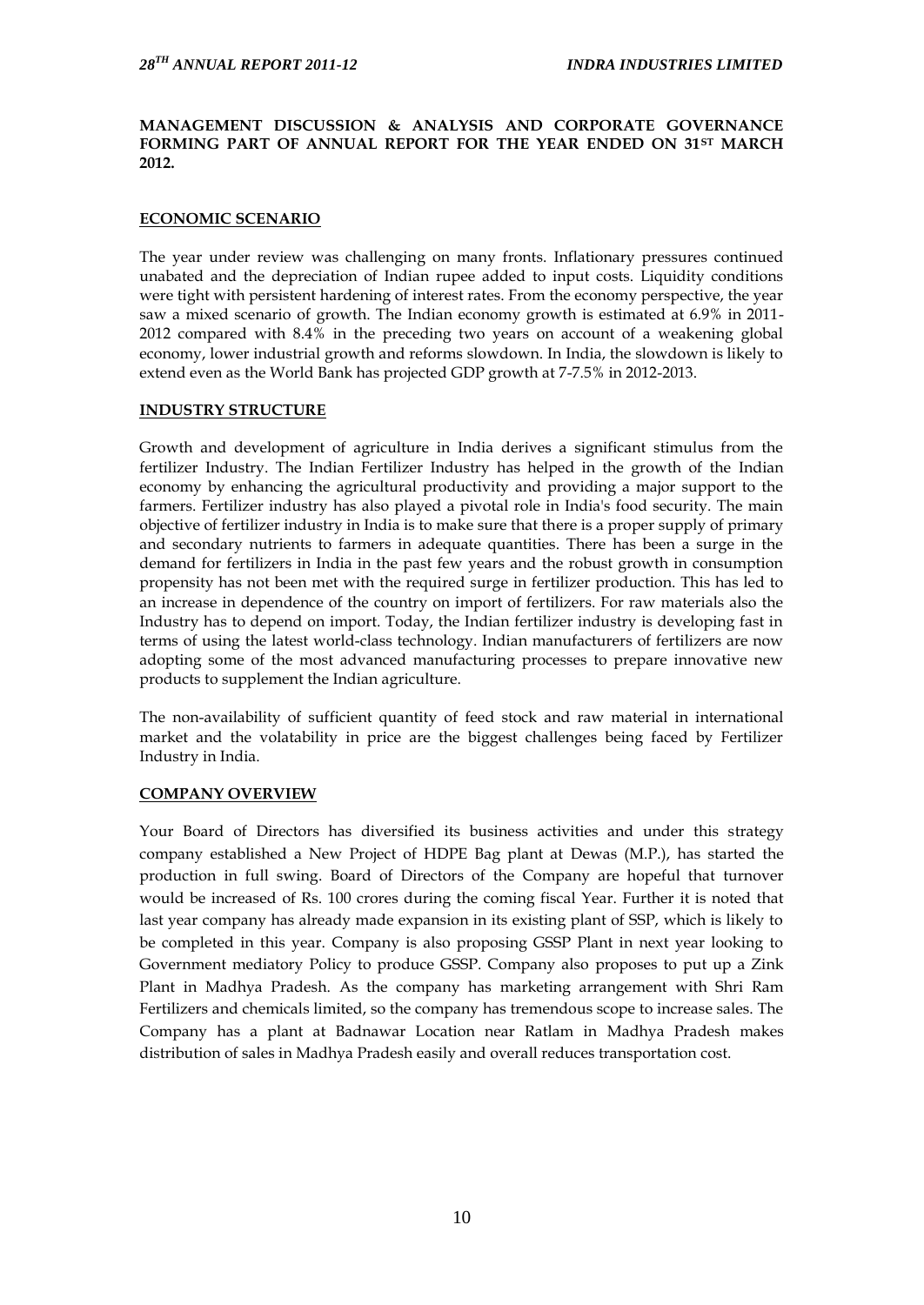## **OPPORTUNITIES AND THREATS**

Due to its ideal plant location at Badnawar and Marketing tie up with Shree ram fertilizers and chemicals limited would help in establishing long term relationships and viable market for future growth. The company is in business of fertilizers since its incorporation and creates good relationship with outside suppliers, customers and other department, which results in market growth for the company business. Indian business is going strong with year on year growth, especially in the woven sacks division of the company.

Environmental regulations are severely affecting all fertilizers companies. Seasonal demand of fertilizers is affecting cash inflows.

#### **SAFTY AND HEALTH CARE**

Health & safety management system in the Company aims to reduce, eliminate or control workplace hazards and associated risks of accidents or injuries to the workers. Your Company is committed to ensure healthy and safe working environment for all concerned and to make continual improvement in its health and safety performance. We provide sufficient information, instructions, training and supervision to enable all workers to identify, minimize and manage hazards and contribute positively to safety at works.

## **INTERNAL CONTROL AND ADEQUACY**

Your Company has adequate Internal Control Procedures commensurate with its nature and size of business. Internal Controls and Checks are exercised by strict adherence to welldocumented policies, guidelines, authorizations and approval procedures listed out in Manual on Delegation of Authority.

#### **DEVELOPMENT IN HUMAN RESOURCES AND INDUSTRIAL RELATIONS**

The Company has a group of able and experienced employees. The Company believes that the quality of its employees is the key to its success in the long run. The Company continues to have cordial relations with its employees and provides personal development opportunities for all round exposure to them.

#### **FINANCIAL REVIEW**

The same has been mentioned in Directors report.

## **CAUTIONARY STATEMENT**

Statement made in the Management Discussion & Analysis describing the Company"s objectives, projections, estimates, expectations may be "Forward-looking statements" within the meaning of applicable laws & regulations. Actual results could differ from those expressed or implied. Important factors that could make a difference to the Company"s operations include economic conditions affecting demand supply and price conditions in the domestic & overseas markets in which the company operates, changes in the government regulations, tax laws & other statutes & other incidental factors.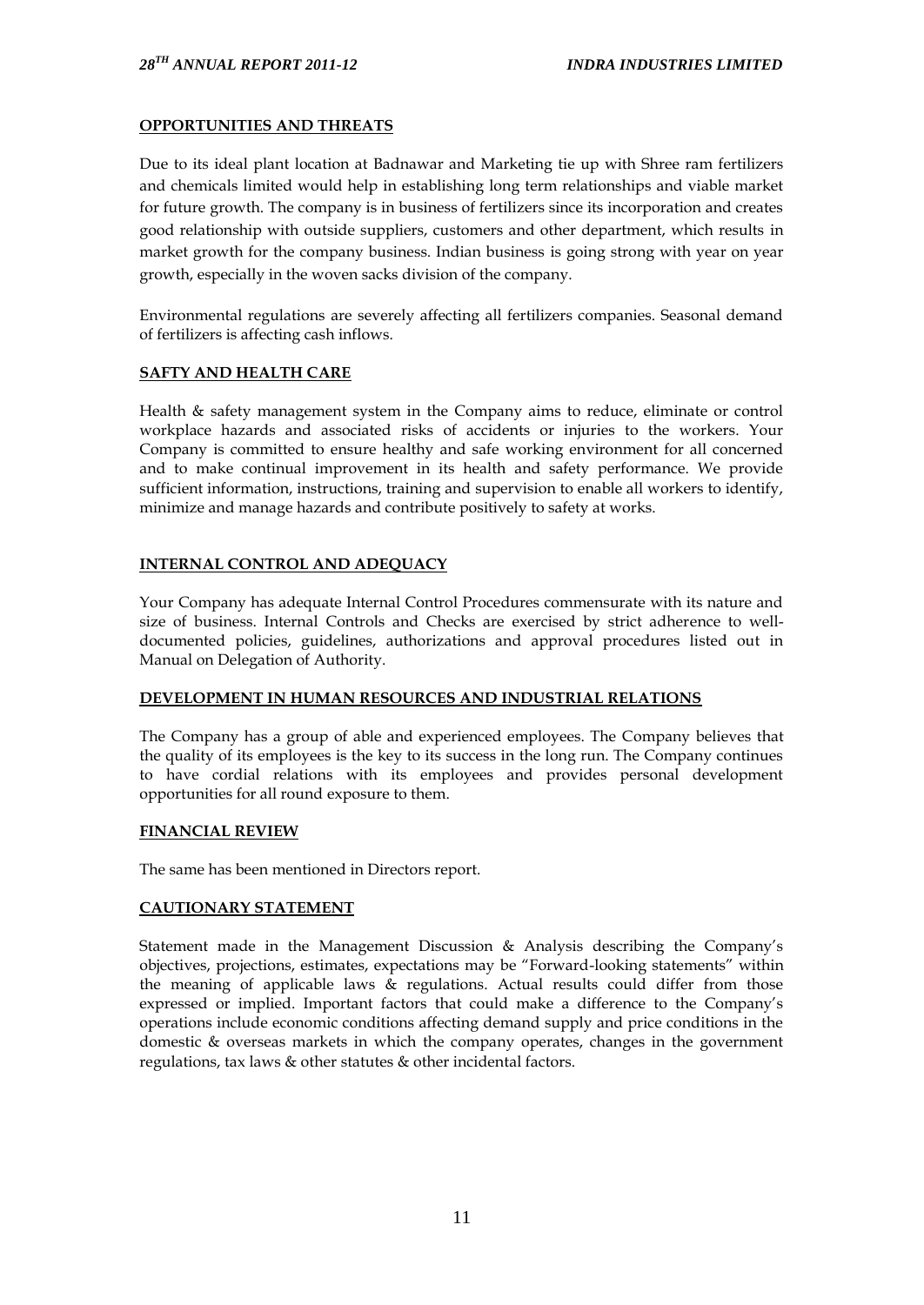## **REPORT ON CORPORATE GOVERNANCE**

A report of the financial year ended  $31<sup>st</sup>$  march, 2012 on the compliance by the company with the corporate governance requirement under clause 49 of the Listing agreement, is furnished below:

## **COMPANY'S PHILOSOPHY ON CODE OF GOVERNANCE**

Indra Industries Limited is committed to high standards of corporate governance in all its activities. The basic objective of corporate governance policies adopted by the company is to attain the highest levels of transparency, accountability and integrity. The company believes that all its actions must serve the underlying goal of enhancing overall shareholder value over a sustained period of time.

## **A. BOARD OF DIRECTORS**

**(i)** The Company"s policy is to maintain an optimum combination of Executive and non Executive Independent directors. The Composition of your Company"s Board, which comprises of four directors, is given in the table below and is in conformity with clause 49 of the listing agreement and with stock exchange.

As will be seen from the following table, none of the directors hold directorship in more that 15 public limited company, nor is any of them a member of more than ten committees of the prescribed nature or holds chairmanship of more than five such committee across all public limited companies in which they are directors. The Board does not have any nominee director representing any institution.

| <b>Name of Director</b> | Category   | No.<br><b>of</b> | <b>Other Directorship</b> |  | <b>Committee Position</b> |  | Whether attended |
|-------------------------|------------|------------------|---------------------------|--|---------------------------|--|------------------|
|                         |            | <b>Board</b>     | Chairman                  |  | Member Chairman Member    |  | last AGM held on |
|                         |            | Meetings         |                           |  |                           |  | 29.09.2011       |
|                         |            | Attended         |                           |  |                           |  |                  |
| Shri Shanti Lal Gupta   | ID         |                  |                           |  | ---                       |  | No               |
| Shri Virendra Jain      | MD         |                  |                           |  |                           |  | Yes              |
| Shri Shashikant Jain    | ID         |                  |                           |  |                           |  | No               |
| Smt. Astha Jain         | <b>NED</b> |                  |                           |  |                           |  | Yes              |

MD = Managing Director, NED = Non Executive Director, ID = Independent Director

**Note**: This includes directorship in public limited companies and subsidiary of public limited companies and excludes directorship in private Limited companies, overseas companies, companies under section 25 of the Companies Act, 1956 and alternate directorship.

During the year 2011-12 the Board met 9 (Nine ) times on the following dates, namely:

| 15/04/2011 | 20/06/2011 | 26/07/2011 | 10/08/2011 |
|------------|------------|------------|------------|
| 01/09/2011 | 11/11/2011 | 10/02/2011 | 11/01/2012 |
| 31/3/2012  |            |            |            |

#### **ii) Inter-se relationship among directors**

Mr. Virendra Jain is a husband of Mrs. Astha Jain. Except for this, there is no inter-se relationship among the directors.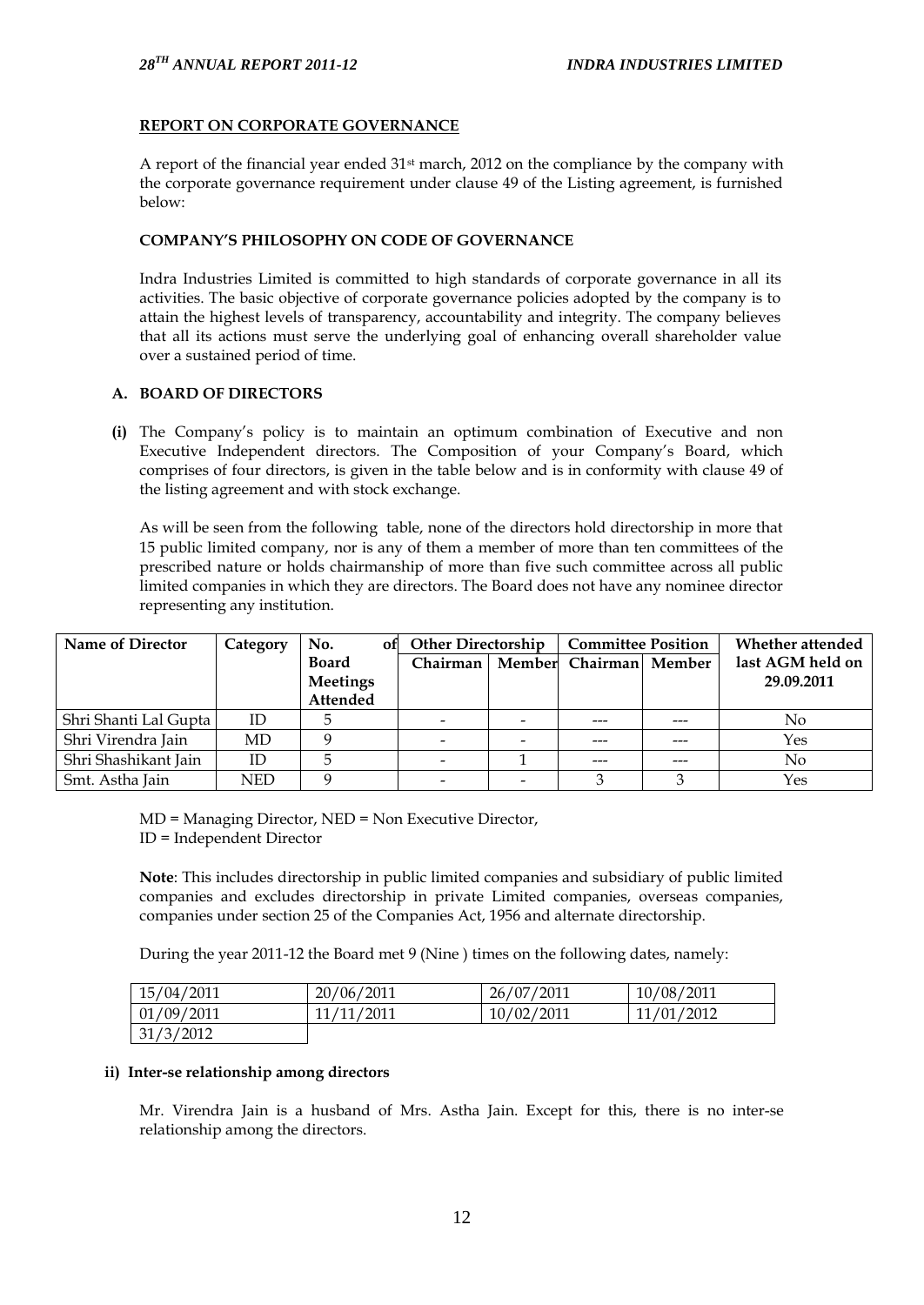## **iii) Role of Independent Director**

Independent Directors play a key role in the decision making process of the Board and in shaping various strategic initiatives of the Company. The Independent directors are committed to act in what they believe to be in the best interest of the Company and its stakeholders.

## **iv) Shareholding of Non-executive Director**

The Number of equity shares held by Non-Executive Directors as on 31.3.2012 were as under:

| <b>Name of Director</b> | No. of shares   |
|-------------------------|-----------------|
|                         |                 |
| Mrs.Astha Jain          | 510000          |
| Shri Shanti Lal Gupta   | $\qquad \qquad$ |
| Shri Shashikant Jain    | -               |

## **v) Details of the Directors seeking re-appointment at the forthcoming Annual General Meeting as per Clause 49(1) (A) of the Listing Agreement.**

| Name        | &         | Age | Qualification | Expertise/ | Date<br>οf  | Directorship |
|-------------|-----------|-----|---------------|------------|-------------|--------------|
| Designation | οf        |     |               | Experience | Appointment | other<br>ın  |
| Appointee   |           |     |               |            |             | company      |
| Shri        | Shantilal | 70  | Graduate      | Marketing  | 21/09/1984  | -            |
| Gupta       |           |     |               | activities |             |              |

## **Board Procedure**

A detailed agenda folder is sent to each Director in advance of Board and Committee meetings. To enable the Board to discharge its responsibilities effectively, the Managing Director briefs the Board at every meeting on the overall Company performance and compliance of the company wherever applicable.

#### **Committees of the board**

## **(I) Audit Committee (Mandatory Committee)**

The Company has constituted a qualified and independent Audit committee under section 292A of the Companies Act, 1956 read with clause 49 of the listing agreement. All the members of the committee, including committee chairman are Non Executive director. All the members of the committee are financial literate.

## **(i) Meeting and Composition**

The Composition of Audit Committee as on 31.3.2012 and attendance record of the members at the meetings held during the year was as under: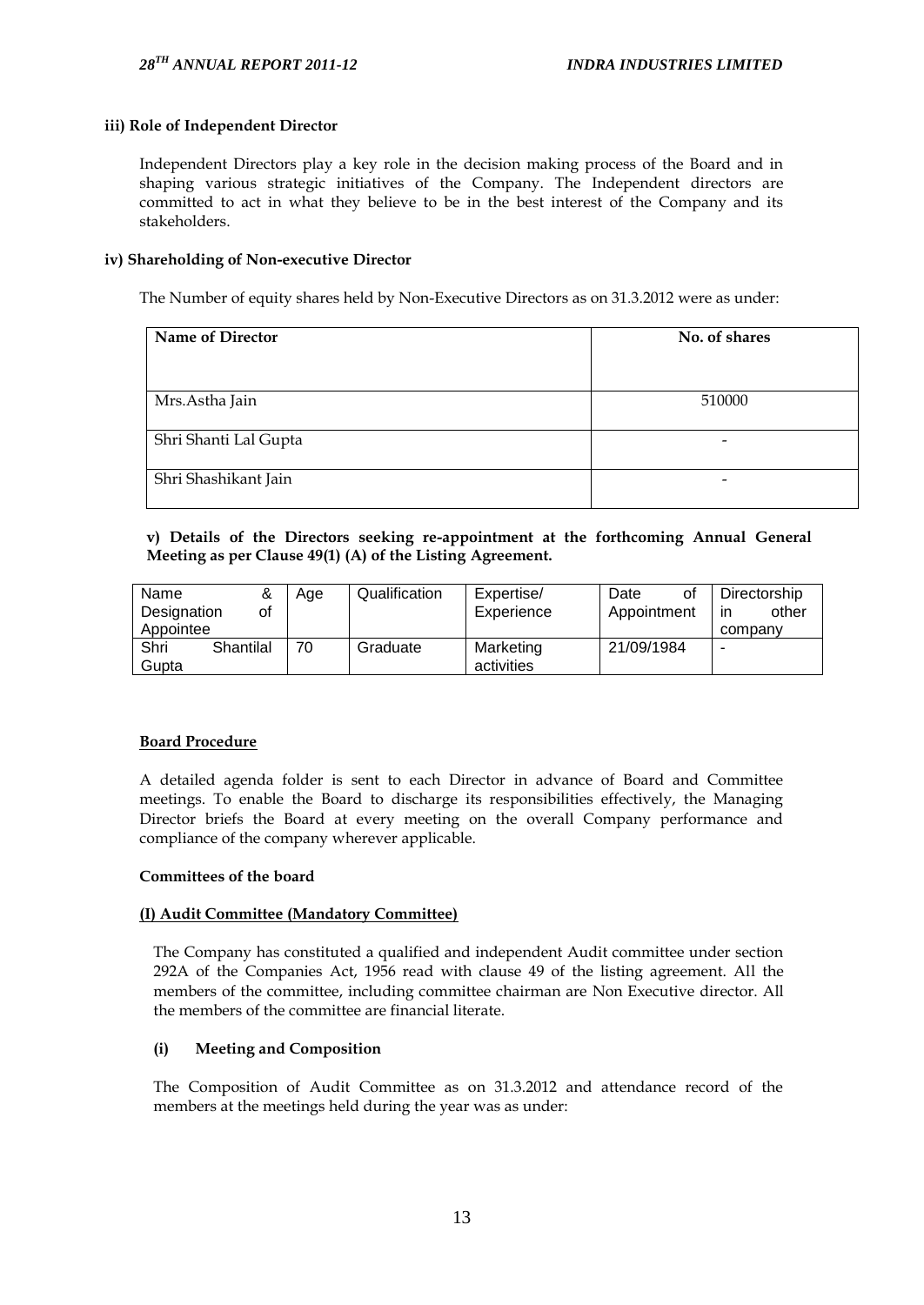| Name of the Member    | Category                                 | <b>Status</b> | No. of meetings attended |          |
|-----------------------|------------------------------------------|---------------|--------------------------|----------|
|                       |                                          |               | Held during<br>tenure    | Attended |
| Smt Astha Jain        | Non executive<br>Director                | Chairman      | 4                        | 4        |
| Shri Shanti Lal Gupta | Non executive<br>Independent<br>Director | Member        | 4                        | 4        |
| Shri Shashikant Jain  | Non executive<br>Independent<br>Director | Member        | 4                        | 4        |

During the year the committee met on four occasions during the year on following dates namely:

| 15/04/2011 | 10/08/2011 | 11/11/2011 | 11/01/2012 |
|------------|------------|------------|------------|
|            |            |            |            |

As mandated by clause 49 of the Listing agreement

- 1. The representative of statutory and internal auditors of the company are also invited in the audit committee meetings.
- 2. The gap between two audit committee meetings was not more than four months.

## **Terms of reference of the Audit Committee**

The terms of reference of Audit Committee are as under:

- Overseeing the Company"s financial reporting process and disclosure of financial information to ensure that the financial statement is correct, sufficient and credible.
- Recommending the appointment and removal of external auditor, fixation of audit fee and approval of payment of any other services:
- Reviewing with management, the annual financial statement before submission to the Board for approval, with particular reference to:
	- a. Matters required to be included in the Directors responsibility statement to be included in the boards report as per Section 217(2AA) of the Companies Act, 1956.
	- b. Changes in the Accounting policies and practices and the reasons for the same, major accounting entries and significant adjustments made in the financial statements arising out of audit findings.
	- c. Compliance with listing and other legal requirements relating to financial statements.
	- d. Disclosure of any related party transactions.
	- e. Qualifications in the draft audit report if any.
- Discussing with external auditors before the audit commences on the nature and scope of audit, as well as having post-audit discussion to ascertain any area of concern,
- Reviewing the management discussion and analysis of the financial conditions and results of operations.
- Reviewing with the management and the statutory auditors anticipated changes in the Accounting Standards.
- Reviewing the Company's financial and risk management policies;
- Undertake such other functions as may be entrusted to it by the Board from time to time.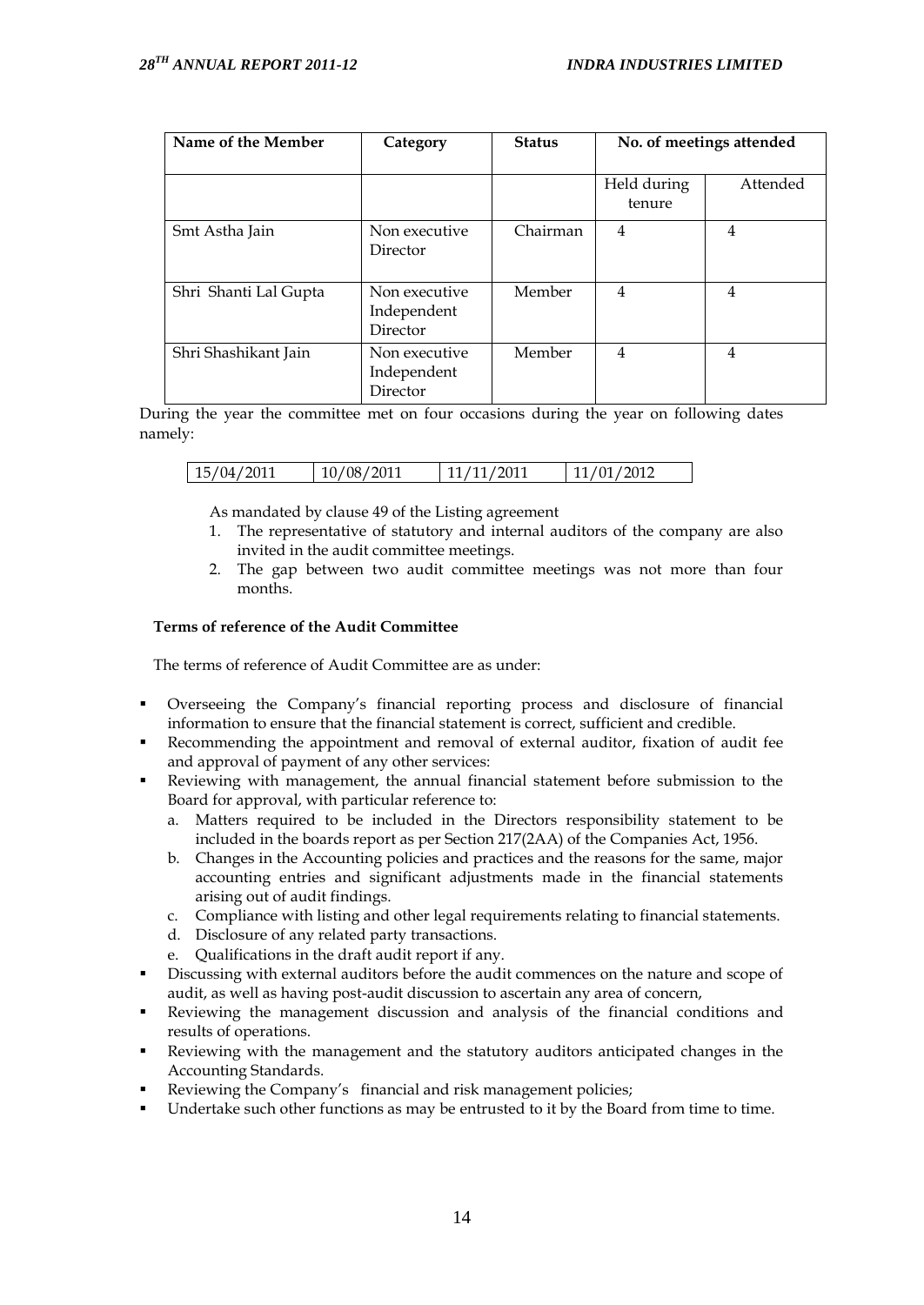## **(II) Shareholder / Investors Grievance Committee**

Pursuant to clause 49 of the listing agreement, the Company has constituted a Board Committee designated as shareholder"s/investor"s Grievance Committee under the Chairmanship of Non Executive independent director to specifically look in the redressal of shareholder"s/investor"s complaints like transfer of shares, non receipt of balance sheet, non receipt of declared divided and other ancillary matters. Shri Virendra Jain is the compliance Officer of the company.

## **(i) Meeting and Composition**

The Composition of Committee as on 31.3.2012 and attendance record of the members at the meetings held during the year was as under:

| Name of the Member    | Category                                 | <b>Status</b> | No. of meetings attended |          |
|-----------------------|------------------------------------------|---------------|--------------------------|----------|
|                       |                                          |               | Held during<br>tenure    | Attended |
| Smt Astha Jain        | Non executive<br>Director                | Chairman      | 1                        | 1        |
| Shri Shanti Lal Gupta | Non executive<br>Independent<br>Director | Member        | 1                        | 1        |
| Shri Shashikant Jain  | Non executive<br>Independent<br>Director | Member        | 1                        | 1        |

The committee met one time during the year under review.

- (ii) During the year under review no complaint was received from shareholders and there was no complaint pending unresolved as at the end of the year.
- (iii) Share transfer in physical form are registered by the Company in house and returned to respective Transferee/person within a period ranging from one to two weeks provided the documents lodged with Company are clear in all respects.

## **(III) Remuneration Committee (Non mandatory Committee)**

The Company has constituted a remuneration committee under Schedule XIII to the Companies Act, 1956 read with clause 49 of the listing agreement. All the members of the committee are Non Executive and independent directors.

## **a) Terms of reference**

The terms of reference of remuneration committee is to deal with, decide and recommended to the Board of the Directors on all matters relating to appointment and remuneration to managing director and whole time director.

## **b) Meeting and Composition**

The composition of committee as on 31.3.2012 and attendance record of the members at the meeting held during the year are as under: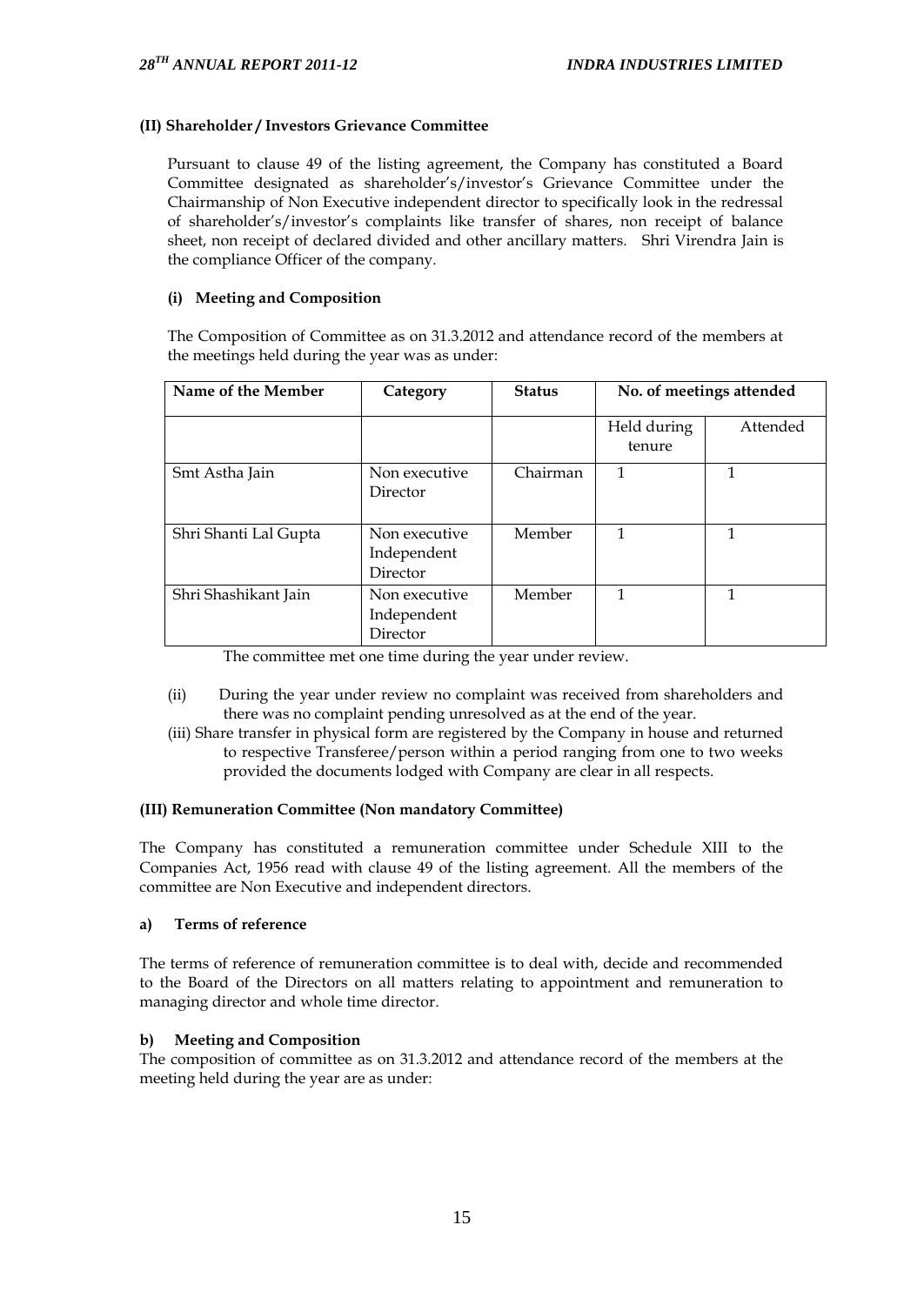| Name of the Member    | Category                                 | <b>Status</b> | No. of meetings attended |          |
|-----------------------|------------------------------------------|---------------|--------------------------|----------|
|                       |                                          |               | Held during<br>tenure    | Attended |
| Smt Astha Jain        | Non executive<br>Director                | Chairman      | 1                        | 1        |
| Shri Shanti Lal Gupta | Non executive<br>Independent<br>Director | Member        | 1                        | 1        |
| Shri Shashikant Jain  | Non executive<br>Independent<br>Director | Member        | 1                        | 1        |

## **c) Remuneration policy Executive Directors**

The remuneration of executive directors is reviewed by the remuneration committee and thereafter recommended to the Board of the directors of the Company for subject to approval of the members at general meeting and such other authorities as may be required. While recommending remuneration, the committee considers various factors such as practices prevalent in the industry for the time being, qualification, expertise of the appointee and financial position of the company**.** 

## **d) Remuneration of directors**

Remuneration paid or payable to Directors during the year 2011-2012

| Name<br>of 1  | Sitting                                | Commission | Salary &  | Contribution | Perquisites | Prof.Tax | Total  |
|---------------|----------------------------------------|------------|-----------|--------------|-------------|----------|--------|
| Director      | Fees                                   | on Profit  | Allowance | to PF        |             |          |        |
| Virendra Jain | $\hspace{0.1em} \ldots \hspace{0.1em}$ | $- - -$    | 861500    | 36000        | $- - -$     | 2500     | 900000 |
|               |                                        |            |           |              |             |          |        |

- No sitting Fees was paid to any Director of the Company during the financial year
- The company does not have any service contract with any of its directors.
- The company has not granted any stock option to any of its director/employees.
- During the year the committee met on one occasions during the year.
- Composition of the committee and attendance of the members are as follows:

## **MANAGEMENT**

A. The Management discussion and analysis report The Annual Report has a detailed chapter on Management Discussion and Analysis.

#### **Disclosure by Management to the Board**

All details relating to the financial and commercial transactions where directors may have a potential interest are provided to the Board, and the interested Directors neither participate in the discussion, nor do they vote on such matters.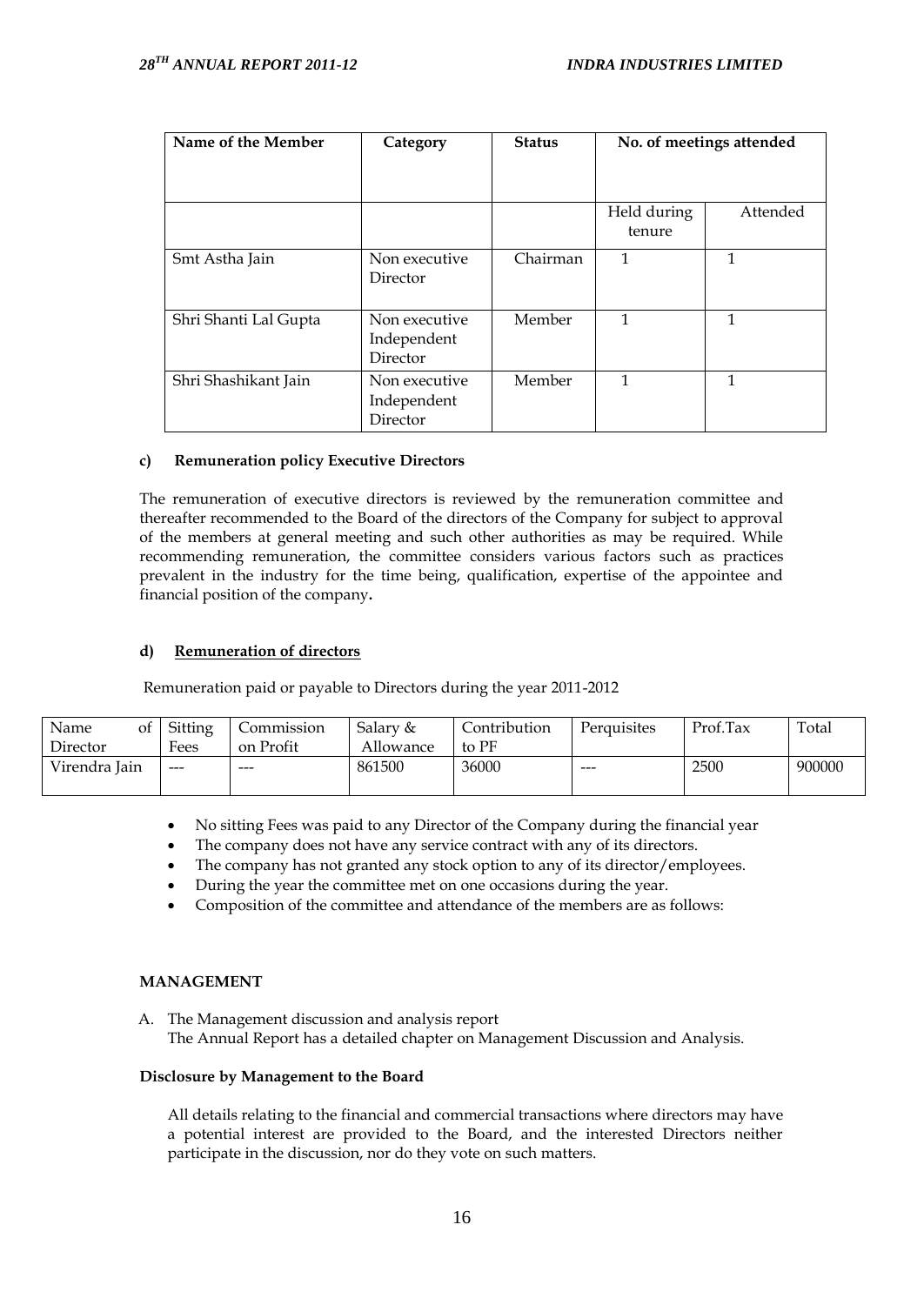## **Compliance with Mandatory / Non Mandatory requirements.**

The Company has complied with all the applicable mandatory requirement of clause 49 of the listing agreement.

 The Company has also adopted the non mandatory requirement as specified in Annexure 1D to clause 49 of the listing agreement regarding constitution of remuneration committee, the details of which already been provided in this report and audit qualification. There is no audit qualification in the financial statement.

## **DISCLOSURES**

- **A.** There were no material transactions of the Company with its promoters, directors, and management on their relatives that may have conflict with the interest of the Company at large.
- **B.** The particulars of transactions between the Company and its related parties in accordance with the accounting standard 18 are set out in Annual report. These transactions are in the ordinary course of business and are not likely to have any conflict with the interest of the Company.
- **C.** The financial statements have been prepared in compliance with the requirements of the Companies Act, 1956, and in conformity, in all respects, with the generally accepted accounting principles and standards in India. The estimates/judgments made in preparation of these financial statements are consistent, reasonable and on prudent basis so as to reflect true and fair view of the state of affairs and results/operations of the Company
- **D.** The Company has well defined management policies to manage the risk inherent in the various aspects of business. The Board is regularly informed about the business risks and the steps taken to mitigate the same.
- **E.** There has been no non-compliance by the company or penalty or strictures imposed on the company by the stock exchange or SEBI or any statutory authority, on any matter related to capital markets during last three years.
- **F.** During the year under review Company has not issued any type of securities. No GDR/ADR issued by the Company.
- **G.** The company has established a mechanism for employees to report to the management concerns about unethical behavior, actual or suspected fraud or violation of the company"s code of conduct or ethics policy.
- **H.** As per clause 5AII of the listing agreement there is no unclaimed shares in the company.

## **SHAREHOLDER'S INFORMATION**

Means of Communication

Presently, the quarterly/half yearly financial result are not sent individually to the shareholders but published the same in papers.

## **General body meetings**

The last three Annual General Meetings of the Company were held as detailed below:

| Meeting                                | Date       | Time        | Venue                                                                                                   |
|----------------------------------------|------------|-------------|---------------------------------------------------------------------------------------------------------|
| Annual<br>General Meeting<br>2010-2011 | 29.09.2011 | $3.00$ P.M. | Registered Office of Company at<br>406, Airen Heights, Scheme No. 54, A. B.<br>Road, Indore M.P. 452010 |
| Annual<br>General Meeting<br>2009-2010 | 29.09.2010 | $3.00$ P.M. | Registered Office of Company at<br>9/1, Manoramaganj, A.B. Road, Indore<br>452001(M.P.)                 |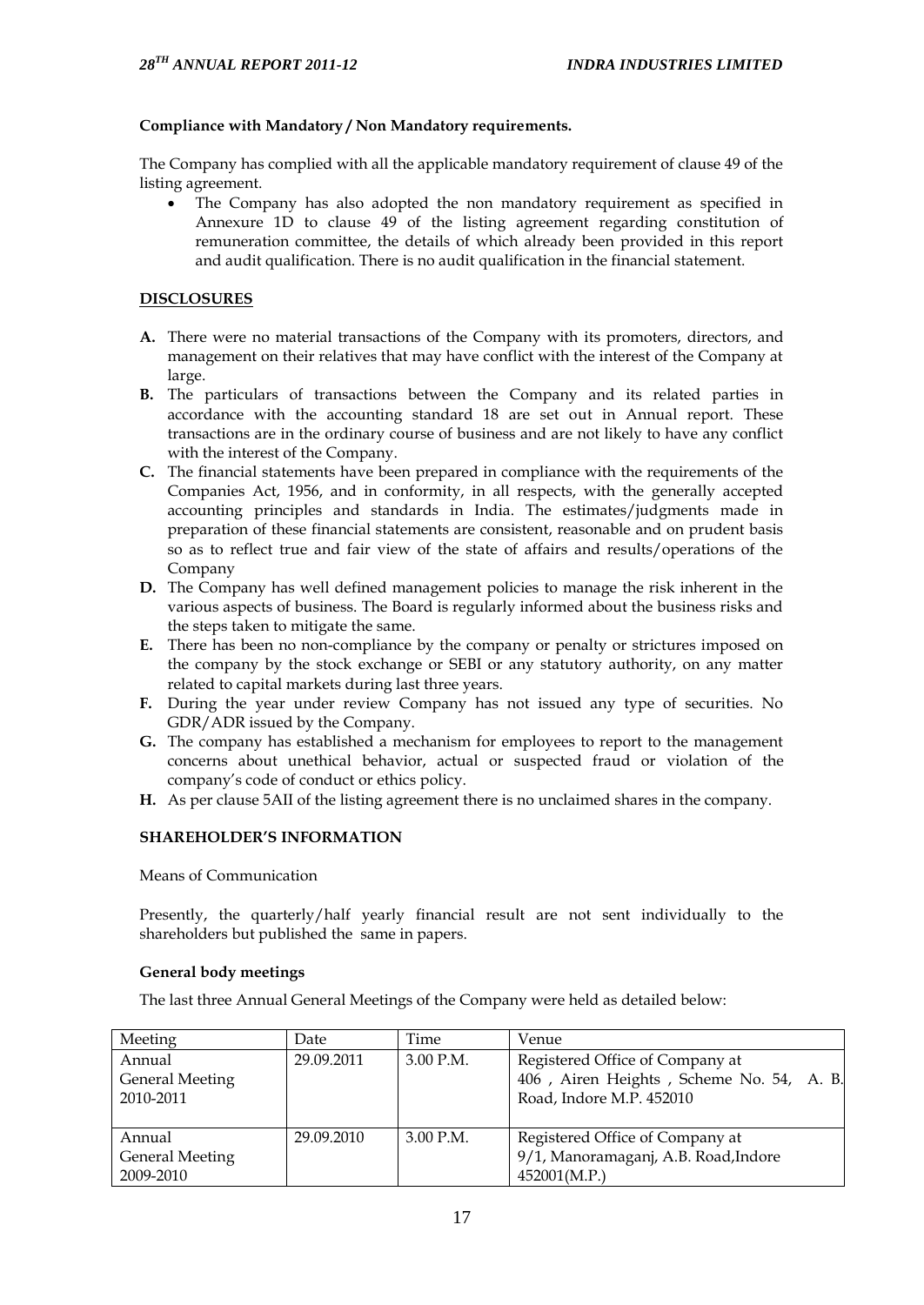| Annual<br>General Meeting<br>2008-2009 | 30.09.2009 | $2.00$ P.M. | Registered Office of Company at<br>9/1, Manoramaganj, A.B. Road, Indore<br>452001(M.P.) |
|----------------------------------------|------------|-------------|-----------------------------------------------------------------------------------------|

## **POSTAL BALLOT & SPECIAL RESOLUTION:**

No resolutions were passed by postal ballot in last three years.

None of the Businesses proposed to be transacted in the ensuing Annual General Meeting require passing of a resolution through Postal Ballot.

No special resolutions were passed in last three Annual General meeting.

## **GENERAL SHAREHOLDER INFORMATION**

| AGM: Date, Time and Venue                                       | Friday 28th September, 2012 - 3.00 p.m.<br>at                        |
|-----------------------------------------------------------------|----------------------------------------------------------------------|
|                                                                 | 406, Airen Heights, Scheme No. 54, A. B. Road,                       |
|                                                                 | Indore M.P. 452010                                                   |
|                                                                 | Last date for receipt of proxy forms: 25 <sup>th</sup> September,    |
|                                                                 | 2012                                                                 |
| Financial reporting for 2012-13:--                              |                                                                      |
| 1st Quarter ending 30th June, 2012                              | Before 14th August, 2012                                             |
| 2 <sup>nd</sup> Quarter ending 30 <sup>th</sup> September, 2012 | Before 14th November, 2012                                           |
| 3rd Quarter ending 31st December 2012                           | Before 14th February, 2013                                           |
| 4 <sup>th</sup> Quarter ending 31 <sup>st</sup> March, 2013     | Before 14th May, 2013                                                |
| Date of Book Closure                                            | Saturday 22 <sup>nd</sup> September, 2012 to Friday 28 <sup>th</sup> |
|                                                                 | September, 2012 (both days inclusive)                                |
|                                                                 |                                                                      |
| Listing on Stock Exchanges                                      | The Madhya Pradesh Stock Exchange, Indore                            |
|                                                                 |                                                                      |
| Dividend Payment Date                                           | NA                                                                   |
| Stock Code - ISIN Code                                          | Madhya Pradesh Stock Exchange:                                       |
|                                                                 |                                                                      |
| Market Price Date: High, Low during each month in               | Not Available due to no trading on Floor of Stock                    |
| last financial year                                             | Exchange, Indore                                                     |
|                                                                 |                                                                      |
| Registrar and Transfer Agents                                   | No RTA Appointed as Share Transfer work handled                      |
|                                                                 | by company in house. (Agreement for RTA would                        |
|                                                                 | be entered in July, 2012)                                            |
|                                                                 |                                                                      |
| <b>Share Transfer System</b>                                    | All the transfer received are processed                              |
|                                                                 | by the Company in house.                                             |
|                                                                 |                                                                      |
| Shares held in Physical and Dematerialization form              | All the Equity shares of the Company is in physical                  |
|                                                                 | form as company has not entered into any                             |
|                                                                 | agreement with CDSL/NSDL for dematerlisation of                      |
|                                                                 | its equity shares.                                                   |
|                                                                 | Please see Annexure 'A'                                              |
| Distribution of shareholding as on 31.03.2012                   |                                                                      |
| Shareholding pattern as on 31.03.2012                           | Please see Annexure 'B'                                              |
|                                                                 |                                                                      |
| GDRs/ADRs/Warrants<br>Outstanding<br>or<br>any                  | Not issued                                                           |
| convertible instruments, Conversion date and likely             |                                                                      |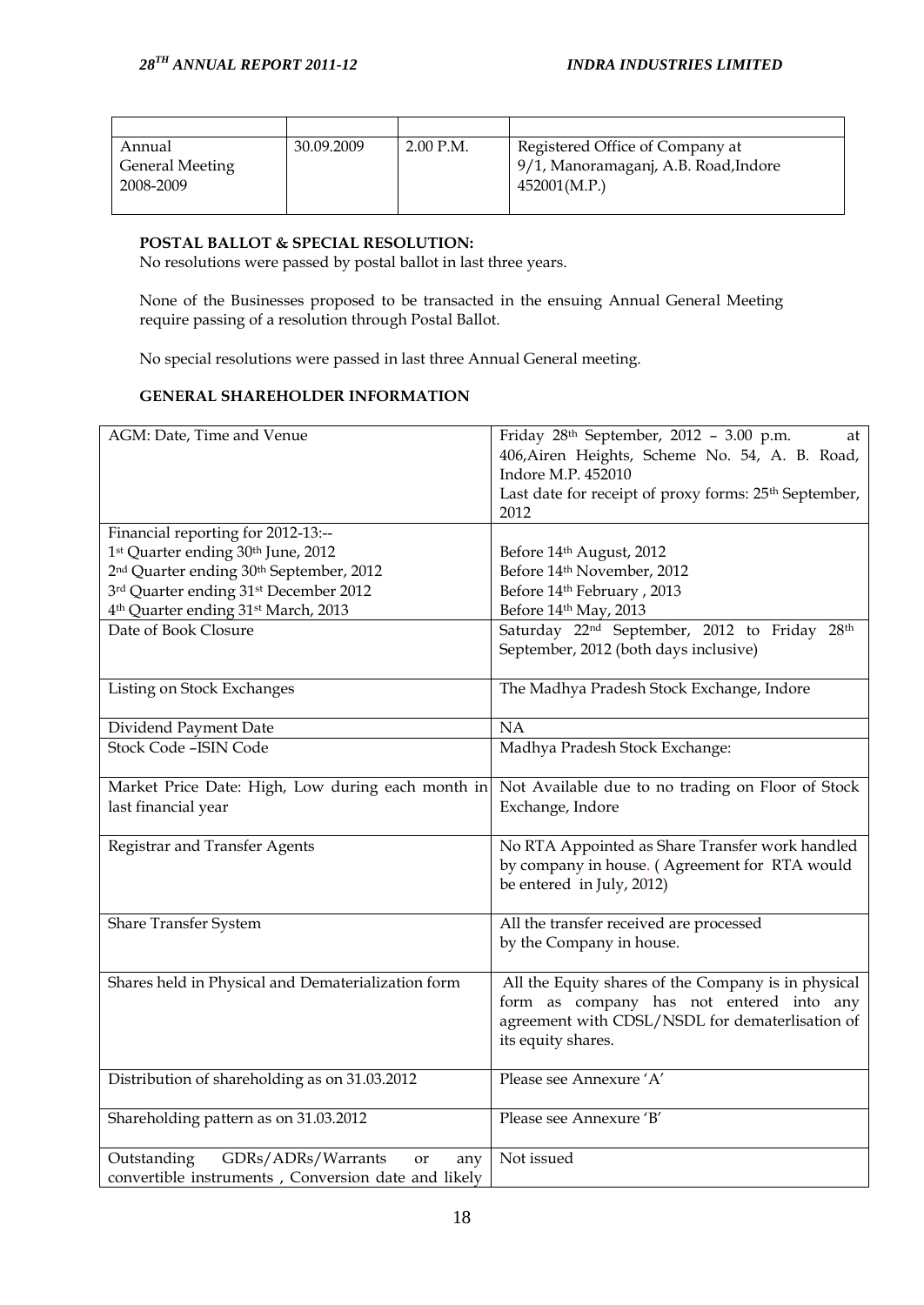| impact on equity           |                                                                                                                                                                   |
|----------------------------|-------------------------------------------------------------------------------------------------------------------------------------------------------------------|
| Address for correspondence | Shareholders correspondence should<br>Be addressed to:<br><b>INDRA INDUSTRIES LIMITED</b><br>406, Airen Heights, Scheme No. 54, A. B. Road, Indore<br>M.P. 452010 |
| Plant Location             | Village _ Sandla, Tehsil - Badnawar-Dist. Dhar (M.<br>P.) HDPE Bag Plant :- Industriial Area, Dewas<br>Madhya Pradesh)                                            |

## **Reconciliation of Capital.**

All the shares of the company is in physical mode.

## **Code of Conduct**

The Company has laid down a code of conduct for all Board members and senior management of the Company. All the Board members and management personnel have affirmed compliance with the Code of Conduct.

## **Code for prevention of Insider trading practices.**

In Compliance with the Securities and Exchange Board of India (Prohibition of Insider Trading) Regulations, 1997, as amended till date on prohibition of insider trading, the Company has a comprehensive code of conduct and the same is being strictly adhered to by its management, staff and relevant business associates. The code expressly lays down the guidelines and the procedures to be followed and disclosures to be made, while dealing with shares of the Company and cautioning them on the consequences on non-compliance thereof.

## **CEO/CFO Certification**

The CEO/CFO certification of the financial statements and the cash flow statement for the year is obtained and was placed before the Board.

#### **Auditors Certificate on corporate governance**

The Company has obtained the certificate from the Auditors of the Company regarding compliance with the provisions relating to corporate governance laid down in clause 49 of the Listing Agreement with the stock exchanges. This report is annexed to the Director"s Report for the year 2011-2012. This certificate will be sent to the stock exchanges, along with the annual report to be filed by the Company.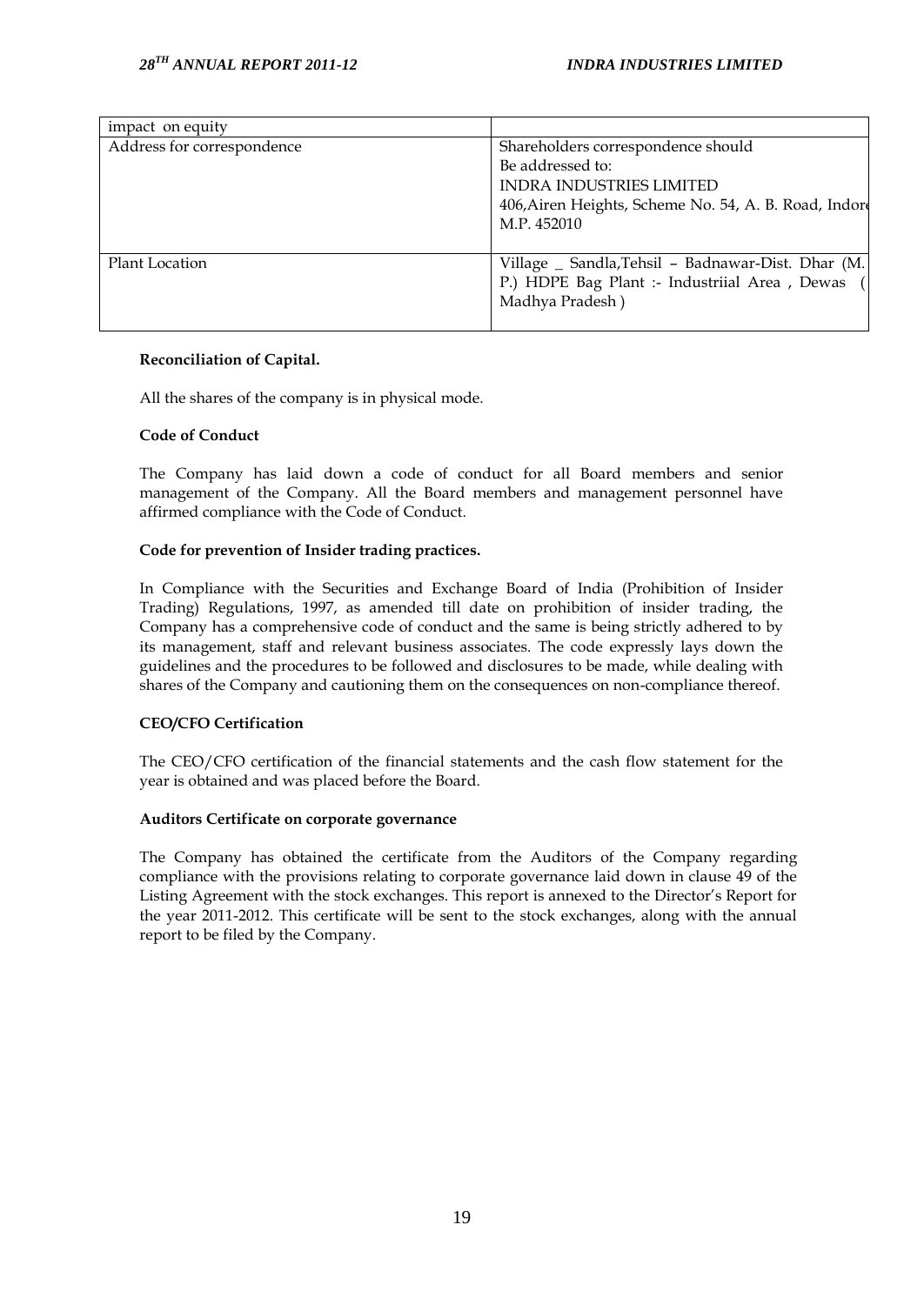|                        | Shareholder |            | Share Amount |             |
|------------------------|-------------|------------|--------------|-------------|
| Range of no. of Shares | Number      | % of Total | In Rupees    | % of Total  |
|                        | 2)          | 3)         | $4^{\circ}$  | $5^{\circ}$ |
| Less than $-5000$      | 2045        | 97.24      | 15167500     | 22.09       |
| $5001 - 10000$         | 28          | 1.33       | 1927000      | 2.81        |
| $10001 - 20000$        | 3           | 0.14       | 580000       | 0.84        |
| $20001 - 30000$        | 0           | 0.00       | 00           | 0.00        |
| $30001 - 40000$        | 12          | 0.57       | 4162000      | 6.06        |
| 40001 - 50000          | 1           | 0.05       | 460000       | 0.67        |
| $50001 - 100000$       | 4           | 0.19       | 3350000      | 4.88        |
| 100001 and above       | 10          | 0.48       | 43014200     | 62.65       |
|                        | 2103        | 100.00     | 68660700     | 100.00      |

## **Distribution of Shareholding by size as on 31st March 2012: (Annexure A)**

#### **SHAREHOLDING PATTERN AS AT 31ST MARCH 2012 (Annexure B) [SHAREHOLDING PATTERN]**

|                  | Category                       | No. Of Share held        | Percentage<br>of<br>Shareholding |
|------------------|--------------------------------|--------------------------|----------------------------------|
| $\mathbf{A}$     | <b>Promoters Holding</b>       |                          |                                  |
| $\overline{1}$ . | Promoters                      |                          |                                  |
|                  | <b>Indian Promoters:</b>       | 2417600                  | 35.21%                           |
|                  | Foreign Promoters:             |                          |                                  |
| 2.               | Persons acting in concert      |                          |                                  |
|                  | <b>Sub Total</b>               | 2417600                  | 35.21%                           |
| <b>B.</b>        | <b>Non-Promoters Holding</b>   |                          |                                  |
| 1.               | <b>Institutional Investors</b> | $\overline{\phantom{a}}$ |                                  |
| 2.               | Mutual Funds and UTI           | $\overline{\phantom{a}}$ | $\overline{a}$                   |
| $\overline{3}$ . | Banks, Financial Institutions, |                          |                                  |
|                  | Insurance Companies [Central/  |                          |                                  |
|                  | State Govt. Institutions,      |                          |                                  |
|                  | Non-Government Institutions]   |                          |                                  |
| 4.               | Flls                           | $\overline{\phantom{a}}$ | $\overline{a}$                   |
| 5.               | Sub-Total                      |                          |                                  |
| 6.               | Others                         |                          |                                  |
|                  | Private Corporate Bodies       | 2740820                  | 39.92%                           |
| 7.               | Individuals                    |                          |                                  |
|                  | Holding up to Rs. 1.00 lacs    | 1707650                  | 24.87%                           |
|                  | Holding excess Rs. 1.00 lacs   |                          |                                  |
| 8.               | NRIs/OCBs                      |                          |                                  |
| 9.               | Any other [please specify]     |                          |                                  |
|                  | Sub-Total                      | 4448470                  | 64.79                            |
|                  | <b>Grand Total</b>             | 6866070                  | 100.00                           |

**DECLARATION REGARDING COMPLIANCE BY BOARD MEMBERS AND SENIOR MANAGEMENT PERSONNEL WITH THE COMPANY'S CODE OF CONDUCT** 

This is to confirm that the Company has adopted a code of conduct for the Board of Directors and Senior Management of the Company.

As Managing Director of the Indra Industries Limited and as required by clause 49(1)(D)(ii) of the Listing Agreement of the Stock Exchange in India, I hereby declare that all the Board Members and senior Management personnel of the Company have affirmed compliance with the code of Conduct for financial year 2011-2012. Place : Indore Virendra Jain

Date : 15.06.2012 Managing Director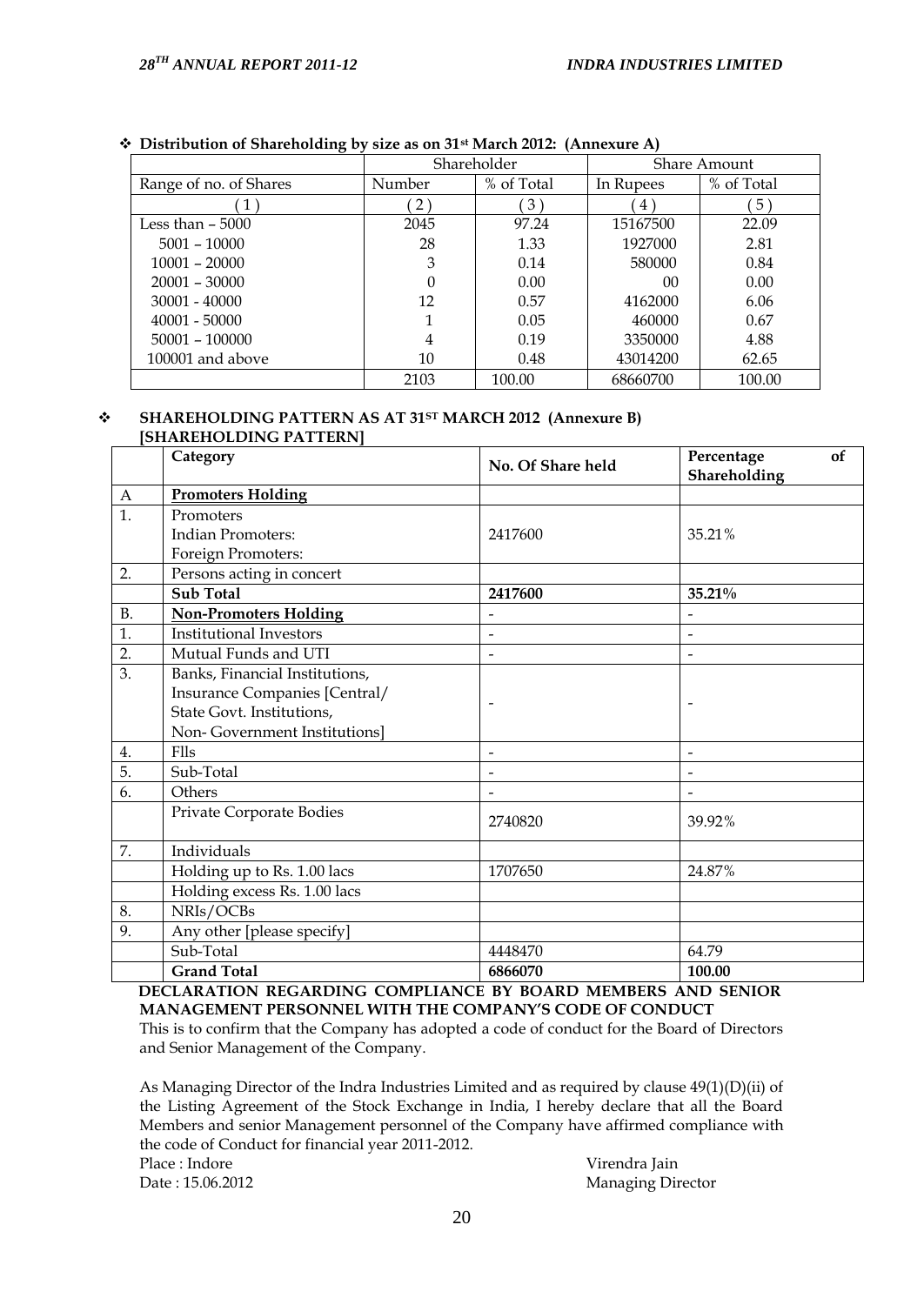## **CEO CERTIFICATION**

I hereby certify to the Board of Directors of **INDRA INDUSTRIES LIMITED that:**

- a. I have reviewed financial statements and the cash flow statement for the year ended on 31/03/2012 and that to the best of my knowledge and belief.
	- (i) These statements do not contain any materially untrue statement or omit any material fact or contain statement that might be misleading.
	- (ii) These statements together present a true and fair view of the Company"s affairs and are in compliance with existing accounting standards, applicable laws and regulations.
- b. There are, to the best of my knowledge and belief, no transactions entered into by the Company during the year which are fraudulent, illegal or violative of the Company"s code of conduct.
- c. I accept responsibility for establishing and maintaining internal controls for financial reporting and that I have evaluated the effectiveness of the internal control systems of the company pertaining to financial reporting and I have disclosed to the auditors and the Audit Committee, deficiencies in the design or operation of such internal controls, if any, of which I am aware and the steps I have taken or propose to take to rectify these deficiencies.
- d. I have indicated to the auditors:
	- i. Significant changes in internal control over financial reporting during the year;
	- ii. Significant changes in accounting policies during the year and that the same have been disclosed in the notes to the financial statements; and
	- iii. Instances of significant fraud of which I have become aware and the involvement therein, if any, of the management or an employee having a significant role in the company"s internal control system over financial reporting.

Date: 15.06.2012

## Place: Indore **FOR INDRA INDUSTRIES LIMITED**

 Virendra Jain Managing Director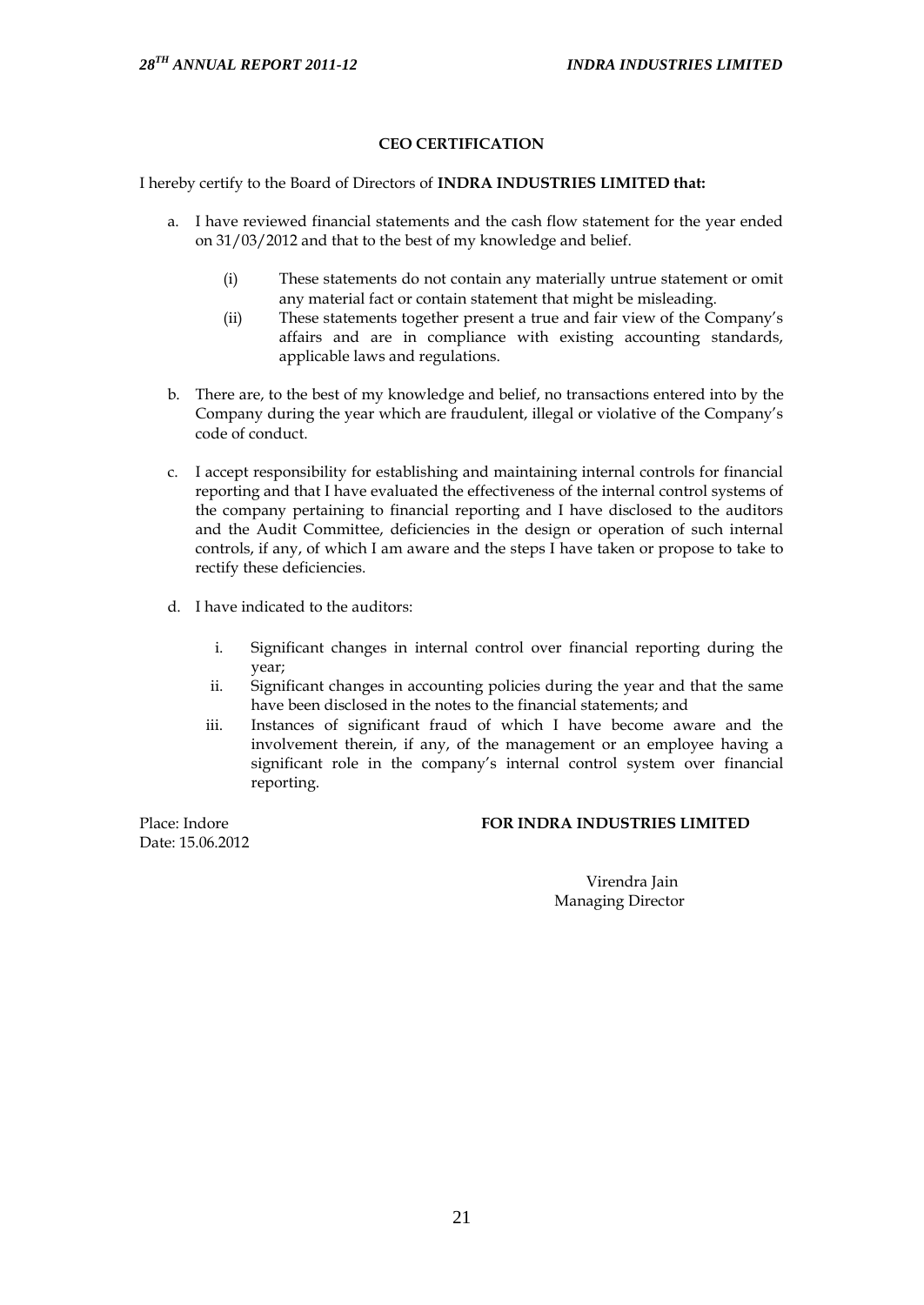## **AUDITOR'S CERTIFICATE ON CORPORATE GOVERNANCE**

We have examined to the compliance of conditions of Corporate Governance by **INDRA INDUSTRIES LIMITED**, for the year ended 31<sup>st</sup> March, 2012, as stipulated in the clause 49 of the Listing agreement entered into by the company with the Stock Exchange.

The compliance of conditions of Corporate Governance is the responsibility of the Company"s management. Our examination was limited to a review of the procedures and implementation thereof, adopted by the Company for ensuring the compliance with the conditions of Corporate Governance. It is neither an audit nor an expression of opinion on the financial statements of the Company.

In our opinion and to the best of our information and according to the explanations given to us, and the representations made by Directors and the Management, we certify that the Company has complied with the conditions of Corporate Governance as stipulated in clause 49 of the above mentioned Listing agreement.

We state that in respect of investor grievances received during the year ended 31<sup>st</sup> March, 2012, the Registrars of the Company have certified that as at  $31<sup>st</sup>$  March, 2012, there were no investor grievances remaining unattended/pending for more than 30 days.

We further state that such compliance is neither an assurance as to the future viability of the Company nor to the efficiency or effectiveness with which the management has conducted the affairs of the Company.

Place: Indore For P. K. Shishodiya & Co. Date: 15.06.2012 Chartered Accountants

> P. K. Shishodiya Proprietor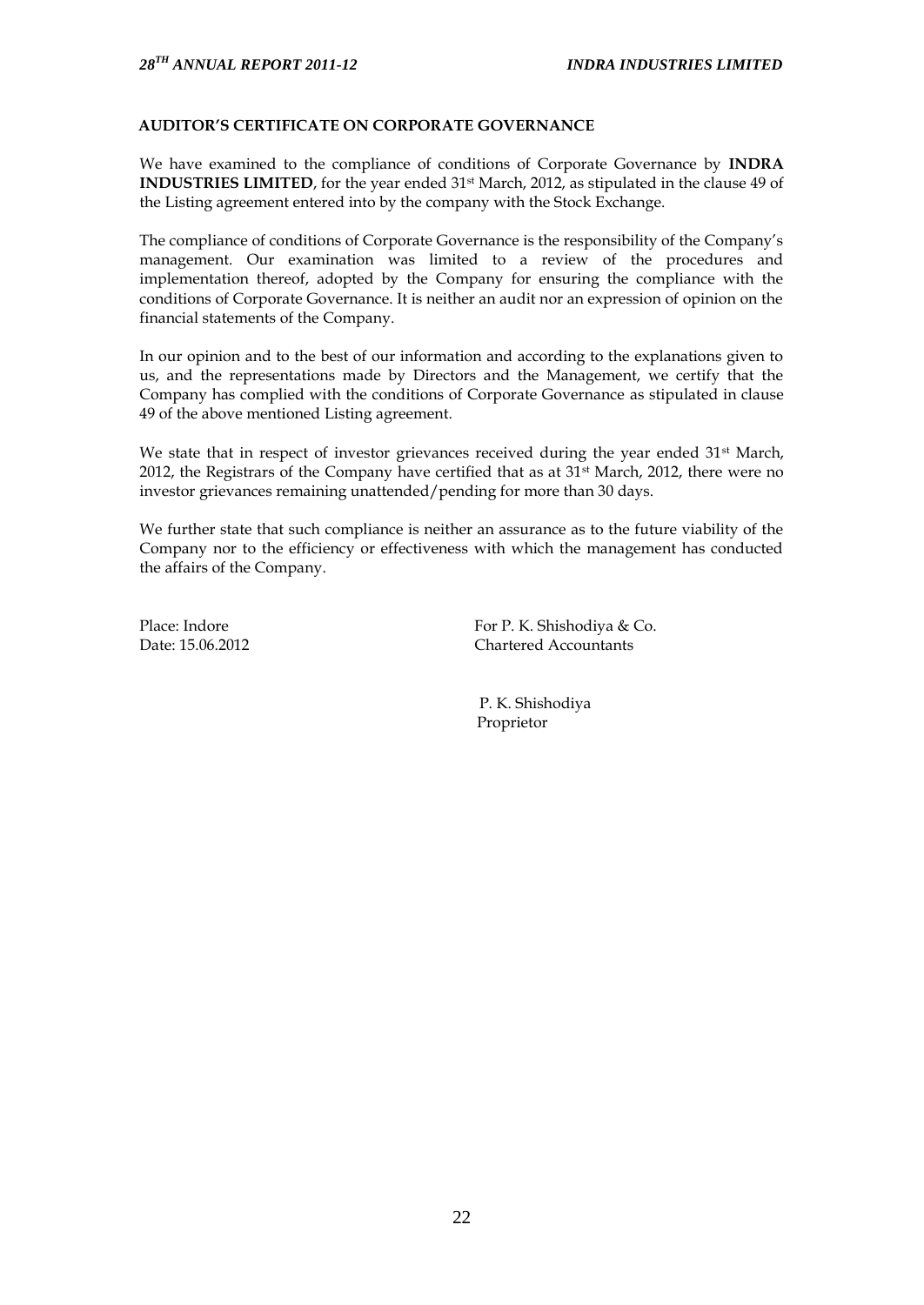#### AUDITOR'S REPORT

To, The Members of Indra Industries Limited

- 1. We have audited the attached Balance Sheet of Indra Industries Limited as at 31st March, 2012 and also the Profitability Statement for the year ended on that date annexed thereto. These financial statements are the responsibility of the company management. Our responsibility is to express an opinion on these financial statements based on our Audit.
- 2. We conduct our audit in accordance with auditing standards generally accepted in India. Those Standards require that we plan and perform the audit to obtain reasonable assurance about whether the financial statements are free of material mis-statements. An audit includes examining, on a test basis, evidence supporting the amounts and disclosures in financial statements. An audit also includes assessing the accounting principles used and significant estimates made by Management as well as evaluating the overall financial statement presentation. We believe that our audit provides a reasonable basis for our opinion.
- 3. As required by the Companies (Auditors Report) Order, 2003 and as amended in 2004 issued by the Central Government in terms of Section 227 (4A) of the Companies Act, 1956, we give in the Annexure a statement on the matters specified in paragraph 4 & 5 of the said Order.
- 4. Further to our comments in the annexure referred to in paragraph 1 above, we report that :
	- a) We have obtained all the information and explanations which to the best of our knowledge and belief were necessary for the purpose of the Audit;
	- b) In our opinion, proper books of account as required by Law have been kept by the Company so far as appears from our examination of the Books of Account;
	- c) The Balance Sheet and Profit & Loss account dealt with by this report are in agreement with the Books of Account;
	- d) In our opinion, the Profit and Loss Account and Balance Sheet comply with the Accounting Standards referred to in sub section (3C) of Section 211 of the Companies Act, 1956
	- e) On the basis of written representation received from the directors as on  $31<sup>st</sup>$  March, 2012 and taken on record by the Board of Directors, we report that none of the Directors is disqualified as on  $31<sup>st</sup>$  March, 2012 from being appointed as Director in terms of clause (g) of sub section (1) of section 274 of the Companies Act, 1956.
	- f) Except otherwise stated in accounting policies and Notes on Accounts, in our opinion and to the best of our information and according to the explanations given to us, the said account read with the notes thereon give the information required by the Companies Act, 1956 in the manner so required subject to :
	- ❖ Creditors confirmation have not been obtained.

Give a true and fair view

- i. In the case of the Balance Sheet of the state of affairs of the Company as at 31st March, 2012;
- ii. In the case of Profit & Loss Account of the profit for the year ended on that date; and
- iii. In the case of Cash Flow Statement, of the cash flows for the year ended on that date.

 For P.K. Shishodiya & Co. Chartered Accountants

Place : Indore Date:  $15^{th}$  June, 2012  P. K. Shishodiya Proprietor M.No.036015 FR. No 03233C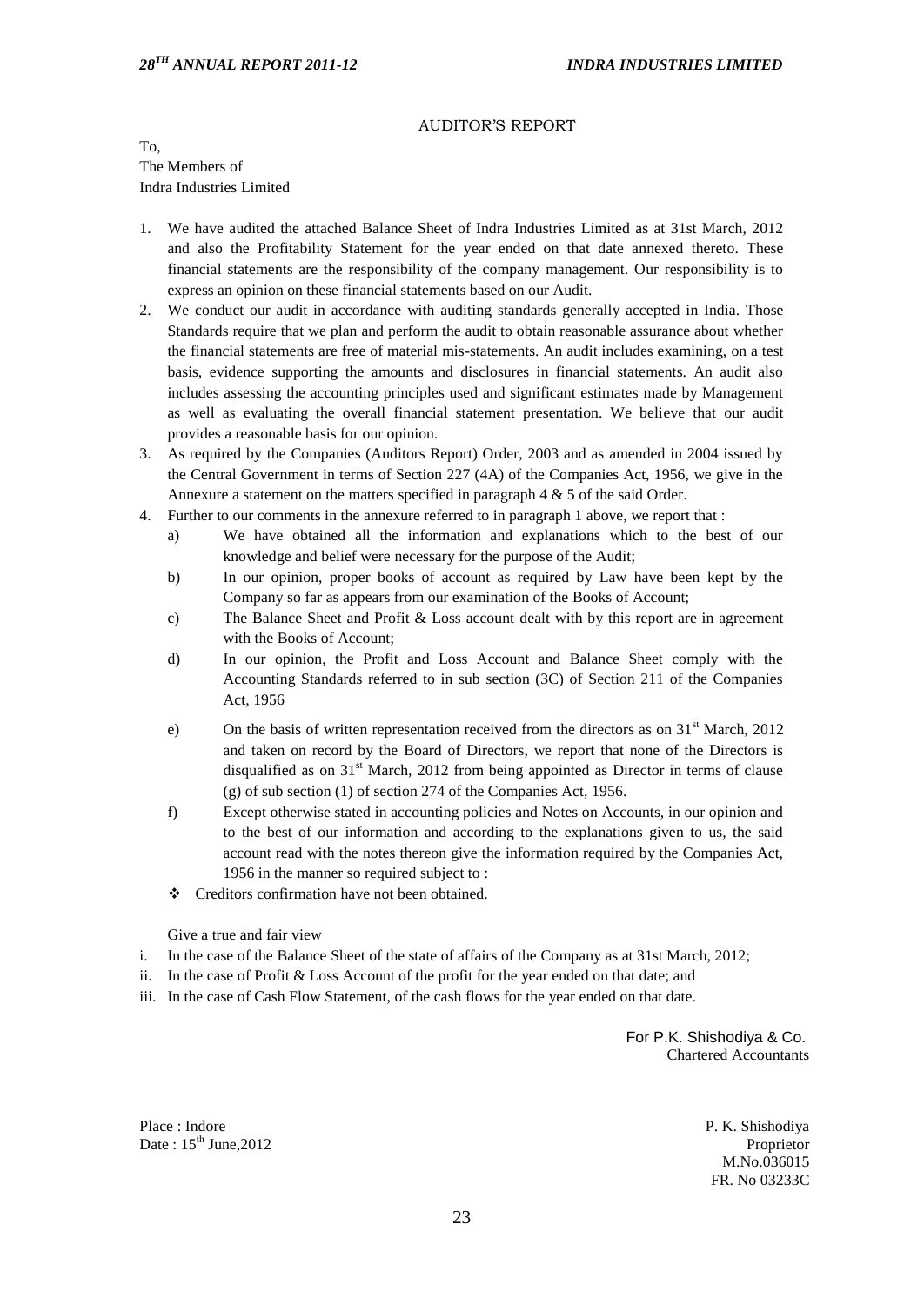ANNEXURE REFERRED TO IN PARAGRAPH 3 OF THE REPORT OF THE AUDITORS ON THE ACCOUNTS OF INDRA INDUSTRIES LIMITED FOR THE YEAR ENDED 31ST MARCH, 2012

- 1 (a) The company is in the process of maintaining proper records showing full particulars including quantitative details and situation of fixed assets.
	- (b) A major portion of the assets has been physically verified by the management in accordance with the phased programme of verification adopted by the company. In our opinion, the frequency of verification is reasonable. To the best of our knowledge, no material discrepancies have been noticed on such verification.
	- (c) Based on our scrutiny of records of the company and the information and explanations received by us, we report that there is nothing which affect going concern concept of the company.
- 2 (a) The inventory has been physically verified by the management during the year at reasonable intervals. In our opinion, the frequency of verification is reasonable.
	- (b) The procedure followed by the management for physical verification of stocks is reasonable and adequate in relation to the size of the company and the nature of its business.
	- (c) On the basis of our examination of stock records, we are of the opinion that the record of stocks is fair and proper in accordance with the normally accepted accounting principles and no material discrepancies were noticed on physical verification.
- 3 The company has not taken/granted any secured, unsecured loan from/to companies, firms or other parties covered in the register be maintained under section 301 of the Companies Act, 1956.
- 4 In our opinion and according to the information and explanations given to us, there are adequate internal control procedures commensurate with the size of the company and the nature of its business for the purchase of inventory and fixed assets and for the sale of goods and services. During the course of our random checking, no major weaknesses have been noticed in the internal controls.
- 5. (a) Based on the audit procedures applied by us and according to the information and explanations provided by the management, we are of the opinion that the particulars of contracts or arrangements referred to in section 301 of the Act have been entered into the register required to be maintained under that section.
	- (b) In our opinion and according to the information available the transactions made in pursuance of such contracts or arrangements have been made at prices, which are reasonable, having regard to the prevailing market prizes at the relevant time.
- 6. In our opinion and according to the information and explanations given to us, the company has not accepted any deposits from the public within the meaning of section 58A and 58AA of the Companies Act, 1956 or any other relevant provisions of the Act and the rules framed there under.
- 7. In our opinion, the company has an adequate internal audit system commensurate with the size and nature of its business.
- 8. The company is covered under the clause regarding maintenance of cost records as prescribed by the Central Government under section 209 (1) (d) of the Companies Act, 1956 and the company has maintained proper accounts and records for the same as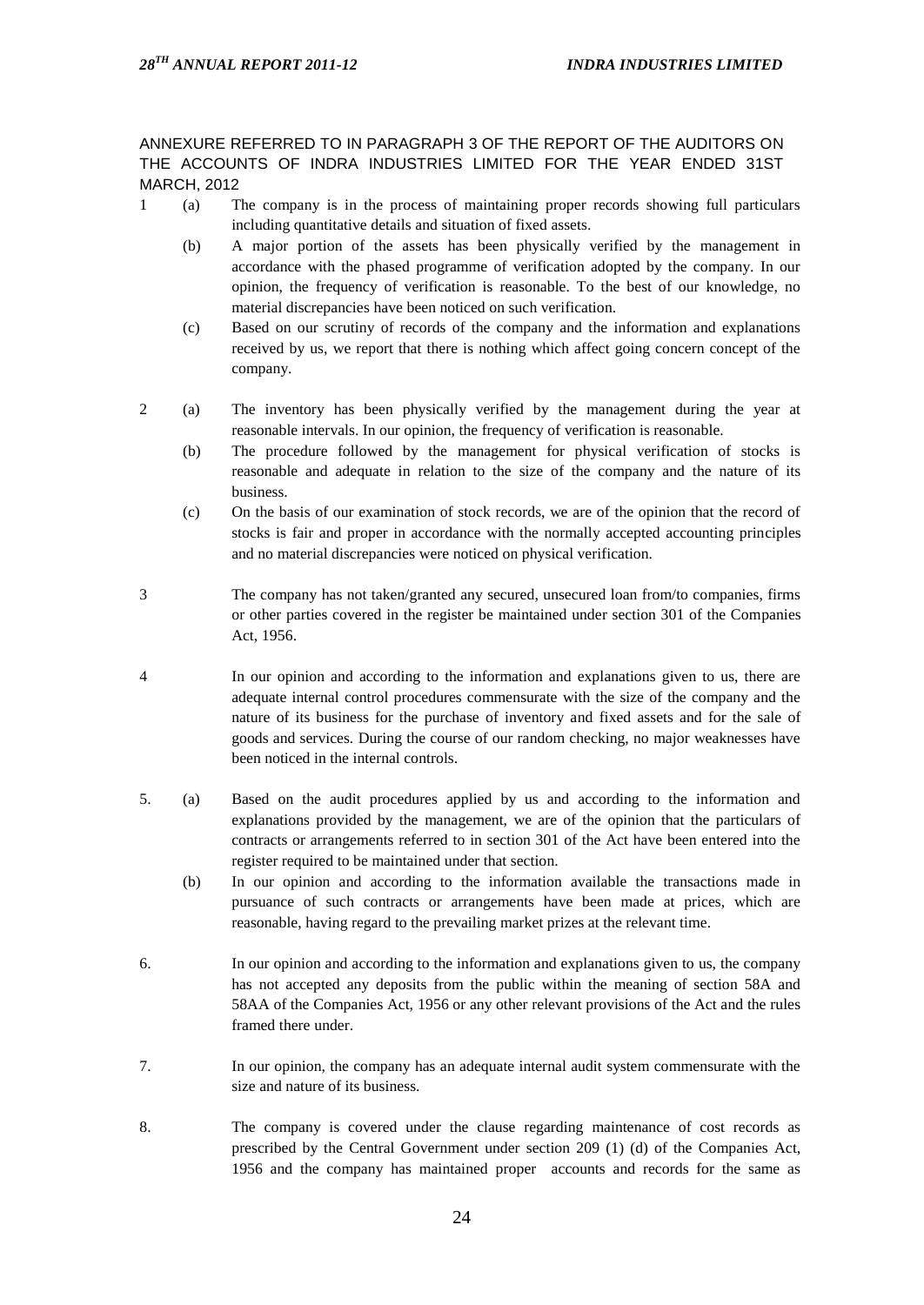certified by the cost auditor.

- 9. (a) According to the records of the company, the company is regular in depositing with appropriate authorities undisputed statutory dues including provident fund, employees' state insurance, income tax, sales tax, wealth tax, service tax, custom duty, excise duty, cess and other statutory dues applicable to it.
	- (b) According to the records of the company, there are no dues of sale tax, income tax, service tax, custom duty/wealth tax, excise duty/cess which have not been deposited on account of any dispute.
- 10. The company is not a sick industrial company within the meaning of Sick Industrial Companies (Special Provisions) Act, 1985.
- 11. According to the information and explanation given to us, the company has not defaulted in repayment of dues to any financial institution or bank except some delays. The company has not issued any debentures.
- 12. The company has not granted any loans and advances on the basis of security by way of pledge of shares, debentures and other securities
- 13. The provision of any special statute applicable to nidhi/mutual benefit fund/societies is not applicable to the company.
- 14. There was no dealing or trading in shares, securities, debentures.
- 15. The company has not given any guarantee to any bank or financial institution for loan taken by others.
- 16. The term loans have been applied for the purpose for which they were raised.
- 17. According to the information and explanations given to us and on an overall examination of the balance sheet of the company, we report that no funds raised on short-term basis have been used for long-term investment.
- 18. The company has not made any preferential allotment of shares to parties and companies covered in the register maintained under section 301 of the Companies Act, 1956 during the year.
- 19. There was no debenture issue during the year.
- 20. No money was raised by public issues by the company during the year under audit.
- 21 No fraud on or by the company has been noticed or reported during the year.

 For P.K. Shishodiya & Co. Chartered Accountants

Place : Indore Date:  $15^{th}$  June, 2012 P. K. Shishodiya Proprietor M.No.036015 FR. No 03233C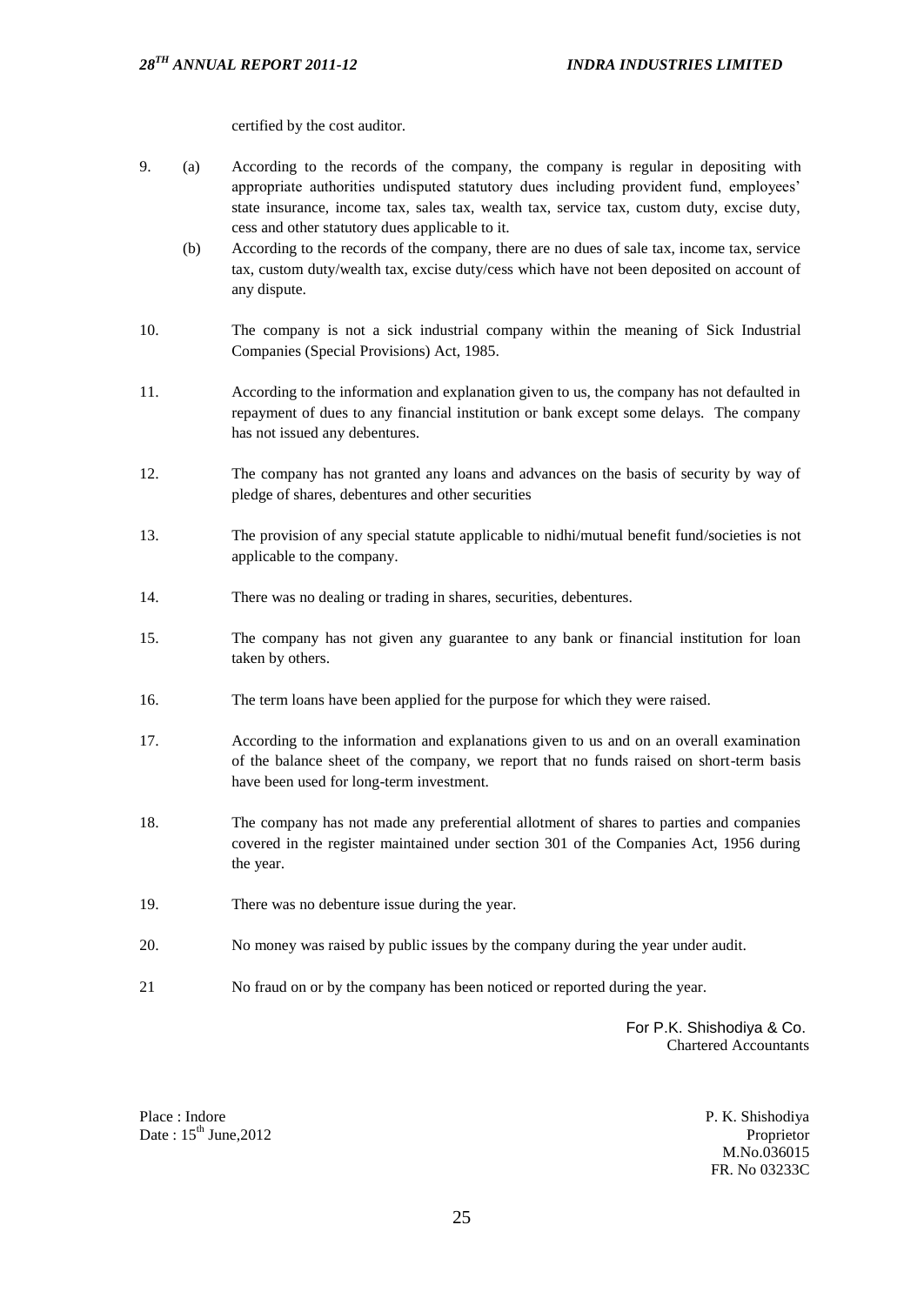## **BALANCE SHEET AS AT 31.03.2012** (Amount in Rupees)

| <b>Particulars</b>                            | Note No.       | 2012        | 2011          |
|-----------------------------------------------|----------------|-------------|---------------|
| <b>I. EQUITY &amp; LIABILITIES</b>            |                |             |               |
| (1) Shareholders' funds                       |                |             |               |
| (a) Share Capital                             | $\mathbf{1}$   | 64,055,700  | 59,765,700    |
| (b) Reserves & Surplus                        | $\overline{2}$ | 5,408,621   | 3,164,768     |
| (c) Money received against share warrants     |                |             |               |
| (2) Share application money pending allotment |                |             |               |
| (3) Non-current Liabilities                   |                |             |               |
| (a) Long-term borrowings                      | 3              | 124,687,159 | 92,896,534    |
| (b) Deferred tax liabilities (Net)            |                | 8,287,552   | 5,420,512     |
| (c) Other Long term liabilities               |                |             |               |
| (d) Long term provisions                      |                |             |               |
| (4) Current Liabilities                       |                |             |               |
| (a) Short Term borrowings                     | 4              | 43,810,264  | 15,160,454    |
| (b) Trade payables                            | 5              | 47,472,884  | 105,104,454   |
| (c) Other current liabilities                 | 6              | 6,147,756   | 5,779,585     |
| (d) Short-term provisions                     | 7              | 2,404,723   | 1,377,609     |
| <b>Total</b>                                  |                | 302,274,658 | 288,669,617   |
| <b>II. ASSETS</b>                             |                |             |               |
| (1) Non-current assets                        |                |             |               |
| (a) Fixed assets                              |                |             |               |
| (i) Tangible assets                           | 8              | 110,983,218 | 114, 152, 233 |
| (ii) Intangible assets                        |                |             |               |
| (iii) Capital Work in Progress                |                | 38,746,092  | 30,872,335    |
| (iv) Intangible assets under development      |                |             |               |
| (b) Non-current investments                   | 9              | 1,980,000   | 1,980,000     |
| (c) Deferred tax assets (net)                 |                |             |               |
| (d) Long term loans and advances              |                | 2,067,574   | 2,051,068     |
| (e) Other Non-current assets                  |                |             |               |
| (2) Current assets                            |                |             |               |
| (a) Current investments                       |                |             |               |
| (b) Inventories                               | 10             | 104,214,090 | 111,753,301   |
| (c) Trade receivables                         | 11             | 16,150,739  | 3,891,216     |
| (d) Cash & cash equivalents                   | 12             | 12,868,289  | 8,634,904     |
| (e) Short term loans and advances             | 13             | 15,264,655  | 15,334,560    |
| (f) Other current assets                      |                |             |               |
| <b>Total</b>                                  |                | 302,274,658 | 288,669,617   |

## **See accompanying notes to the financial statements**

As per our Report of even date attached. For P.K.Shishodiya & Co. Shishodiya Co. Shishodiya a Virendra Jain Astha Jain Astha Jain Charatered Accountants Managing Director Director Director

Proprietor Mem. No. 036015 FR No. 03233C Indore : 15.06.2012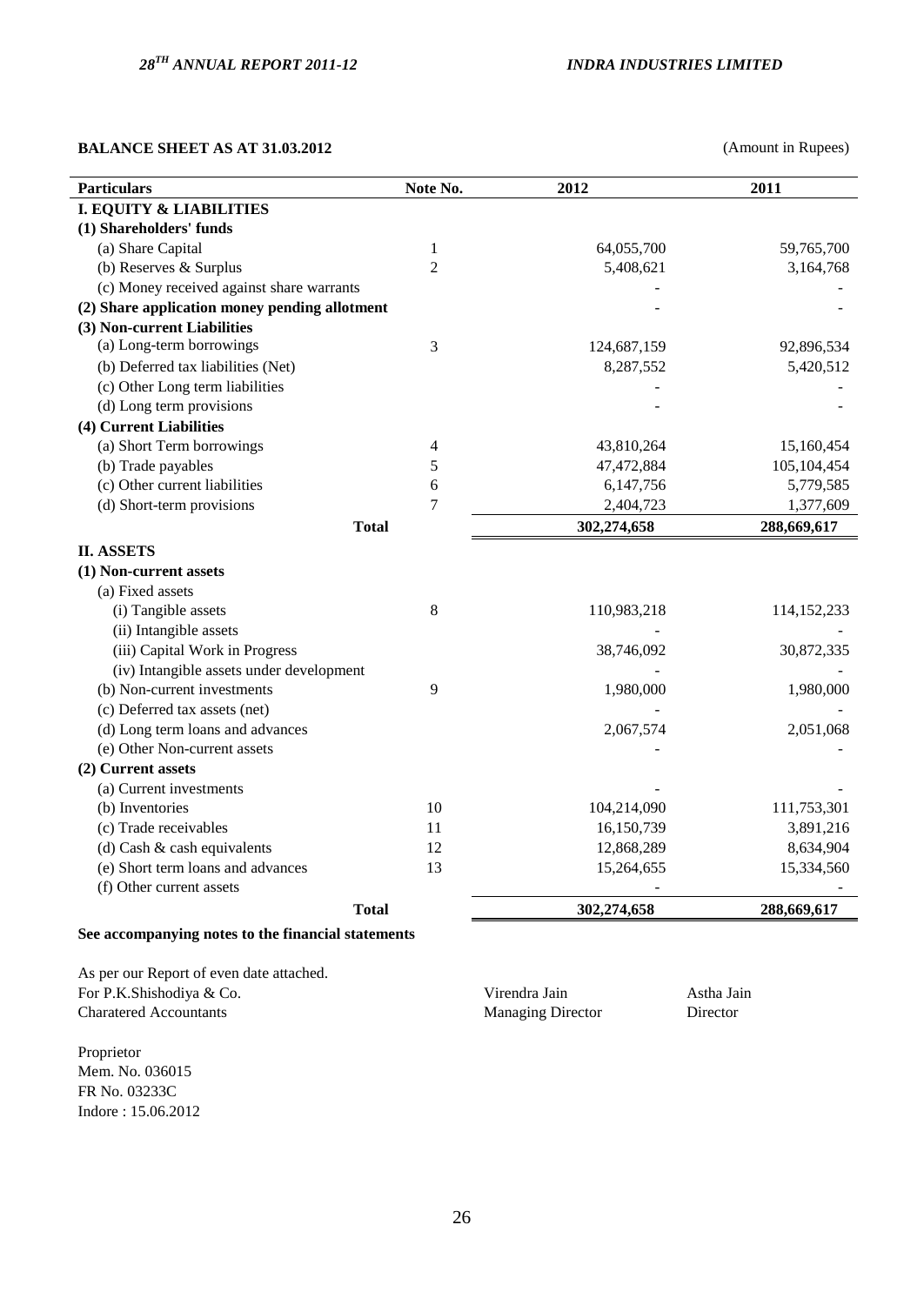|       | Particulars                                                 | Note No. | 2012           | 2011        |
|-------|-------------------------------------------------------------|----------|----------------|-------------|
|       | <b>INCOME:</b>                                              |          | (Rupees)       | (Rupees)    |
| I.    | Revenue from operations                                     | 14       | 428,188,879    | 288,297,894 |
| Π.    | Other Income                                                | 15       | 798,265        | 1,927,371   |
| III.  | Total Revenue (I+II)                                        |          | 428,987,144    | 290,225,265 |
| IV.   | <b>EXPENSES:</b>                                            |          |                |             |
|       | Cost of materials consumed                                  | 16       | 286,512,844    | 199,805,347 |
|       | Changes in inventories of finished goods                    | 17       |                |             |
|       | and work-in-progress                                        |          | 23,544,680     | 22,645,975  |
|       | Employee benefits expense                                   | 18       | 16,662,073     | 7,486,751   |
|       | Finance cost                                                | 19       | 30,805,321     | 14,782,010  |
|       | Depreciation                                                | 8        | 6,366,907      | 2,420,950   |
|       | Other expenses                                              | 20       | 58,508,809     | 39,291,911  |
|       | Total expenses                                              |          | 422,400,634.49 | 286,432,944 |
| V.    | Profit before exceptional and extraordinary                 |          |                |             |
|       | items and tax                                               |          | 6,586,510      | 3,792,321   |
| VI.   | <b>Exceptional Items</b>                                    | 21       | 111,878        |             |
| VII.  | Profit before extraordinary items and tax                   |          |                |             |
|       | $(V - VI)$                                                  |          | 6,474,631      | 3,792,321   |
| VIII. | <b>Extraordinary Items</b>                                  |          |                |             |
| IX.   | Profit before tax (VII - VIII)                              |          | 6,474,631      | 3,792,321   |
| X.    | Tax expense:                                                | 22       |                |             |
|       | $(1)$ Current tax                                           |          | 1,363,740      | 704,279     |
|       | (2) Deferred tax                                            |          | 2,867,040      | 1,271,841   |
| XI.   | Profit(Loss) for the year from continuing                   |          |                |             |
|       | operations                                                  |          | 2,243,852      | 1,816,201   |
| XII.  | Profit/(Loss) from discontinuing operations                 |          |                |             |
| XIII. | Tax expense of discounting operations                       |          |                |             |
| XIV.  | Profit/(Loss) from Discontinuing<br>operations (XII - XIII) |          |                |             |
| XV.   | Profit/(Loss) for the year $(XI + XIV)$                     |          | 2,243,852      | 1,816,201   |
| XVI.  | Earning per equity share:                                   |          |                |             |
|       | $(1)$ Basic                                                 |          | 0.33           | 0.32        |
|       | (2) Diluted                                                 |          | 0.33           | 0.32        |
|       | See accompanying notes to the financial statements          |          |                |             |
|       | As per our Report of even date attached.                    |          |                |             |
|       | For P.K.Shishodiya & Co.                                    |          | Virendra Jain  | Astha Jain  |

## **PROFIT & LOSS ACCOUNT FOR THE YEAR ENDED 31.03.2012**

Proprietor Mem. No. 036015 FR No. 03233C Indore : 15.06.2012

Charatered Accountants Managing Director Director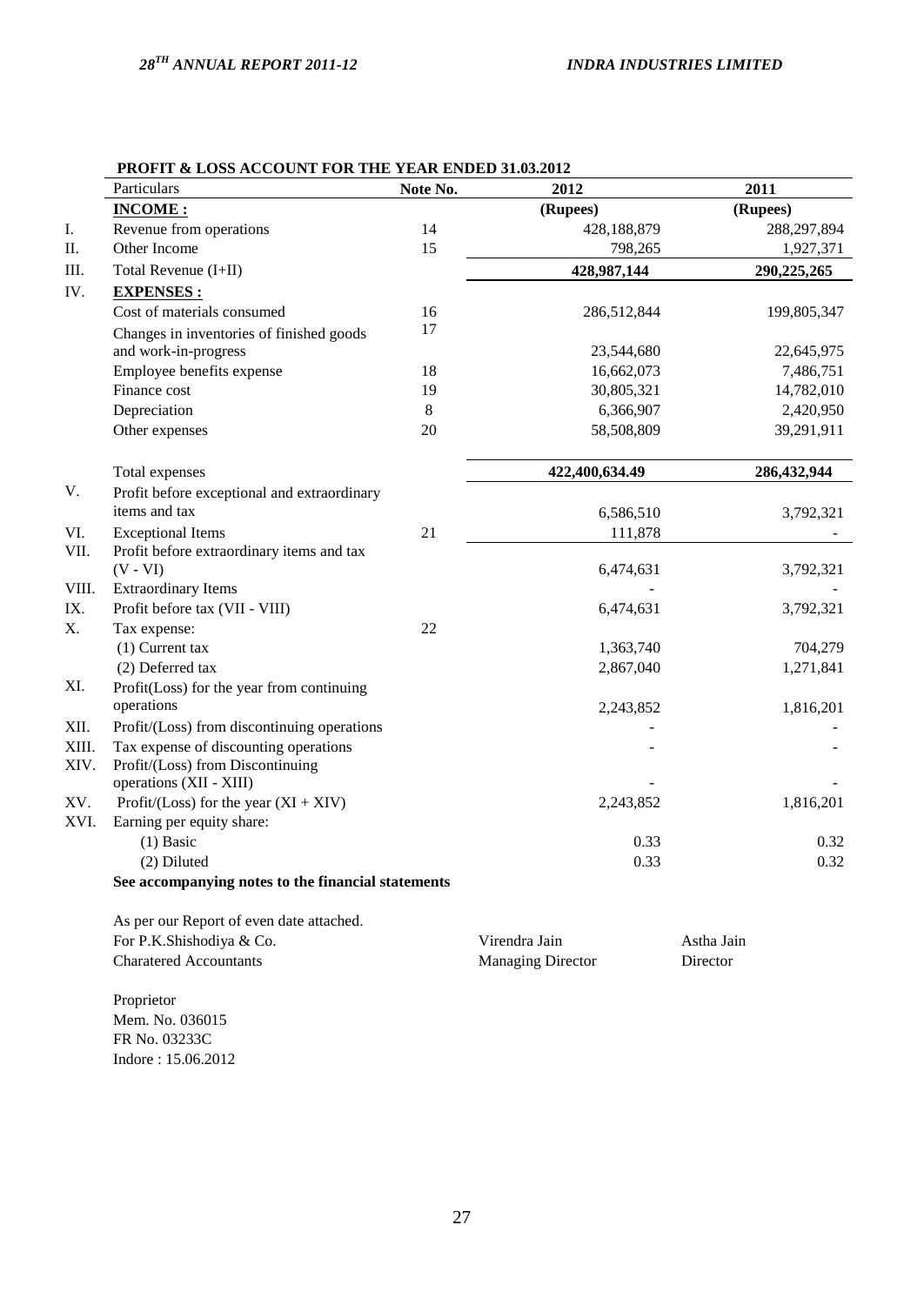## **32. Notes to the Financial statements**

| <b>Note no. 1 : Share Capital</b>                                                                                        | 31.03.2012         | 31.03.2011            |
|--------------------------------------------------------------------------------------------------------------------------|--------------------|-----------------------|
| (a) Authorised                                                                                                           |                    |                       |
| 7500000 Equity Shares of Rs. 10/- each                                                                                   | 75,000,000         | 75,000,000            |
|                                                                                                                          | 75,000,000         | 75,000,000            |
| (b)Issued, Subscribed and Paid-up                                                                                        |                    |                       |
| 6866070 Equity Shares of Rs. 10/- each                                                                                   |                    |                       |
| paid up in cash                                                                                                          | 68,660,700         | 68,660,700            |
| : Calls in arrears<br>Less                                                                                               | 4,605,000          | 8,895,000             |
|                                                                                                                          | 64,055,700         | 59,765,700            |
| (c) Reconciliation of no. of shares outstanding as at 31.03.2012                                                         |                    |                       |
| and 31.03.2011                                                                                                           |                    |                       |
| No. of shares at the begining of the year                                                                                | 6,866,070          | 6,866,070             |
| Add: Shares issued                                                                                                       |                    |                       |
| No. of shares at the end of the year                                                                                     | 6,866,070          | 6,866,070             |
| (d) Shareholders Holding more than 5% Shares                                                                             |                    |                       |
| Name of the shareholder                                                                                                  | No. of shares held | % age of shareholding |
| Astha Jain                                                                                                               | 510,000            | 7.43%                 |
| Aditya Fincom Pvt. Ltd.                                                                                                  | 908,570            | 13.23%                |
| Pratap Biotech Pvt. Ltd.                                                                                                 | 950,000            | 13.84%                |
| Roshni Herbal Agro Pvt. Ltd.                                                                                             | 880,450            | 12.82%                |
| Total                                                                                                                    | 3,249,020          | 47.32%                |
| Note no. 2 : Reserve & Surplus                                                                                           |                    |                       |
| Surplus:                                                                                                                 |                    |                       |
| Balance B/F                                                                                                              | 3,164,768          | 1,348,568             |
| Add/Less: Profit(loss) during the year                                                                                   | 2,243,853          | 1,816,200             |
|                                                                                                                          | 5,408,621          | 3,164,768             |
| Note no. 3 : Long term borrowings                                                                                        |                    |                       |
| (a) TERM LOANS:                                                                                                          |                    |                       |
| (A) Term loan - Badnawar Unit                                                                                            | 21,205,094         | 23,020,541            |
| -Dewas Unit                                                                                                              | 57,847,764         | 52,491,537            |
| (B) Car Loan                                                                                                             |                    | 293,036               |
|                                                                                                                          | 79,052,858         | 75,805,114            |
| Note:1 Term Loan is secured by equitable mortgage of factory land & building,                                            |                    |                       |
| hypothecation of plant & machinery besides personal guarantee of some of the<br>directors and collateral security.       |                    |                       |
|                                                                                                                          |                    |                       |
| 2. Car Loan is secured by way of hypothecation of the vehicle funded and personal<br>guarantee of some of the directors. |                    |                       |
| (b) UNSECURED LOANS:                                                                                                     |                    |                       |
| <b>Inter Corporate Deposits</b>                                                                                          | 6,414,967          | 6,297,839             |
| Others                                                                                                                   | 39,219,334         | 10,793,581            |
|                                                                                                                          | 45,634,301         | 17,091,420            |

Total (a+b) **124,687,159** 92,896,534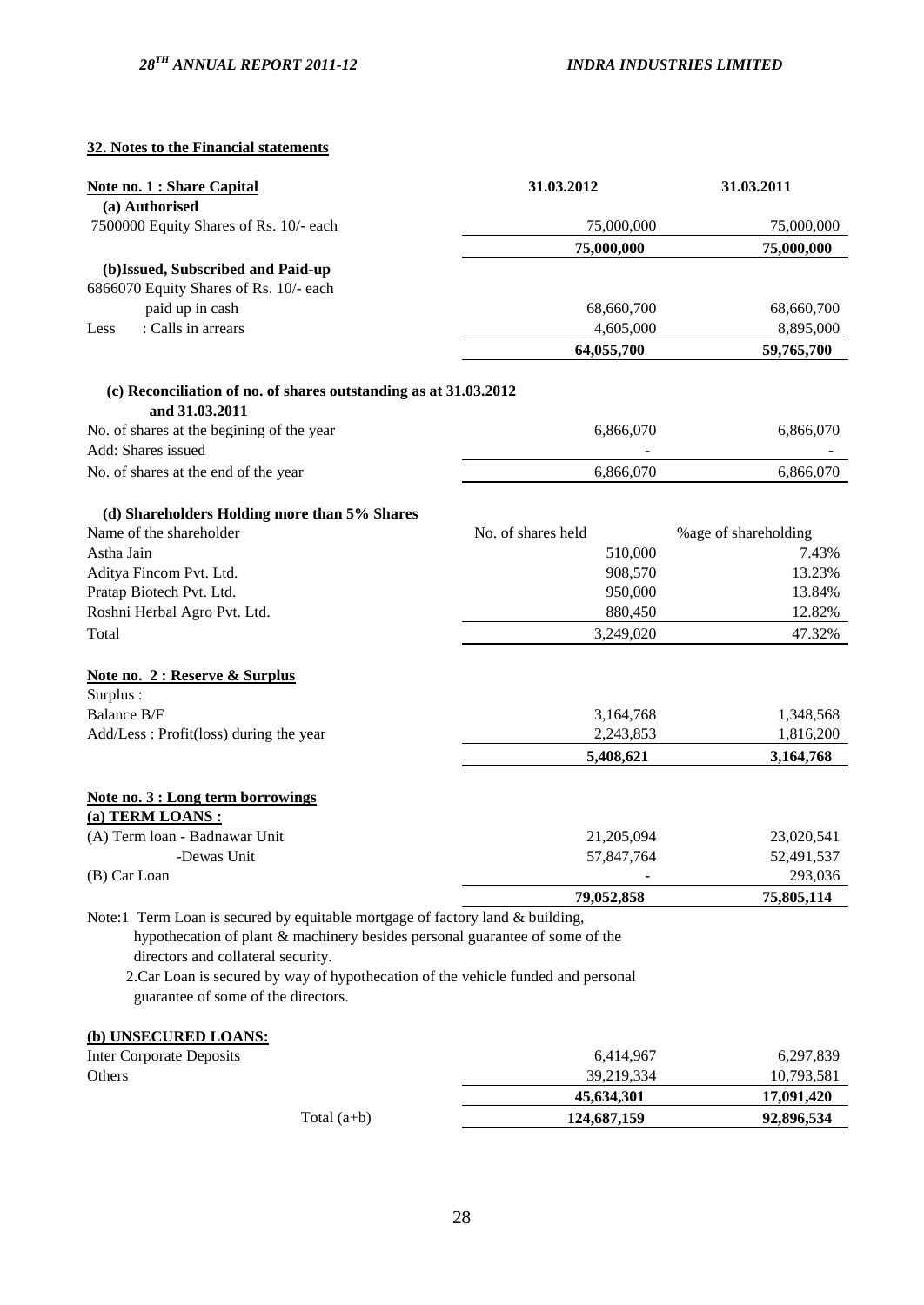**31.03.2012 31.03.2011**

## **Note no. 4 : Short term borrowings**

| Working capital from Bank | 43.810.264 | 15.160.454 |
|---------------------------|------------|------------|
|                           | 43,810,264 | 15,160,454 |

Note : Working capital from Bank is secured by way of Hypothecation of Inventory and Book Debts , 2nd charge on fixed assets besides personal guarantee of promoter directors and collateral security

| <b>Note No.5 : Trade payables</b>        |            |             |
|------------------------------------------|------------|-------------|
| <b>Sundry Creditors - Goods</b>          | 24,473,188 | 81,975,691  |
| - Capital goods                          | 388,538    | 2,398,133   |
| - Expenses                               | 22,611,158 | 20,730,630  |
|                                          | 47,472,884 | 105,104,454 |
| Note no. 6 : Other Current Liabilities   |            |             |
| <b>Security Deposits</b>                 | 1,189,799  | 1,520,434   |
| Credit balance of customers              | 211,124    | 835,214     |
| <b>Other Liabilities</b>                 | 1,779,290  | 1,613,875   |
| <b>Statutory Dues</b>                    | 1,264,281  | 942,404     |
| Excise duty on closing stock             | 422,306    |             |
| Interest accrued but not due             | 1,280,956  | 867,658     |
|                                          | 6,147,756  | 5,779,585   |
| <u>Note no.7 : Short term provisions</u> |            |             |
| Income Tax                               | 1,363,740  | 704,279     |
| Less: Advance tax and TDS                | (112, 914) | (66,309)    |
| Provision for employee expenses          | 916,716    | 513,959.00  |
| Provision for expenses                   | 237,181    | 225,680     |
|                                          | 2,404,723  | 1,377,609   |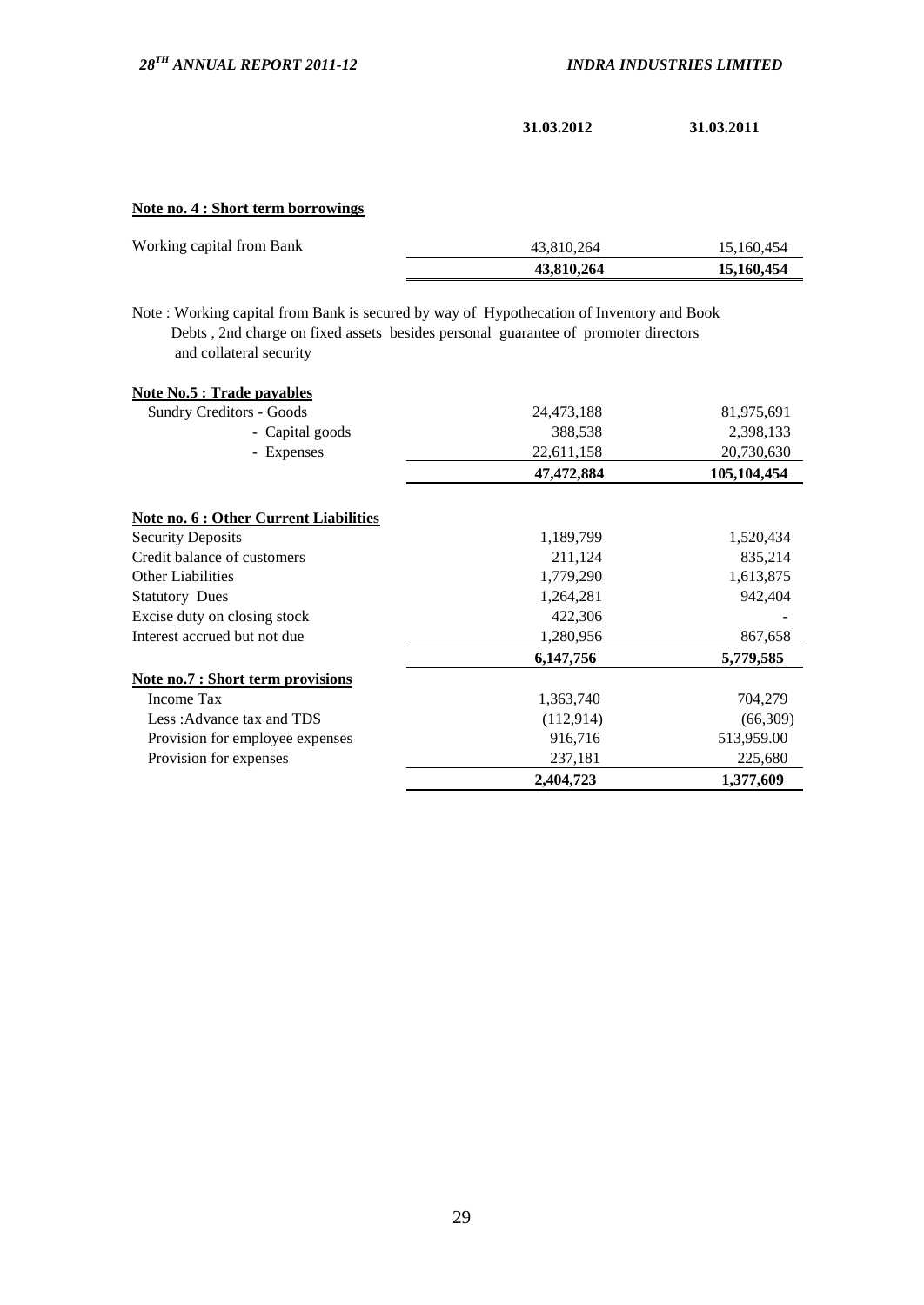#### **Note No. 8 : Fixed Assets**

|                                                                       | Gross Block (At cost) |                          | Depreciation    |             |                          |                          | <b>Net Block</b>         |            |             |               |
|-----------------------------------------------------------------------|-----------------------|--------------------------|-----------------|-------------|--------------------------|--------------------------|--------------------------|------------|-------------|---------------|
| <b>Description</b>                                                    | As on                 | <b>Addition</b>          | <b>Deletion</b> | As on       | Up to                    | For the                  | <b>Deletion</b>          | As on      | As on       | As on         |
|                                                                       | 01.04.11              |                          |                 | 31.03.12    | 01.04.11                 | year                     |                          | 31.03.12   | 31.03.12    | 31.03.11      |
|                                                                       |                       |                          |                 |             |                          |                          |                          |            |             |               |
| Land                                                                  | 807.662               | $\overline{\phantom{a}}$ |                 | 807,662     |                          |                          | $\overline{\phantom{a}}$ |            | 807,662     | 807,662       |
| Lease hold land                                                       | 590,874               | $\overline{\phantom{a}}$ |                 | 590,874     | $\overline{\phantom{a}}$ |                          | $\overline{\phantom{a}}$ |            | 590,874     | 590,874       |
| <b>Trade Mark</b>                                                     | 7,220                 | $\overline{\phantom{a}}$ |                 | 7,220       | 7,220                    | $\overline{\phantom{a}}$ | $\overline{\phantom{a}}$ | 7,220      |             |               |
| Site Development                                                      | 6,680,714             |                          |                 | 6,680,714   | 261,325                  | 223,136                  | $\overline{\phantom{a}}$ | 484,461    | 6,196,253   | 6,419,389     |
| <b>Factory Building</b>                                               | 37,893,809            | 585,309                  |                 | 38,479,118  | 4,587,930                | 1,271,548                | $\overline{\phantom{a}}$ | 5,859,477  | 32,619,641  | 33,305,879    |
| <b>Office Premises</b>                                                | 165,354               | $\overline{\phantom{a}}$ |                 | 165,354     | 59,623                   | 2,761                    | $\overline{\phantom{a}}$ | 62,384     | 102,970     | 105.731       |
| Plant & Machinery                                                     | 82,751,400            | 1.904.103                |                 | 84.655.503  | 19.663.422               | 3,999,480                | $\overline{\phantom{a}}$ | 23,662,902 | 60.992.600  | 63,087,978    |
| Misc Assets                                                           | 1,252,490             | $\overline{\phantom{a}}$ |                 | 1,252,490   | 1,141                    | 59,493                   | $\overline{\phantom{a}}$ | 60,634     | 1,191,856   | 1,251,349     |
| Electical<br>Instalation                                              | 3,838,393             | 116.703                  |                 | 3,955,096   | 3,497                    | 187,356                  | $\overline{\phantom{a}}$ | 190,853    | 3,764,243   | 3,834,896     |
| Furniture &<br>Fixture                                                | 4,520,461             | 348.362                  |                 | 4,868,823   | 1,291,829                | 297,943                  | $\overline{\phantom{a}}$ | 1,589,772  | 3,279,051   | 3,228,632     |
| Vehicle                                                               | 1,966,404             | $\overline{\phantom{a}}$ |                 | 1,966,404   | 462,809                  | 186,808                  | $\overline{\phantom{a}}$ | 649,617    | 1,316,787   | 1,503,595     |
| Computer                                                              | 663,022               | 243,416                  |                 | 906,438     | 646,775                  | 138,382                  | $\overline{\phantom{a}}$ | 785,157    | 121,281     | 16,247        |
| Total                                                                 | 141,137,803           | 3,197,893                |                 | 144,335,892 | 26,985,570               | 6,366,908                | ÷,                       | 33,352,478 | 110,983,414 | 114, 152, 233 |
| Previous Year                                                         | 59,739,481            | 82,402,683               | 1,004,360       | 141,137,803 | 24,711,413               | 2,420,950                | 146,793                  | 26,985,570 |             |               |
| Add: Capital Work in progress, Capital Advances & Pre-operative exps. |                       |                          |                 |             |                          |                          |                          |            | 38,746,092  | 30.705.217    |
|                                                                       |                       |                          |                 |             |                          |                          |                          |            | 149,729,506 | 144,857,450   |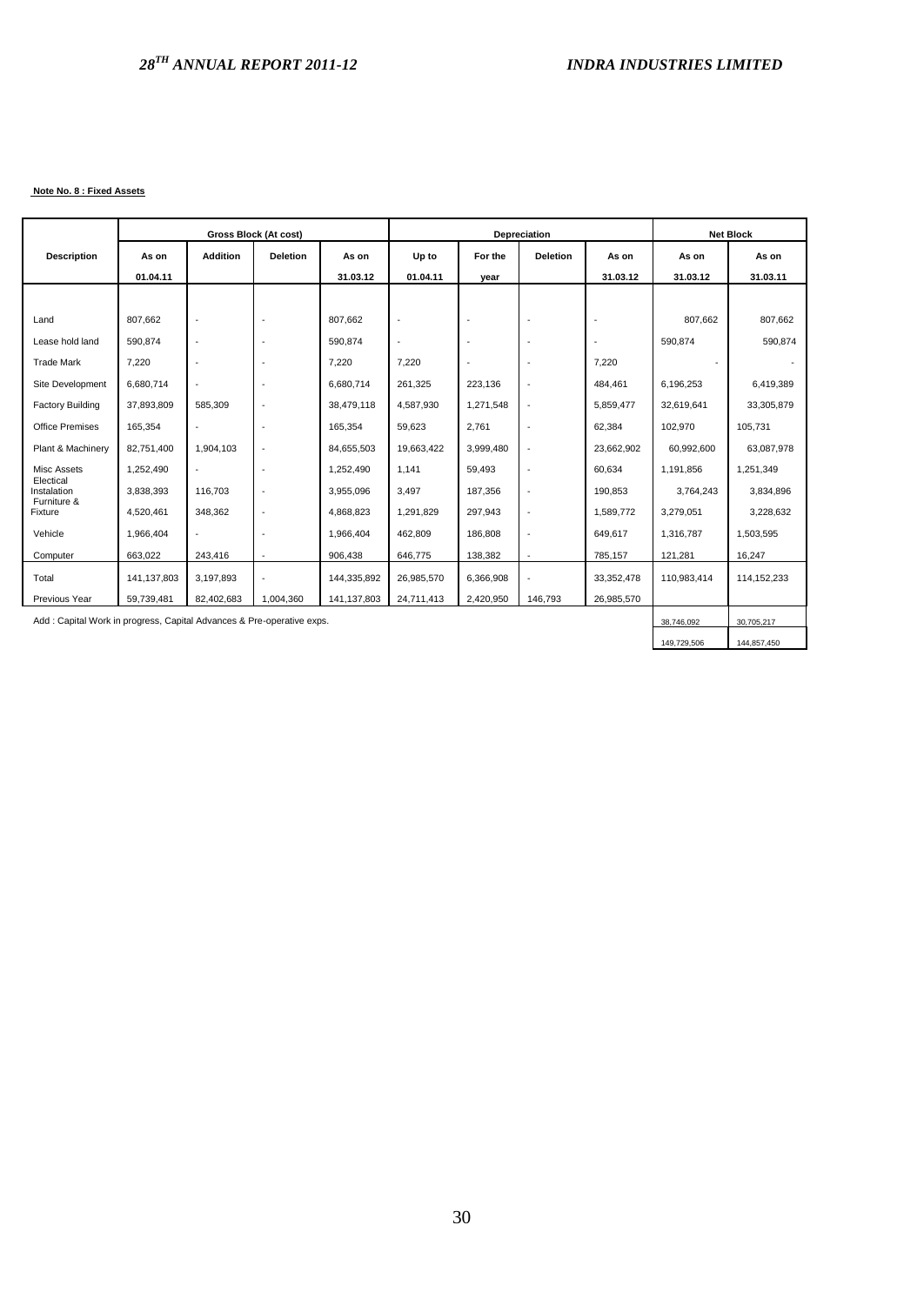| <b>Note no. 9 : Non-current Investments</b>                            |             |             |
|------------------------------------------------------------------------|-------------|-------------|
| (A) QUOTED :                                                           |             |             |
| <b>Equity Shares fully paid up in cash</b>                             |             |             |
| 80000 Dollex Industries Ltd.                                           |             |             |
| of Rs. 5/- each                                                        | 1,820,000   | 1,820,000   |
| Previous Year<br><b>Current Year</b>                                   |             |             |
| 80000<br>80000<br>Qty Nos.                                             |             |             |
| Face Value Rs. 400000<br>400000                                        |             |             |
| Market Value<br>345600<br>304000                                       |             |             |
| (B) UNQUOTED:                                                          |             |             |
| 10000 Nagarjuna Fertilizer & Chemicals Ltd.                            |             |             |
| of Rs. 10/- each                                                       | 160,000     | 160,000     |
| <b>Current Year</b><br>Previous Year                                   |             |             |
| 10000<br>10000<br>Qty Nos.                                             |             |             |
| Face Value Rs. 100000<br>100000                                        |             |             |
|                                                                        | 1,980,000   | 1,980,000   |
|                                                                        |             |             |
| <b>Note no. 10 : Inventories</b><br><b>Raw Materials</b>               | 55,269,971  | 38,587,840  |
| Work in progress                                                       | 10,984,110  | 36,784,601  |
| Finished goods                                                         | 32,916,363  | 31,195,042  |
|                                                                        |             |             |
| Goods in Trasit                                                        | 2,045,036   | 2,669,535   |
| Packing Material                                                       | 1,918,396   | 2,159,278   |
| Stores, Tools, Jigs & Spares                                           | 490,000     | 301,280     |
| Scrap                                                                  | 590,215     | 55,725      |
|                                                                        | 104,214,090 | 111,753,301 |
| <b>Note No. 11 : Trade receivables</b><br>(Unsecured, Considered good) |             |             |
| <b>Subsidy:</b>                                                        |             |             |
| Outstanding for a period exceeding six months                          | 2,774,719   | 2,774,719   |
| Others                                                                 |             |             |
| Other Debts:                                                           |             |             |
| Outstanding for a period exceeding six months                          | 503,327     | 839,748     |
| Others                                                                 | 12,872,694  | 276,749     |
|                                                                        |             |             |
|                                                                        | 16,150,739  | 3,891,216   |
| <b>Note No. 12: Cash and cash equivalents</b>                          |             |             |
| Cash in hand                                                           | 339,457     | 317,166     |
| <b>Balance with Banks:</b>                                             |             |             |
| (i) On current accounts                                                | 319,849     | 35,778      |
| (ii) On Deposit accounts                                               | 11,304,261  | 7,762,088   |
| (iii) Interest Accured on FDR                                          | 904,722     | 519,872     |
|                                                                        | 12,868,289  | 8,634,904   |

(Fixed Deposits are pledged as security in favour of bank/ institutions/ and/or Govt. dept. )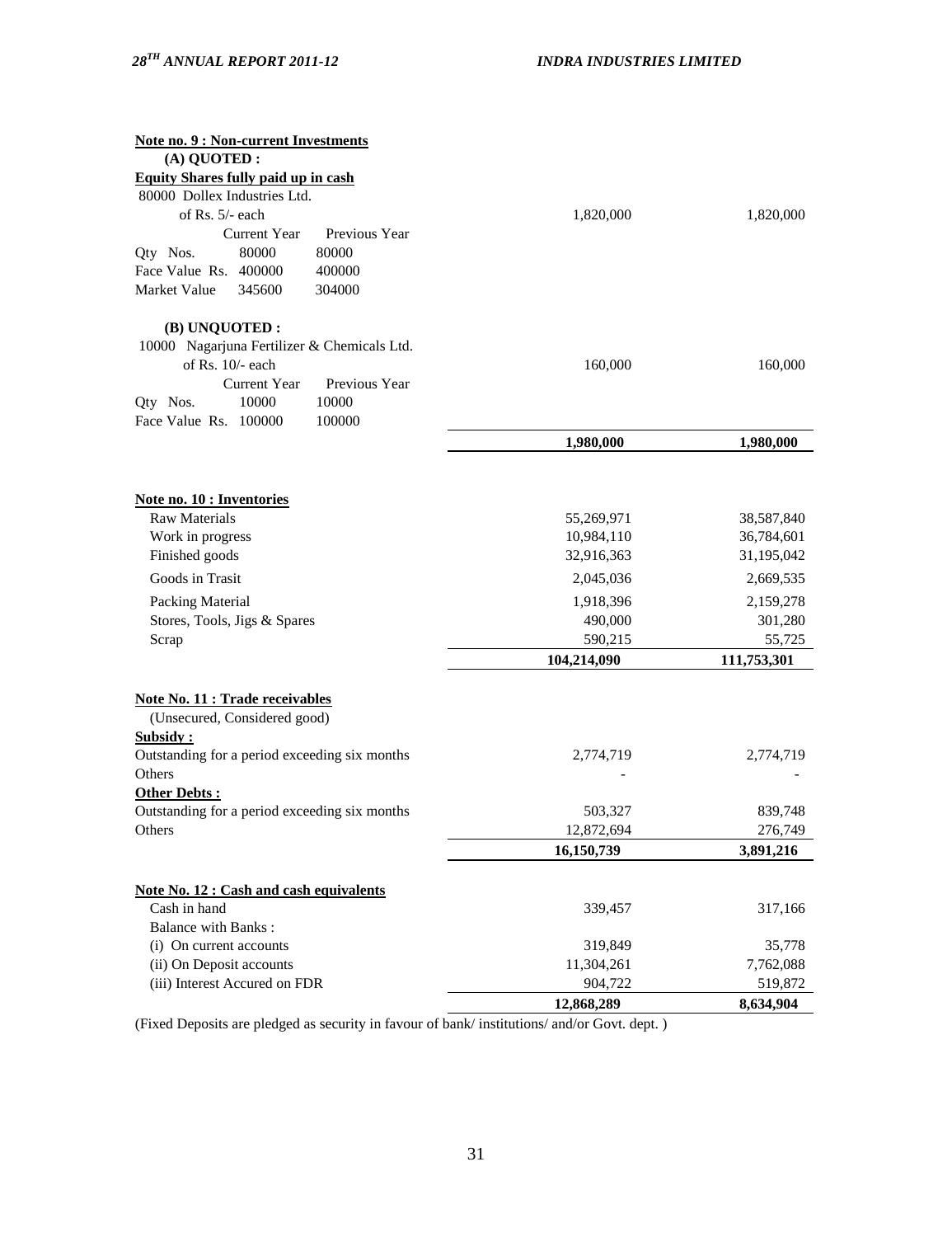# **Note No.13 : Short term loans and advances**

| Note No.13 : Short term Ioans and advances      |           |             |             |
|-------------------------------------------------|-----------|-------------|-------------|
| (Unsecured, considered good)                    |           |             |             |
| Advances (Recoverable in cash or                |           |             |             |
| kind or for value to be received)               |           | 2,163,548   | 3,260,127   |
| Advance to Suppliers                            |           | 3,623,191   | 1,348,840   |
| <b>Security Deposits</b>                        |           | 409,585     | 437,800     |
| Prepaid Expenses                                |           | 163,115     | 91,499      |
| <b>VAT</b>                                      |           | 3,964,201   | 5,212,111   |
| Cenvat Credit                                   |           | 4,918,468   | 4,984,183   |
| Income Tax Refundable                           |           | 22,547      |             |
|                                                 |           | 15,264,655  | 15,334,560  |
| <b>Note No. 14 : Revenue from operations</b>    |           |             |             |
| Sales of Mfg. Goods                             |           | 434,285,590 | 288,112,966 |
| Less : Excise duty                              |           | 7,479,568   | 96,436      |
|                                                 |           | 426,806,022 | 288,016,530 |
| Job Work                                        |           | 1,382,857   | 281,364     |
|                                                 |           | 428,188,879 | 288,297,894 |
|                                                 |           |             |             |
| <b>Note No. 15 : Other Income</b>               |           |             |             |
| <b>Interest</b>                                 |           | 734,199     | 418,766     |
| Rent                                            |           |             | 33,804      |
| Dividend                                        |           | 10,000      | 5,000       |
| Profit on Sale of Assets                        |           |             | 1,414,307   |
| Miscellaneous income                            |           | 54,066      | 55,494      |
|                                                 |           | 798,265     | 1,927,371   |
| <b>Note No. 16 : Cost of materials consumed</b> |           |             |             |
| (A) Raw materials consumption                   |           |             |             |
| <b>Opening Stock</b>                            |           | 41,257,376  | 22,518,284  |
| Add: Purchases                                  |           | 289,954,784 | 209,386,096 |
|                                                 |           | 331,212,160 | 231,904,380 |
| Less: Closing Stock                             | (A)       | 55,269,971  | 41,257,376  |
|                                                 |           | 275,942,189 | 190,647,004 |
|                                                 |           |             |             |
| (B) Packing Material                            |           |             |             |
| <b>Opening Stock</b>                            |           | 2,159,278   | 1,762,706   |
| Add: Purchases                                  |           | 10,329,772  | 9,554,915   |
|                                                 |           | 12,489,050  | 11,317,621  |
| Less: Closing Stock                             |           | 1,918,396   | 2,159,278   |
|                                                 | (B)       | 10,570,655  | 9,158,343   |
| Total                                           | $(A)+(B)$ | 286,512,844 | 199,805,347 |
| <b>Note No. 17 : Changes in inventories</b>     |           |             |             |
| <b>Opening Stock:</b>                           |           |             |             |
| <b>Finished Goods</b>                           |           | 31,195,042  | 50,668,820  |
| Work In Progress                                |           | 36,784,601  | 40,012,523  |
| Scrap                                           |           | 55,725      |             |
|                                                 |           | 68,035,368  | 90,681,343  |

32

(Increase)/ Decrease **23,544,680 22,645,975** 

44,490,688 68,035,368

 **Closing Stock :**

Finished Goods 31,195,042 Work In Progress 26,784,601 Scrap 590,215 55,725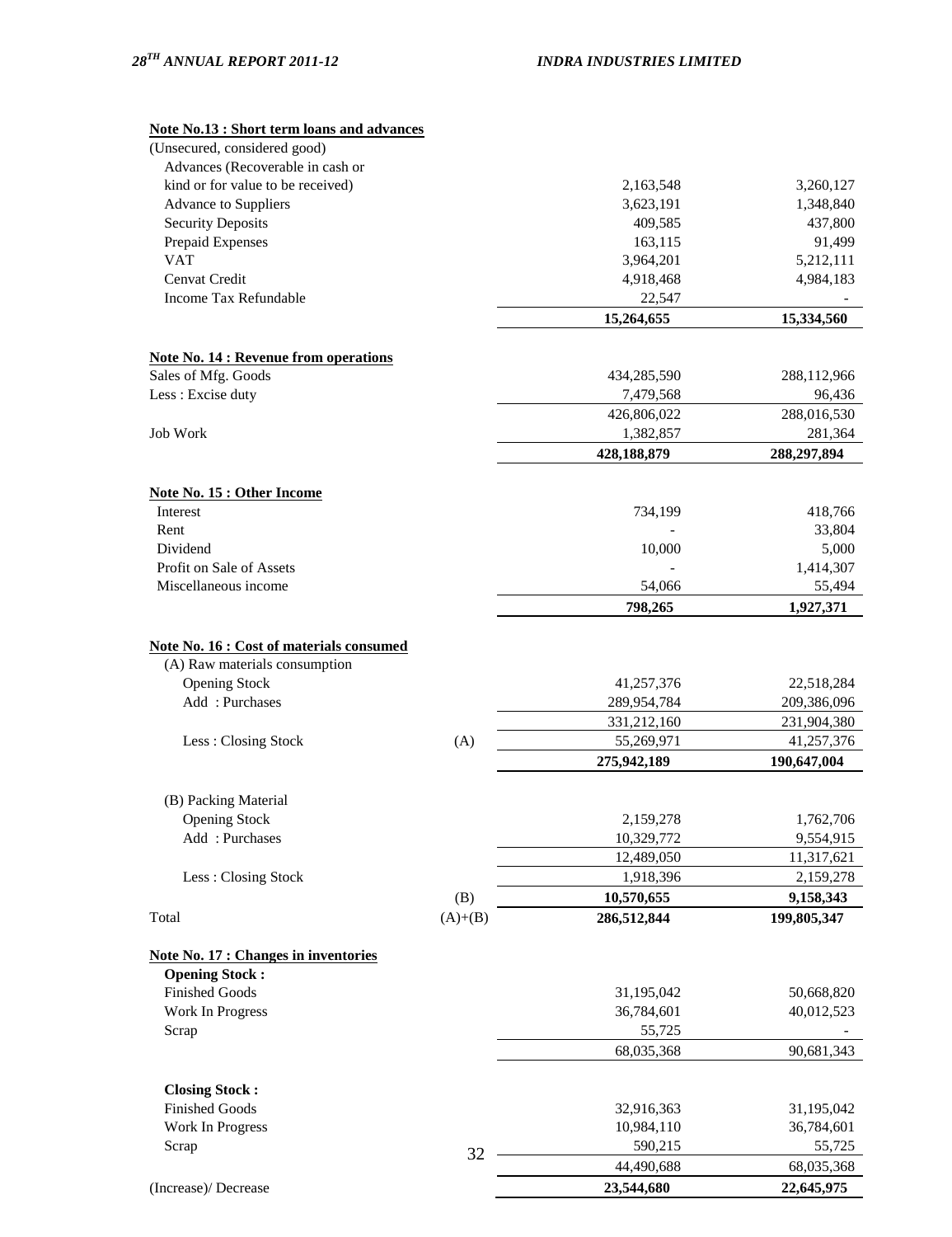| <b>Note No. 18 : Employee benefits expenses</b>              |            |            |
|--------------------------------------------------------------|------------|------------|
| Salary, Wages, Bonus & Allowances                            | 16,026,693 | 6,820,655  |
| Contribution to Welfare funds                                | 102,860    | 98,588     |
| Staff & Labour welfare & Hospitility                         | 261,479    | 126,438    |
| Bonus & Leave Encashment                                     | 251,311    | 343,493    |
| Gratuity                                                     | 19,730     | 97,577     |
|                                                              | 16,662,073 | 7,486,751  |
| <b>Note No. 19 : Finance Cost</b>                            |            |            |
| Interest :                                                   |            |            |
| Bank                                                         | 3,639,984  | 1,306,447  |
| Institutions                                                 | 10,338,220 | 2,060,519  |
| Other borrowing cost                                         | 16,372,522 | 11,269,697 |
| <b>Bank Charges</b>                                          | 454,595    | 145,347    |
|                                                              | 30,805,321 | 14,782,010 |
|                                                              |            |            |
| <b>Note No. 20: Other Expenses</b><br>(a) Manufacturing Exp. |            |            |
| Consumption of stores                                        | 3,173,930  | 1,640,675  |
| Power & Fuel                                                 | 12,443,656 | 4,403,493  |
| Insurance charges                                            | 202,639    | 135,456    |
| Repair to Building                                           | 478,319    | 1,968,997  |
| Repair to Plant & Machinery                                  | 5,389,686  | 4,231,817  |
| Packing Material                                             | 60,915     |            |
| <b>Job Work Charges</b>                                      | 278,900    |            |
| Entry tax                                                    | 3,218,127  | 1,943,294  |
| <b>Water Charges</b>                                         | 722,049    | 471,663    |
| Printing & Processing Charges                                | 1,519,919  |            |
| <b>Other Factory Expenses</b>                                | 264,629    | 185,509    |
| Excise duty on closing stock                                 | 422,306    |            |
| (b) Office & Administrative exp.                             |            |            |
| Printing & Stationery                                        | 125,331    | 52,265     |
| Postage & Telegram                                           | 60,558     | 30,820     |
| Telephone                                                    | 262,472    | 240,021    |
| Rent                                                         | 900,000    |            |
| Vehicle Repairs & Maintenance                                | 303,221    | 318,043    |
| Conveyance                                                   | 39,326     |            |
| Legal & Professional Charges                                 | 731,893    | 566,359    |
| Rates & Taxes                                                | 186,420    | 31,014     |
| <b>Electricity Expenses</b>                                  | 96,805     | 45,041     |
| Travelling to Others                                         | 962,019    | 864,858    |
| <b>Computer Charges</b>                                      | 40,783     | 35,621     |
| <b>Security Charges</b>                                      | 1,261,142  | 510,701    |
| Repairs to Others                                            | 59,284     | 38,990     |
| Membership & Subscription                                    | 21,280     |            |
| Misc. Expeses                                                | 596,867    | 550,571    |
| (c) Selling & Distribution expenses                          |            |            |
| Packing, forwarding & freight                                | 20,057,013 | 18,479,731 |
| Advertisements                                               | 498,650    | 389,628    |
| <b>Warehouse Charges</b>                                     | 1,087,910  | 942,442    |
| Excise Duty & Cess                                           | 1,582,081  | 50,958     |
|                                                              |            |            |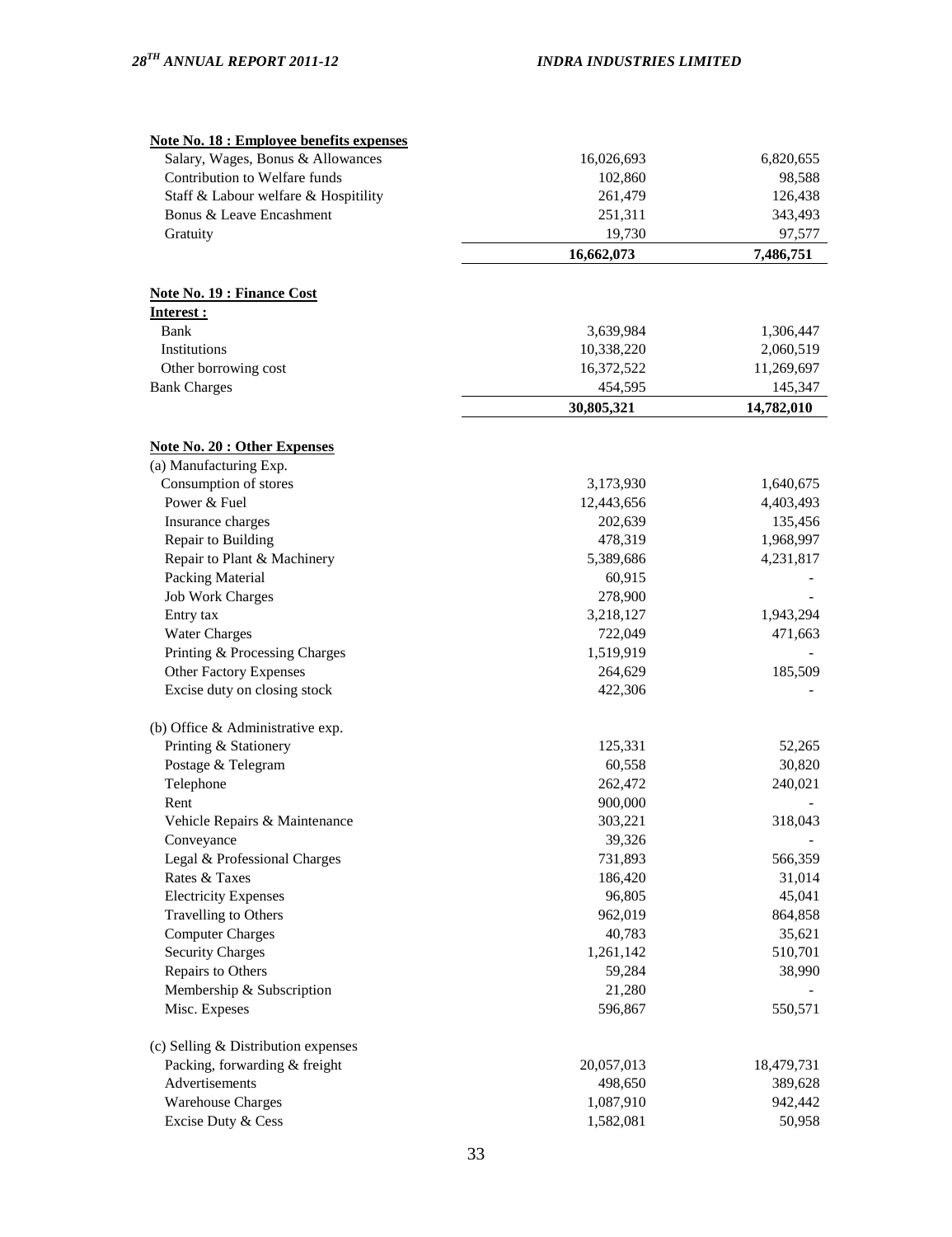| (d) Other Expenses                    |            |            |
|---------------------------------------|------------|------------|
| <b>Auditors' Remuneration:</b>        |            |            |
| Audit                                 | 100,000    | 40,000     |
| Tax Audit                             | 25,000     | 20,000     |
| Other services                        | 200,000    |            |
| Out of pocket expenses                | 10,100     |            |
| Directors' remuneration               | 900,000    | 900,000    |
| Directors' Other Expenses :           |            |            |
| Travelling & Other Expenses           | 225,580    | 203,944    |
|                                       | 58,508,809 | 39,291,911 |
| <b>Note No. 21: Exceptional Items</b> |            |            |
| Prior period Exps.                    | 111,878    |            |
|                                       | 111,878    |            |
| <b>Note No. 22 : Tax Expense</b>      |            |            |
| $(a)$ Current tax :                   |            |            |
| Provision for Income tax              | 1,363,740  | 704,279    |
| Earlier year taxes                    |            |            |
| (b) Deferred Tax:                     | 2,867,040  | 1,271,841  |
|                                       | 4,230,780  | 1,976,120  |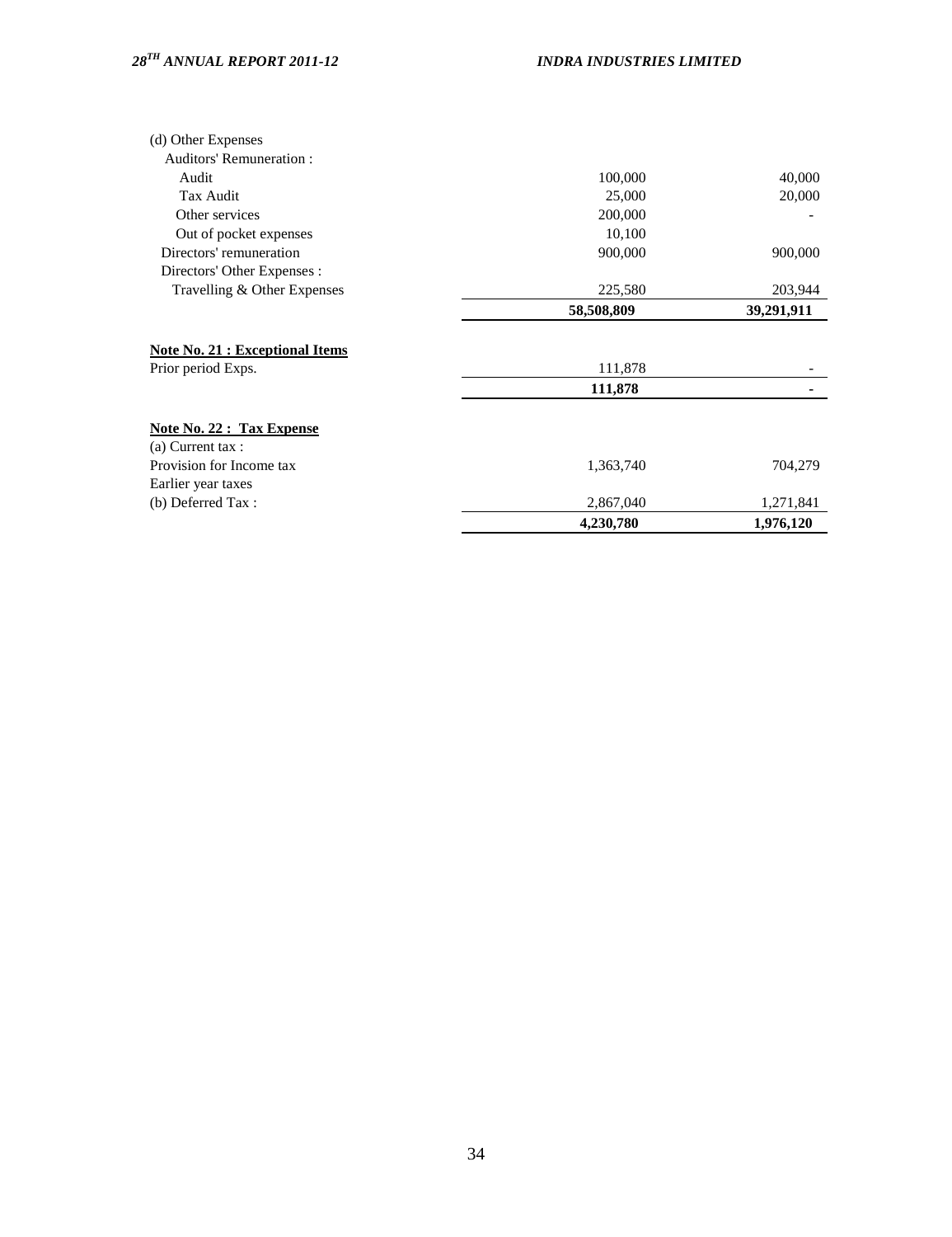## **NOTES TO ACCOUNTS :**

#### 1.. **Accounting Standard 1: Disclosure of Significant Accounting Policies**

The financial statements are prepared under historical cost convention, on accrual basis, in accordance with the generally accepted accounting principles in India, the accounting standards issued by the Institute of Chartered Accountants of India and the provisions of the Companies Act, 1956

- 2. Accounting Standard 2 Valuation of Inventory Raw Material – At cost Work in Process – At prime cost Finished Goods – At lower of cost of production or net realizable Value Scrap - At realizable value Stores, spares, tools, jigs & packing material - At cost.
- 3. Accounting Standard 4 Contingencies and Events occurring after Balance Sheet date No such events have occurred.
- 4. Accounting Standard 5 Net Profit or Loss for the period, prior period items and changes in accounting policies: Earlier year tax of Rs. 1,11,878 has been debited to Profit and loss account.
- 5. Accounting Standard 6 Depreciation Fixed Assets are depreciated on Straight line Value Method. Depreciation is provided for at the rates specified in Schedule – XIV to the Companies Act, 1956. Depreciation is provided on pro-rata basis from the date of addition.
- 6. Accounting Standard 7 Accounting for Construction Contracts The company has not entered into any construction contracts.
- 7. Accounting Standard 9 Revenue Recognition: Sale of goods is recognized on dispatch to customers and it is net of discount. Dividend income is accounted for on receipt. Interest income is recognized on a time proportion basis.
- 8. Accounting Standard 10 Accounting for Fixed Assets Fixed Assets are stated at cost of acquisition, less accumulated depreciation. Cost includes all expenses related to acquisition and installation of the concerned assets.
- 9. Accounting Standard 11 Accounting for effects of change in Foreign Exchange

Transactions in foreign currency are recorded at exchange rates prevailing on the date of the transaction. Assets and Liabilities related to foreign currency transactions, remaining unsettled at the year end, are stated at the contracted rates, when covered under forward exchange contracts and at year end rates in other cases. The premium payable on forward foreign exchange contracts is amortized over the period of contract. Exchange gains /losses are recognized in the profit and loss account except for exchange differences relating to fixed assets, which are adjusted in the cost of assets.

|                                 | <u>വധാ</u><br>ZUIZ | <u>2011</u> |
|---------------------------------|--------------------|-------------|
| Earning in foreign currency     | <b>NIL</b>         | <b>NIL</b>  |
| Expenditure in foreign currency | <b>NIL</b>         | NIL         |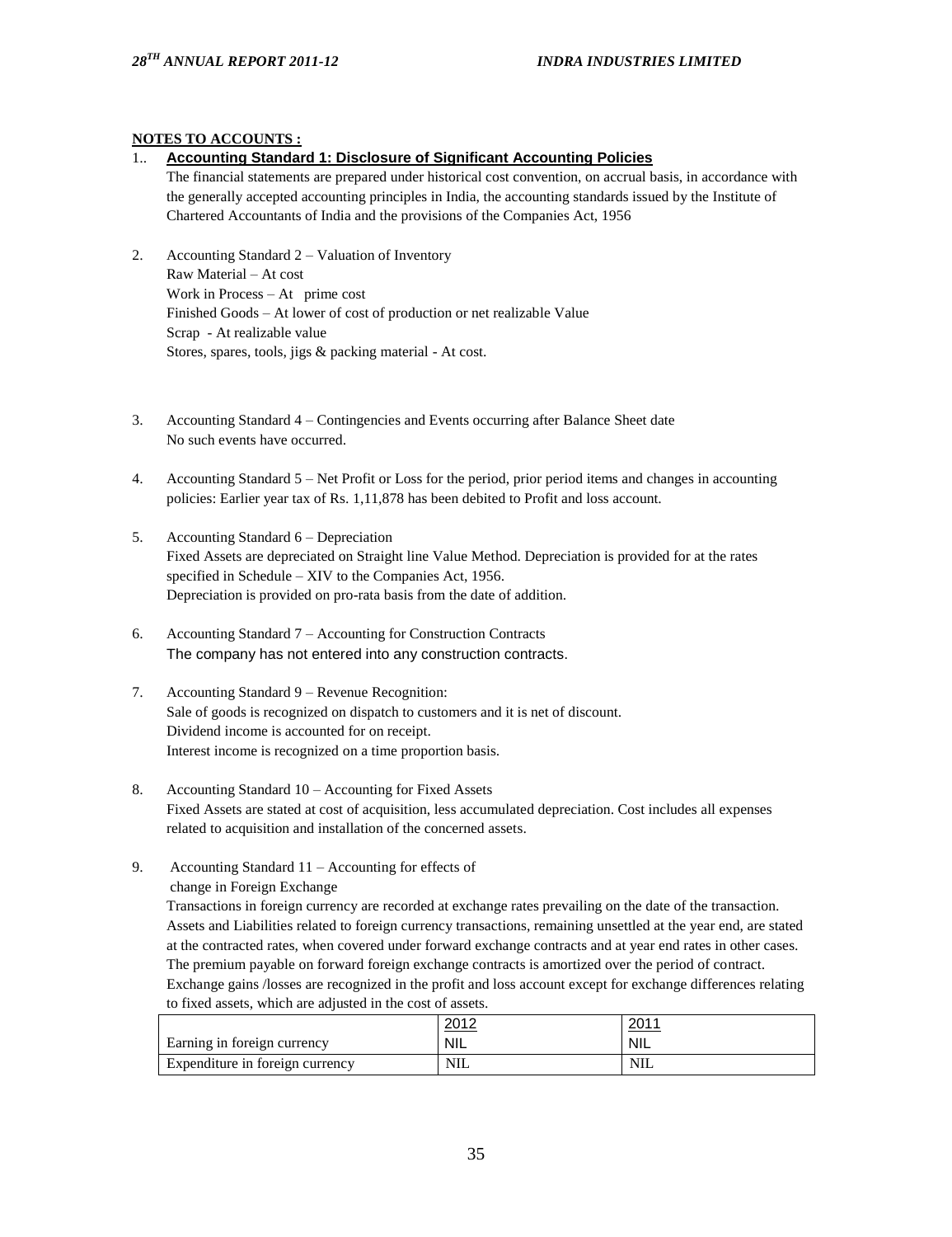- 10. Accounting Standard 12 Accounting for Government Grants No government grant has been received during the year.
- 11. Accounting Standard 13 Accounting for Investments Investments are classified into current and long-term investments. Long-term investments are carried at cost. Current investments are stated at lower of cost and net realizable value.
- 12. Accounting Standard 14– Accounting for Amalgamations The company has not undergone any amalgamation.
- 13. Accounting Standard 15 Accounting for Retirement Benefits As per the Company's policy, provision for gratuity payable on retirement is done at the end of year and the payment is made accordingly.
- 14. Accounting Standard 16 Borrowing Cost Borrowing cost incurred during pre-operation period is capitalized and those incurred in the post operation period is recognized as an expense.

|                                            | <b>SSP</b> | HDPE        | Unallocated              | Total     |
|--------------------------------------------|------------|-------------|--------------------------|-----------|
| <b>REVENUE</b>                             |            |             |                          |           |
| External Sales/Revenue                     | 356013223  | 72175656    | $\overline{\phantom{m}}$ | 428188879 |
| Other Income                               | 695613     | 102652      | $\overline{\phantom{m}}$ |           |
| <b>Total Revenue</b>                       | 356708836  | 72278308    | --                       | 428987144 |
| <b>EXPENDITURE</b>                         |            |             |                          |           |
| <b>Consumption of Material</b>             | 219102211  | 67410633    | $\overline{\phantom{m}}$ | 286512844 |
| Expenditure                                | 55434829   | 19736052    | $\sim$ $\sim$            | 75170882  |
| Depreciation                               | 2635877    | 3731030     | $\overline{\phantom{m}}$ | 6366907   |
| (Increase)/ Decrease in Stock              | 33839020   | $-10294340$ | $\sim$ $\sim$            | 23544680  |
| Segment results before                     |            |             |                          |           |
| Interest & Tax                             | 45696898   | -8305067    | $\sim$ $\sim$            | 37391831  |
| Add/(Less): Interest                       | 22063353   | 8741968     | $\sim$ $\sim$            | 30805321  |
| Profit before Tax and prior<br>period item | 23633545   | -17047035   | --                       | 6586510   |
| Less: Prior period items                   | 111878     | $\theta$    | $\sim$ $\sim$            | 111878    |
| Taxes                                      | 4230780    | $\Omega$    | $\sim$ $\sim$            | 4230780   |
| <b>Net Profit</b>                          | 19290887   | -17047035   |                          | 2243852   |
| <b>SEGMENT ASSETS</b>                      | 171323412  | 129109081   | 1820000                  | 302252493 |
| <b>SEGMENTS LIABILITIES</b>                | 134618088  | 88270821    | --                       | 222888909 |

#### 15. Accounting Standard 17 – Segment Reporting

Segment-wise information as per accounting standard 17 issued by the ICAI stand as under:

#### 16. Related parties disclosure as per Accounting Standard 18 is given hereunder:

#### a) Related Parties

| <b>Directors</b> | Relatives        | Other associates                       |
|------------------|------------------|----------------------------------------|
| Mr. S.B. Gupta   |                  | Roshni fertilizers & Herbals Pvt. Ltd. |
| Mr. Virendra     | Smt. Astha Jain  |                                        |
| Jain             | (Spouse)         |                                        |
|                  | Mast. Kovid Jain |                                        |
|                  | (Son)            |                                        |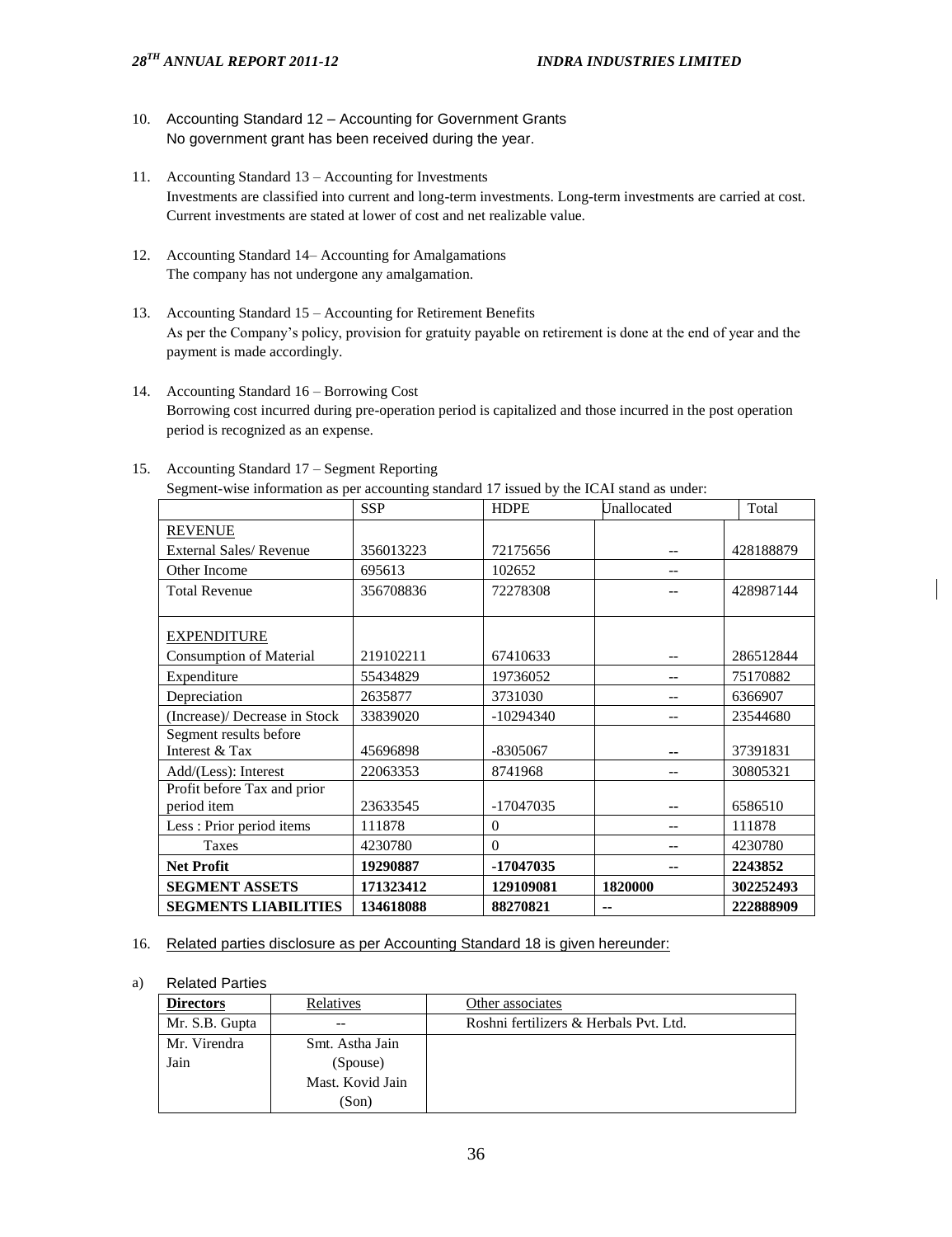| Smt. Astha Jain<br>Mr.<br>Virendra Jain |
|-----------------------------------------|
| (Spouse)                                |

| b) | <b>Related Party transaction</b> |               | (Rs. in lacs)            |                   |  |
|----|----------------------------------|---------------|--------------------------|-------------------|--|
|    | Nature of Transaction            | <b>Direct</b> | Relative                 | Other related     |  |
|    |                                  | <u>ors</u>    |                          | parties           |  |
|    | Managerial                       |               |                          |                   |  |
|    | Remuneration                     | 9.00          | $\overline{\phantom{m}}$ | $\qquad \qquad -$ |  |
|    | Expenses                         | 2.26          | $- -$                    | $- -$             |  |
|    | Rent                             | 9.00          | $- -$                    | $- -$             |  |
|    | Deposit                          | 10.00         | $\overline{\phantom{m}}$ | $- -$             |  |
|    | Loan taken                       | $- -$         | -                        | $- -$             |  |
|    | Loan given                       | $- -$         | $\overline{\phantom{m}}$ | $\qquad \qquad -$ |  |

#### 16. Accounting Standard 19 – Leases

The Company has not entered into any agreement in the nature of Lease/leave and license.

#### 17. Accounting Standard 20 – Earning per shares

|                                                          | $2011 - 12$ | 2010-11     |
|----------------------------------------------------------|-------------|-------------|
| Weighted average number of shares at the beginning and   | 67, 12, 570 | 57, 19, 811 |
| end of the year                                          |             |             |
| Net Profit after tax available for equity shares holders | 22,43,852   | 18, 16, 201 |
| Basic and diluted earning per shares                     |             |             |
|                                                          | 0.33        | 0.32        |

#### 18. **Accounting Standard 22 – Taxes on Income**

Current tax is determined as the amount of tax payable in respect of taxable income for the year. The deferred tax for timing difference between the book and tax profit for the year is accounted using tax rates and tax laws that have been enacted or substantially enacted at the Balance Sheet date. Deferred Tax assets arising from the timing difference are recognized to the extent that there is reasonable certainty that sufficient future taxable income will be available.

21 Accounting Standard 26 – Intangible Assets

The company owned intangible assets in the form of trademark. These are amortised equally over a period of five years commencing from the year 2006-07 and are written off entirely.

22 Accounting Standard 29 – Provisions, Contingent Liabilities & Contingent Assets (Rs. in lacs)

|                                                          | 2012  |      |
|----------------------------------------------------------|-------|------|
| Bank guarantee                                           | 20.09 | 3.04 |
| Cases in appeal                                          | 6.50  |      |
| Contingent liabilities are generally not provided for in |       |      |
| the books of account.                                    |       |      |

23 Capital Commitment

|                                                  | 2012 | 2011   |
|--------------------------------------------------|------|--------|
| Estimated amount of contracts remaining to be    | 4.21 | 100.00 |
| executed on Capital Account and not provided for |      |        |

#### 24 License Capacity, Installed Capacity and production. (In M.T.)

|                                 | Licensed | Installed | Production |       |
|---------------------------------|----------|-----------|------------|-------|
|                                 | Capacity | Capacity  | 2012       | 2011  |
| Single Super Phosphate<br>(SSP) | 33,000   | 33,000    | 39274      | 38058 |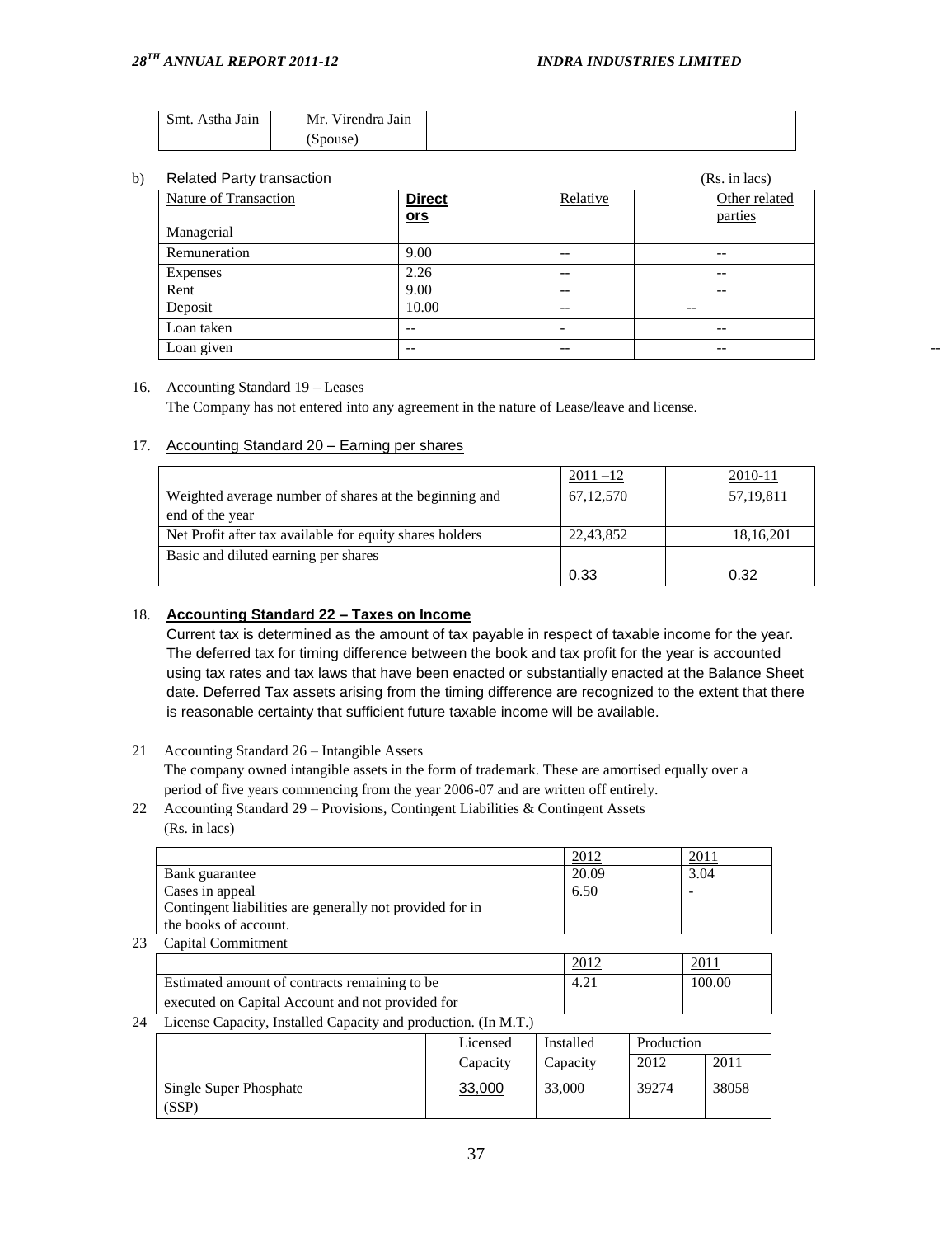| (On single shift basis) |       |       |        |       |
|-------------------------|-------|-------|--------|-------|
| Woven sack/Fabric       | 3.000 | 2,310 | 877.97 | 65.79 |

25 Opening Stock, Closing Stock & Sales (Goods Manufactured)

#### Quantity – In M.T. **Value - Rs. In Lacs**

|         |          |                               |          | Return from                   |          | <b>Sales</b> |
|---------|----------|-------------------------------|----------|-------------------------------|----------|--------------|
|         |          |                               |          | depot                         |          |              |
|         |          |                               |          |                               |          |              |
|         |          |                               |          |                               |          | Value        |
|         |          |                               |          |                               |          |              |
| 11330   | 311.95   | 5721                          | 290.70   | $-$                           | 44883    | 3560.13      |
| (15668) | (506.69) | (11330)                       | (311.95) | 293                           | (42690)  | (2870.80)    |
| 55.74   | 41.20    | 131.81                        | 138.82   | --                            | 801.90   | 707.06       |
| --      | --       | (55.74)                       | (41.20)  | $- -$                         | (10.058) | (9.36)       |
|         |          |                               |          |                               |          |              |
|         |          |                               |          |                               |          |              |
|         | Qty      | <b>Opening Stock</b><br>Value | Qty      | <b>Closing Stock</b><br>Value | Qty      | Qty          |

## 26 Raw Material Consumed:

|                        | 2012       |              |            |         |  |
|------------------------|------------|--------------|------------|---------|--|
|                        | <b>MTS</b> | <u>Value</u> | <b>MTS</b> | Value   |  |
| <b>Rock Phosphate</b>  | 21515      | 1561.30      | 21312      | 1419.76 |  |
| Spent & Sulphuric Acid | 14122      | 524.03       | 13961      | 441.97  |  |
| PP, HDPE & Others      | 862        | 674.11       | 1754       | 44.81   |  |

Notes to Quantitative Details

## **Sale is inclusive of shortage if any**

2 In the opinion of the Board current assets, loans & advances have value of realization in the ordinary course of business at least

7 equal to the amount of which they are stated and that provision for known liabilities is adequate and not in excess of the amount

. reasonably necessary.

2 8 a) The company is exempted from entry tax vide letter no. 1049 dated 19/03/2012 for the period 24/02/2011 to 23/02/2016. Accordingly entry tax has not been levied/ provided for.

b) Other details – The company did an import of Rock Phosphate on highseas basis to the tune of 5,700 MTs worth Rs. 426.70 Lacs out of which 366.820 MTs of material worth Rs. 27.46lacs was arrived in the factory during the current financial year 2011-12 and same has been accounted for. Balance material to the tune of 5333.18 MTs worth Rs. 399.24 Lacs was booked on arrival in the factory.

2 The company has been sanctioned a loan of Rs. 5 crores from financial institution for the purpose of envisaged project of GSSP 9 and zinc sulphate at its Badnawar site.

3 Previous year figures have been regrouped and rearranged wherever considered necessary.

0 .

.

.

Date : 15.06.2012

 For P.K. Shishodiya & Co. **Chartered Accountants** 

> P.K.Shishodiya Proprietor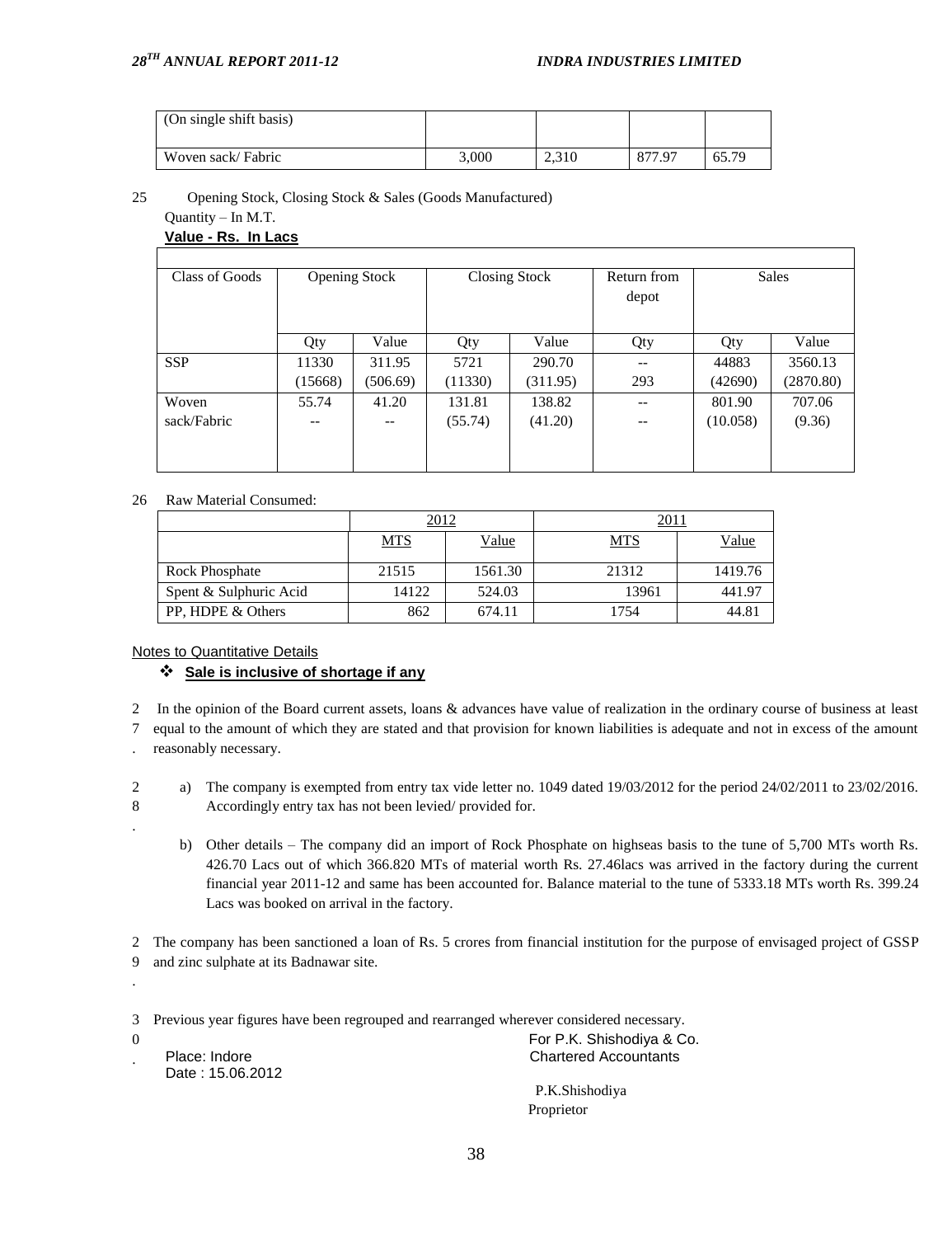|  |  | 28TH ANNUAL REPORT 2011-12 |  |
|--|--|----------------------------|--|
|--|--|----------------------------|--|

#### **INDRA INDUSTRIES LIMITED**

| <b>CASH FLOW STATEMENT</b>                                                                                                                                           | (Amount in Rupees)            |                               |
|----------------------------------------------------------------------------------------------------------------------------------------------------------------------|-------------------------------|-------------------------------|
| Particulers                                                                                                                                                          | <b>Year Ended</b><br>31/03/12 | <b>Year Ended</b><br>31/03/11 |
| A. Cash flow from operating activities                                                                                                                               |                               |                               |
| Net profit before tax & extraordinary items                                                                                                                          | 6586510                       | 3792321                       |
| Adjustment for:                                                                                                                                                      |                               |                               |
| Depreciation                                                                                                                                                         | 6366907                       | 2420950                       |
| (Profit)/loss on sale of Fixed Assets                                                                                                                                | $\Omega$                      | (1414307)                     |
| Interest paid                                                                                                                                                        | 30350725                      | 14636663                      |
| Less : Interest, Rent & Other Income                                                                                                                                 | (798265)                      | (513064)                      |
| Operating profit before working capital changes<br>Adjustment for:                                                                                                   | 42505876                      | 18922563                      |
| Trade and Other Receivables                                                                                                                                          | (12139816)                    | (6062329)                     |
| Inventories                                                                                                                                                          | 7539212                       | 3459031                       |
| <b>Trade Payables</b>                                                                                                                                                | (56302594)                    | 20087455                      |
| Cash generated from operations                                                                                                                                       | (18397322)                    | 36406721                      |
| Income Tax paid                                                                                                                                                      | (1363740)                     | (704279)                      |
| Cash flow before extraordinary items                                                                                                                                 | (19761062)                    | 35702442                      |
| Extraordinary items                                                                                                                                                  | $-111879$                     |                               |
| Net cash from operating activities                                                                                                                                   | (19872941)                    | 35702442                      |
| B. Cash flow from investment activities                                                                                                                              |                               |                               |
| Profit/loss on sale of Vehicle                                                                                                                                       |                               |                               |
| Sale of Office Premices                                                                                                                                              | $\Omega$                      | 1681000                       |
| Purchase of Fixed Assets                                                                                                                                             | (3197894)                     | (90177789)                    |
| Capital WIP, Cap. Adv. & Pre-op. Exps.                                                                                                                               | (7873757)                     | (3530044)                     |
| Sale of Investment                                                                                                                                                   |                               |                               |
| Sale of Vehicle                                                                                                                                                      |                               |                               |
| Rental                                                                                                                                                               | $\Omega$                      | 33804                         |
| Interest received                                                                                                                                                    | 798265                        | 418766                        |
| Others                                                                                                                                                               | $\Omega$                      | 60494                         |
| Net cash from investment activities                                                                                                                                  | (10273385)                    | (91513768)                    |
| C. Cash flow from financing activities                                                                                                                               |                               |                               |
| Proceeds from Sharecapital                                                                                                                                           | 4290000                       | 7155000                       |
| Proceeds from borrowings                                                                                                                                             | 60440435                      | 62850520                      |
| Interest paid                                                                                                                                                        | (30350725)                    | (14636663)                    |
| Net cash from financing activities                                                                                                                                   | 34379710                      | 55368858                      |
| Net increase in cash and cash equivalents                                                                                                                            | 4233384                       | (442468)                      |
| Cash and cash equivalents opening balance<br>Cash & Bank balance                                                                                                     | 8634906                       | 9077374                       |
| Cash and cash equivalents closing balance<br>Cash & Bank balance<br>We have checked the above cash flow statement of Indra Industries Limited, the books and records | 12868289                      | 8634906                       |

We have checked the above cash how statement of hidra industries Limited, the books and recommanded in the ordinary course of business and found the same to be in accordance therewith For P.K.Shishodiya & Co. For & on beh Charatered Accountants

P.K.Shishodiya Proprietor<br>M.No 036015 FR No.03233C Indore: 15/06/2012 Virendra Pokharna Managing Director

Smt. Astha Pokharna Director

36